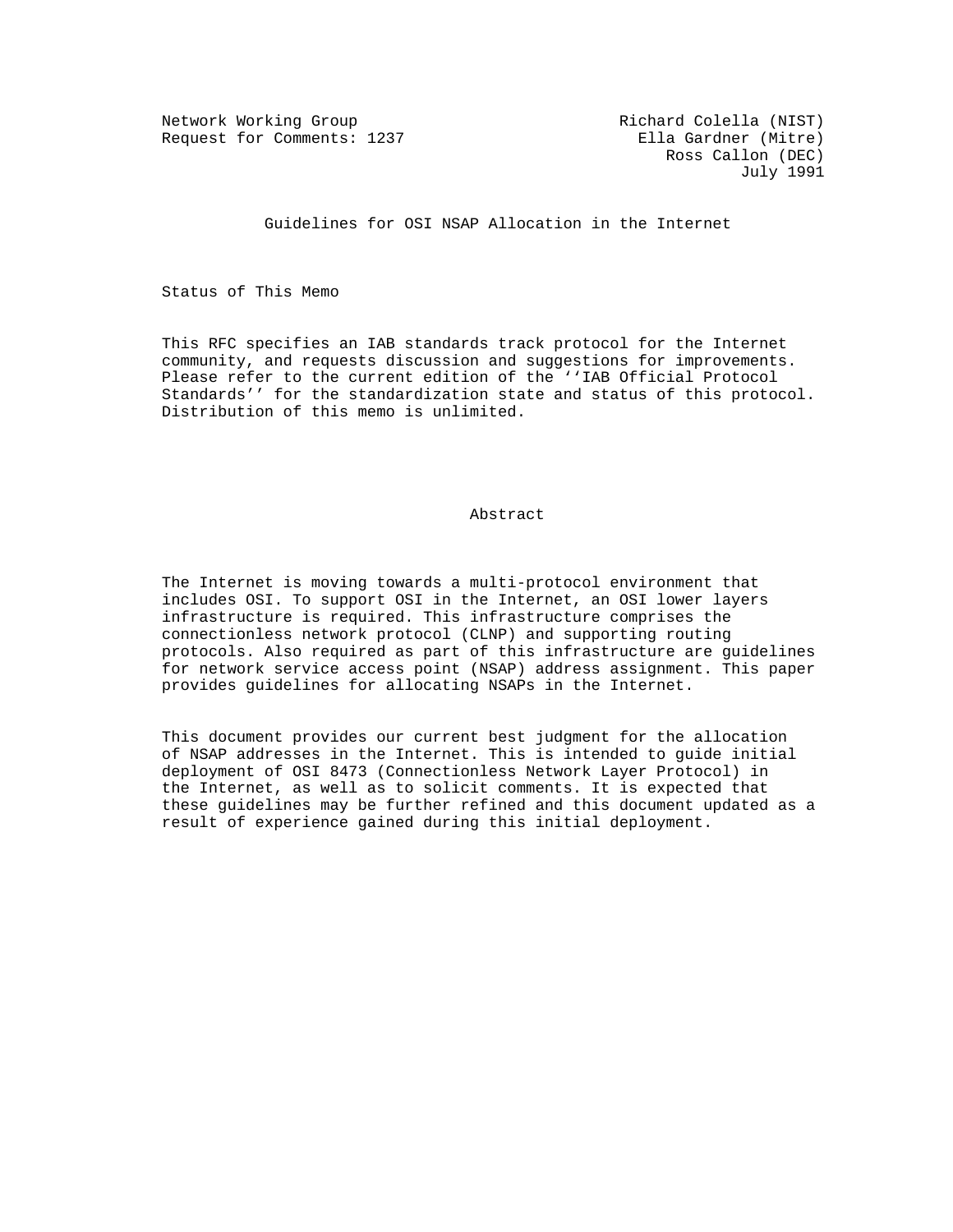Contents

| 1 | Introduction                                               | 4  |
|---|------------------------------------------------------------|----|
| 2 | Scope                                                      | 4  |
| 3 | Background                                                 | 6  |
|   | 3.1 OSI Routing Standards                                  | 7  |
|   | 3.2 Overview of DIS10589                                   | 8  |
|   | 3.3 Requirements of DIS10589 on NSAPs                      | 11 |
| 4 | NSAP and Routing                                           | 13 |
| 5 | NSAP Administration and Routing in the Internet            | 17 |
|   | 5.1 Administration at the Area                             | 19 |
|   | 5.2 Administration at the Leaf Routing Domain              | 21 |
|   | 5.3 Administration at the Transit Routing Domain           | 21 |
|   | 5.3.1<br>Regionals                                         | 22 |
|   | 5.3.2 Backbones                                            | 23 |
|   | 5.4 Multi-homed Routing Domains                            | 24 |
|   | 5.5 Private Links<br>$\sim$                                | 29 |
|   | 5.6 Zero-Homed Routing Domains                             | 30 |
|   | 5.7 Transition Issues                                      | 31 |
| 6 | Recommendations                                            | 34 |
|   | 6.1 Recommendations Specific to U.S. Parts of the Internet | 35 |

Colella, Gardner, & Callon (2008) [Page 2]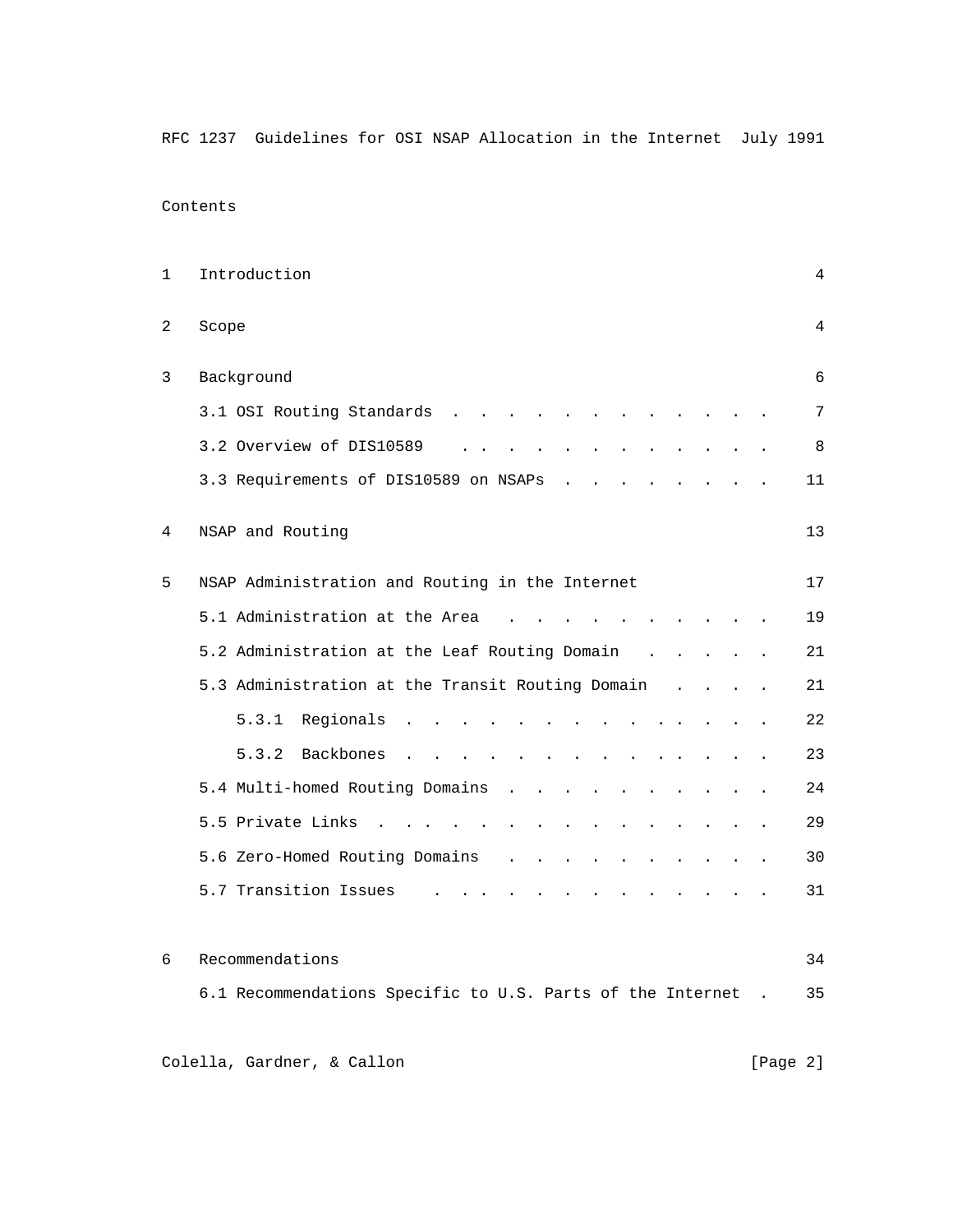|   | 6.2 Recommendations Specific to Non-U.S. Parts of the Internet | 37 |
|---|----------------------------------------------------------------|----|
|   | 6.3 Recommendations for Multi-Homed Routing Domains            | 37 |
| 7 | Security Considerations                                        | 38 |
| 8 | Authors' Addresses                                             | 39 |
| 9 | Acknowledgments                                                | 39 |
| A | Administration of NSAPs                                        | 40 |
|   | A.1 GOSIP Version 2 NSAPs                                      | 41 |
|   | A.1.1 Application for Administrative Authority Identifiers     | 42 |
|   | A.1.2 Guidelines for NSAP Assignment .                         | 44 |
|   | A.2 Data Country Code NSAPs                                    | 45 |
|   | A.2.1 Application for Numeric Organization Name                | 46 |
|   | A.3 Summary of Administrative Requirements                     | 46 |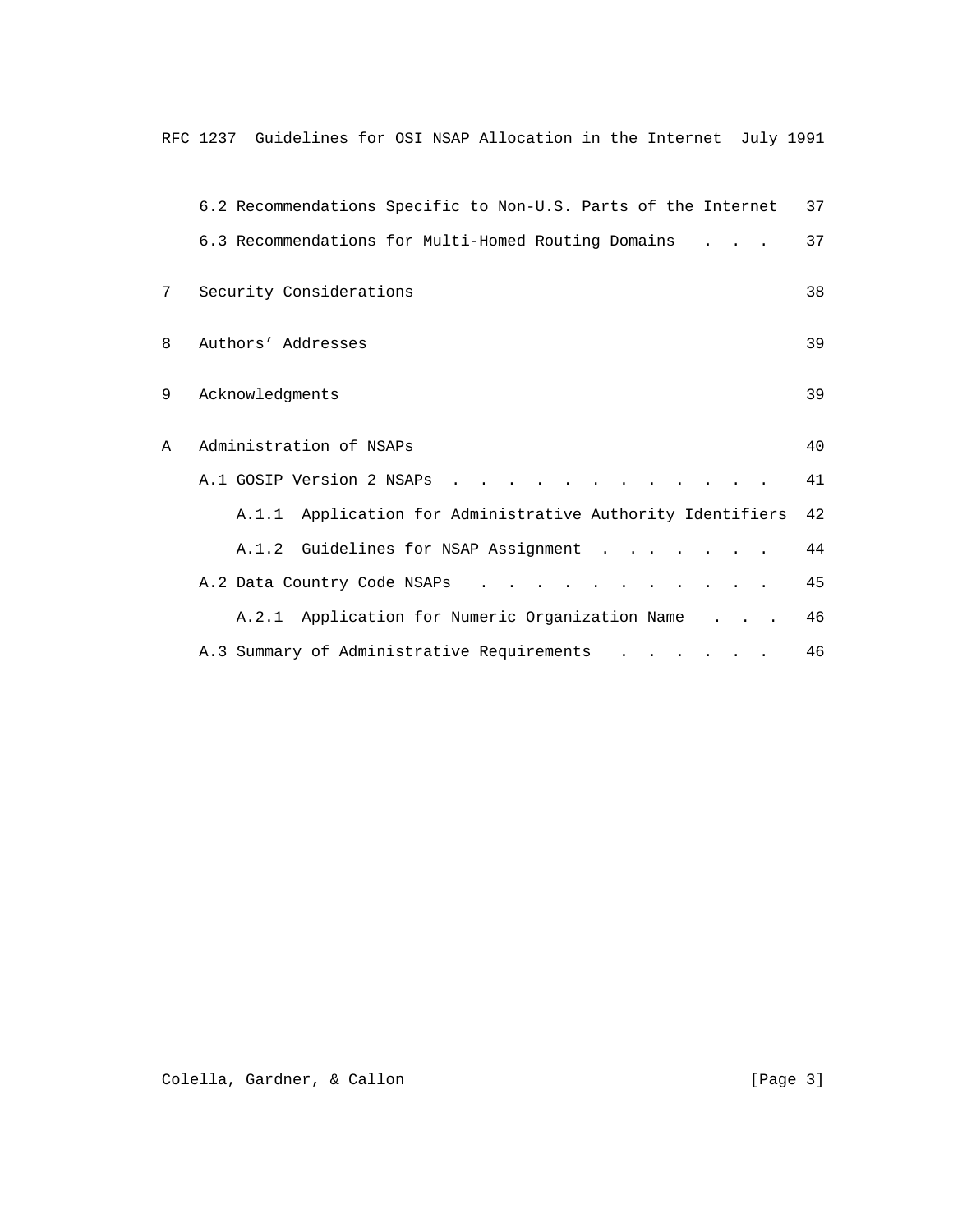# 1 Introduction

 The Internet is moving towards a multi-protocol environment that includes OSI. To support OSI in the Internet, an OSI lower layers infrastructure is required. This infrastructure comprises the connectionless network protocol (CLNP) [12] (see also RFC 994 [8]) and supporting routing protocols. Also required as part of this infrastructure are guidelines for network service access point (NSAP) address assignment. This paper provides guidelines for allocating NSAPs in the Internet (NSAP and NSAP address are used interchangeably throughout this paper in referring to NSAP addresses).

 The remainder of this paper is organized into five major sections and an appendix. Section 2 defines the boundaries of the problem addressed in this paper and Section 3 provides background information on OSI routing and the implications for NSAPs.

 Section 4 addresses the specific relationship between NSAPs and routing, especially with regard to hierarchical routing and data abstraction. This is followed in Section 5 with an application of these concepts to the Internet environment. Section 6 provides recommended guidelines for NSAP allocation in the Internet.

 Appendix A contains a compendium of useful information concerning NSAP structure and allocation authorities. The GOSIP Version 2 NSAP structure is discussed in detail and the structure for U.S.-based DCC (Data Country Code) NSAPs is described. Contact information for the registration authorities for GOSIP and DCC-based NSAPs in the U.S., the General Services Administration (GSA) and the American National Standards Institute (ANSI), respectively, is provided.

#### 2 Scope

 There are two aspects of interest when discussing OSI NSAP allocation within the Internet. The first is the set of administrative require ments for obtaining and allocating NSAPs; the second is the technical aspect of such assignments, having largely to do with routing, both within a routing domain (intra-domain routing) and between routing

Colella, Gardner, & Callon (Page 4)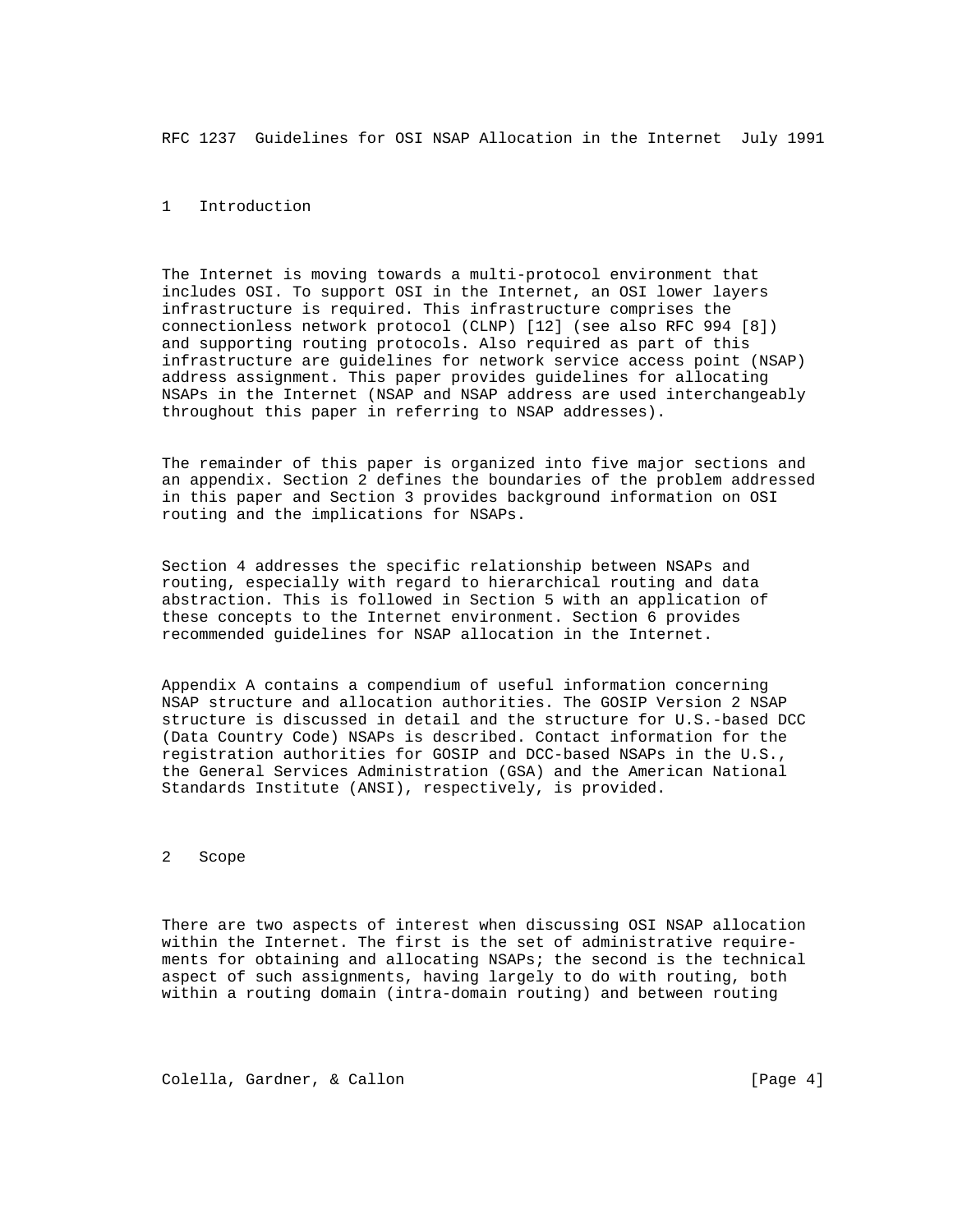domains (inter-domain routing). This paper focuses on the technical issues.

 The technical issues in NSAP allocation are mainly related to routing. This paper assumes that CLNP will be widely deployed in the Internet, and that the routing of CLNP traffic will normally be based on the OSI ES-IS (end-system to intermediate system) routing protocol applicable for point-to-point links and LANs [13] (see also RFC 995 [7]) and the emerging intra-domain IS-IS protocol [17]. Also expected is the deployment of an inter-domain routing protocol similar to Border Gateway Protocol (BGP) [18].

 The guidelines provided in this paper are intended for immediate deployment as CLNP is made available in the Internet. This paper specifically does not address long-term research issues, such as complex policy-based routing requirements.

 In the current Internet many routing domains (such as corporate and campus networks) attach to transit networks (such as NSFNET regionals) in only one or a small number of carefully controlled access points. Addressing solutions which require substantial changes or constraints on the current topology are not considered.

 The guidelines in this paper are oriented primarily toward the large scale division of NSAP address allocation in the Internet. Topics covered include:

- \* Arrangement of parts of the NSAP for efficient operation of the DIS10589IS-IS routing protocol;
- \* Benefits of some topological information in NSAPs to reduce routing protocol overhead;
- \* The anticipated need for additional levels of hierarchy in Internet addressing to support network growth;
- \* The recommended mapping between Internet topological entities (i.e., backbone networks, regional networks, and site networks) and OSI addressing and routing components;
- \* The recommended division of NSAP address assignment authority among backbones, regionals (also called mid-levels), and sites;

Colella, Gardner, & Callon (Page 5)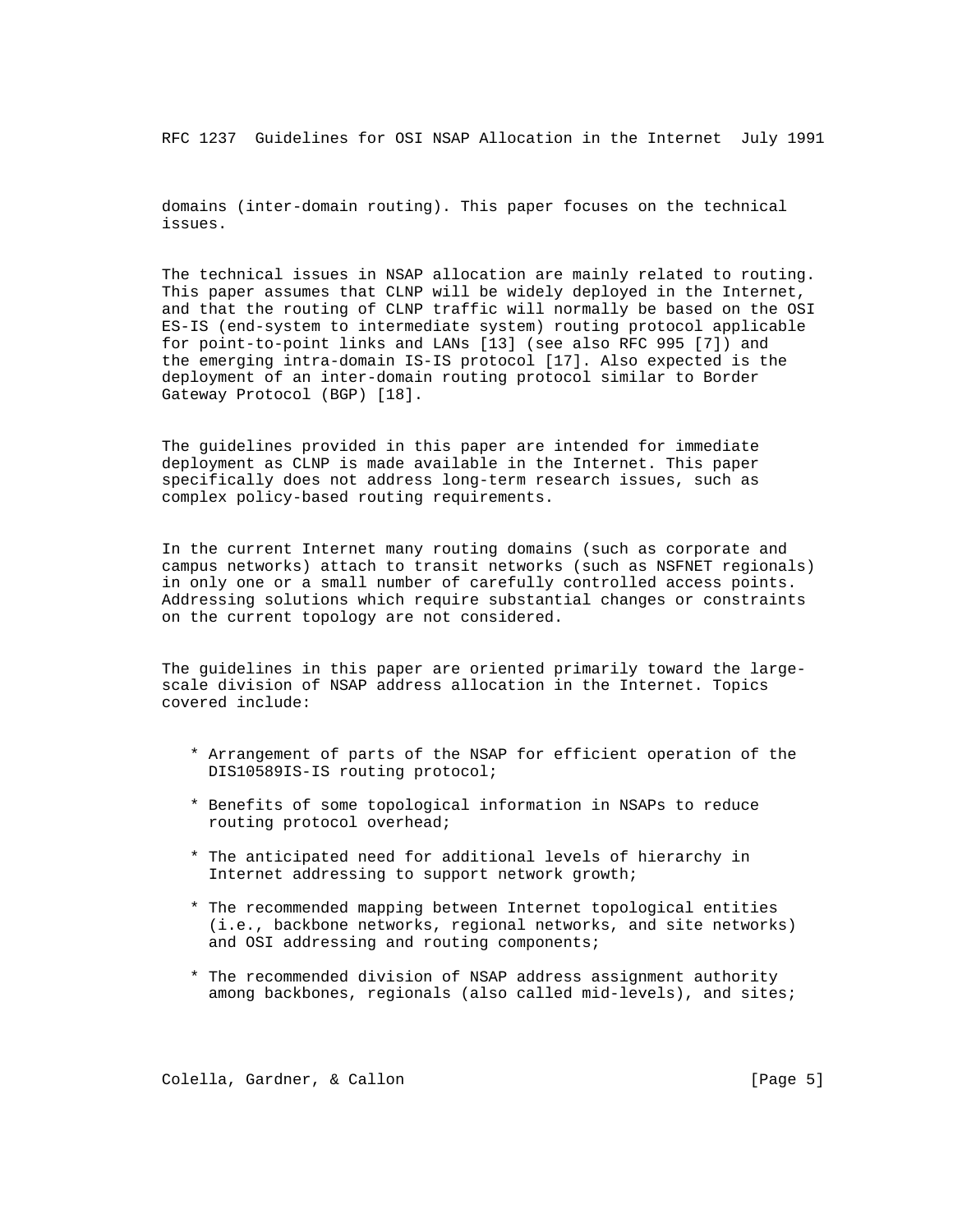- \* Background information on administrative procedures for registra tion of administrative authorities immediately below the national level (GOSIP administrative authorities and ANSI organization identifiers); and,
- \* Choice of the high-order portion of the NSAP in leaf routing domains that are connected to more than one regional or backbone.

 It is noted that there are other aspects of NSAP allocation, both technical and administrative, that are not covered in this paper. Topics not covered or mentioned only superficially include:

- \* Identification of specific administrative domains in the Internet;
- \* Policy or mechanisms for making registered information known to third parties (such as the entity to which a specific NSAP or a potion of the NSAP address space has been allocated);
- \* How a routing domain (especially a site) should organize its internal topology of areas or allocate portions of its NSAP address space; the relationship between topology and addresses is discussed, but the method of deciding on a particular topology or internal addressing plan is not; and,
- \* Procedures for assigning the System Identifier (ID) portion of the NSAP.

## 3 Background

 Some background information is provided in this section that is helpful in understanding the issues involved in NSAP allocation. A brief discussion of OSI routing is provided, followed by a review of the intra-domain protocol in sufficient detail to understand the issues involved in NSAP allocation. Finally, the specific constraints that the intra-domain protocol places on NSAPs are listed.

Colella, Gardner, & Callon (Page 6)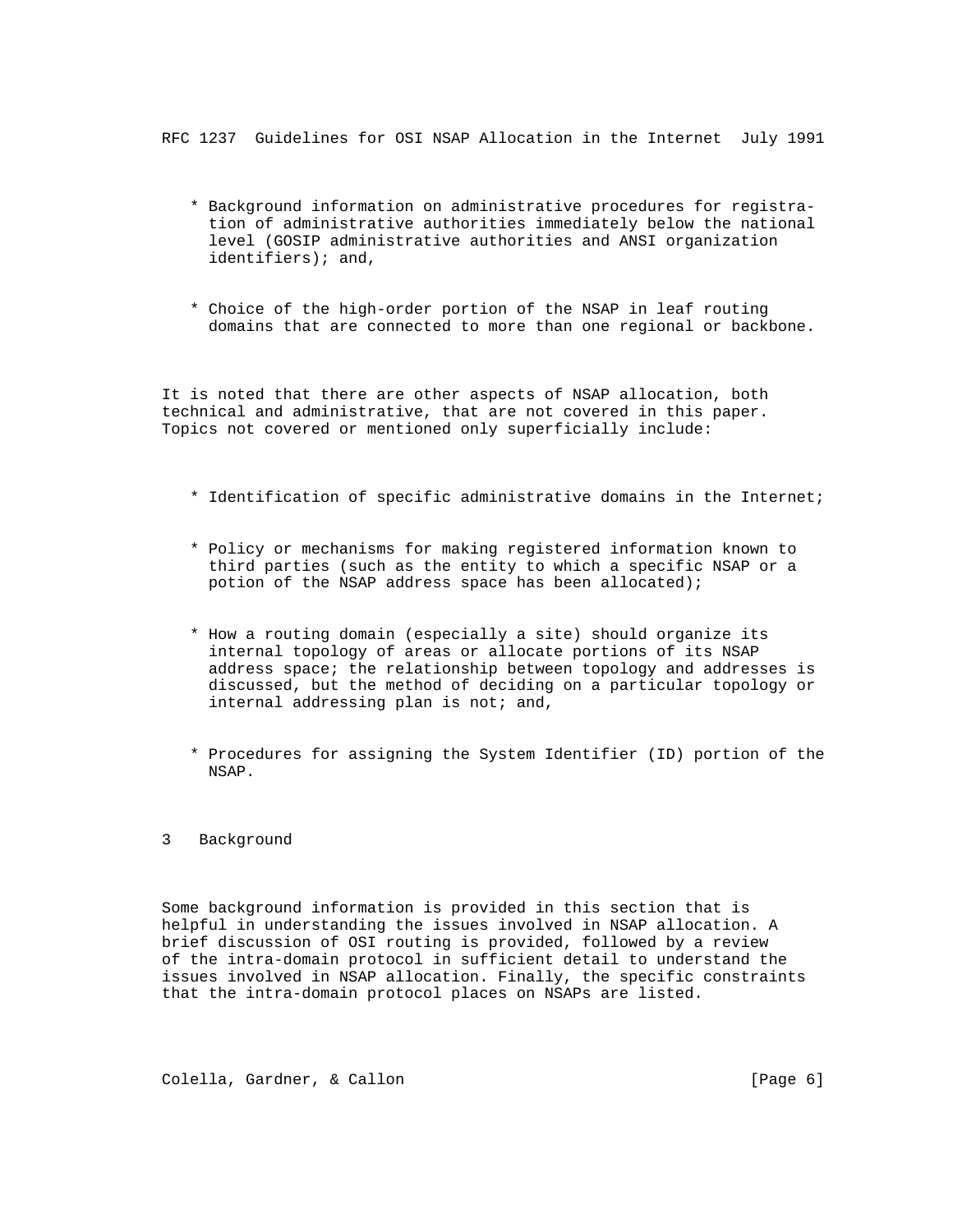### 3.1 OSI Routing Standards

OSI partitions the routing problem into three parts:

- \* routing exchanges between end systems and intermediate systems  $(ES-IS)$ ,
- \* routing exchanges between ISs in the same routing domain (intra domain IS-IS), and,
- \* routing among routing domains (inter-domain IS-IS).

 ES-IS, international standard ISO9542 [13] approved in 1987, is available in vendor products and is planned for the next release of Berkeley UNIX (UNIX is a trademark of AT&T). It is also cited in GOSIP Version 2 [4], which became effective in April 1991 for all applicable federal procurements, and mandatory beginning eighteen months later in 1992.

 Intra-domain IS-IS advanced to draft international standard (DIS) status within ISO in November, 1990 as DIS10589 [17]. It is reasonable to expect that final text for the intra-domain IS-IS standard will be available by mid-1991.

 There are two candidate proposals which address OSI inter-domain routing, ECMA TR/50 [3] and Border Router Protocol (BRP) [19], a direct derivative of the IETF Border Gateway Protocol [18]. ECMA TR/50 has been proposed as base text in the ISO/IEC JTC1 SC6/WG2 committee, which is responsible for the Network layer of the ISO Reference Model [11 ].X3S3.3, the ANSI counterpart to WG2, has incorporated features of TR/50 into BRP and submitted this as alternate base text at the WG2 meeting in October, 1990. Currently, it is out for ISO Member Body comment. The proposed protocol is referred to as the Inter-domain Routing Protocol (IDRP) [20].

 This paper examines the technical implications of NSAP assignment under the assumption that ES-IS, intra-domain IS-IS, and IDRP routing are deployed to support CLNP.

Colella, Gardner, & Callon (Page 7)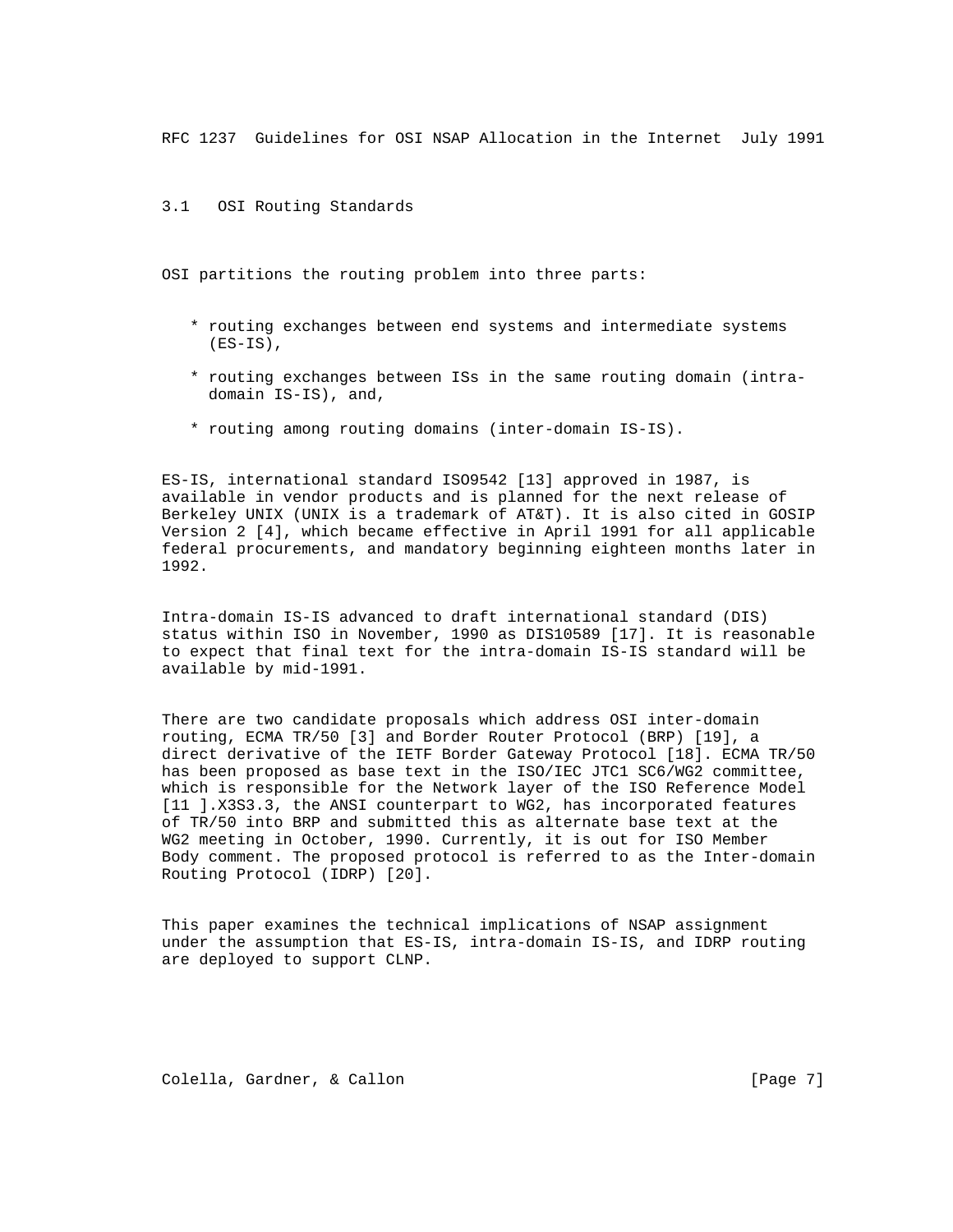#### 3.2 Overview of DIS10589

 The IS-IS intra-domain routing protocol, DIS10589, developed in ISO, provides routing for OSI environments. In particular, DIS10589 is designed to work in conjunction with CLNP and ES-IS. This section briefly describes the manner in which DIS10589 operates.

 In DIS10589, the internetwork is partitioned into routing domains. A routing domain is a collection of ESs and ISs that operate common routing protocols and are under the control of a single administra tion. Typically, a routing domain may consist of a corporate network, a university campus network, a regional network, or a similar contigu ous network under control of a single administrative organization. The boundaries of routing domains are defined by network management by setting some links to be exterior, or inter-domain, links. If a link is marked as exterior, no DIS10589 routing messages are sent on that link.

 Currently, ISO does not have a standard for inter-domain routing (i.e., for routing between separate autonomous routing domains). In the interim, DIS10589 uses manual configuration. An inter-domain link is statically configured with the set of address prefixes reachable via that link, and with the method by which they can be reached (such as the DTE address to be dialed to reach that address, or the fact that the DTE address should be extracted from the OSI NSAP address).

 DIS10589 routing makes use of two-level hierarchical routing. A routing domain is subdivided into areas (also known as level 1 subdomains). Level 1 ISs know the topology in their area, including all ISs and ESs in their area. However, level 1 ISs do not know the identity of ISs or destinations outside of their area. Level 1 ISs forward all traffic for destinations outside of their area to a level 2 IS within their area.

 Similarly, level 2 ISs know the level 2 topology and know which addresses are reachable via each level 2 IS. The set of all level 2 ISs in a routing domain are known as the level 2 subdomain, which can be thought of as a backbone for interconnecting the areas. Level 2 ISs do not need to know the topology within any level 1 area, except to the extent that a level 2 IS may also be a level 1 IS within a single area. Only level 2 ISs can exchange data packets or routing information directly with external ISs located outside of their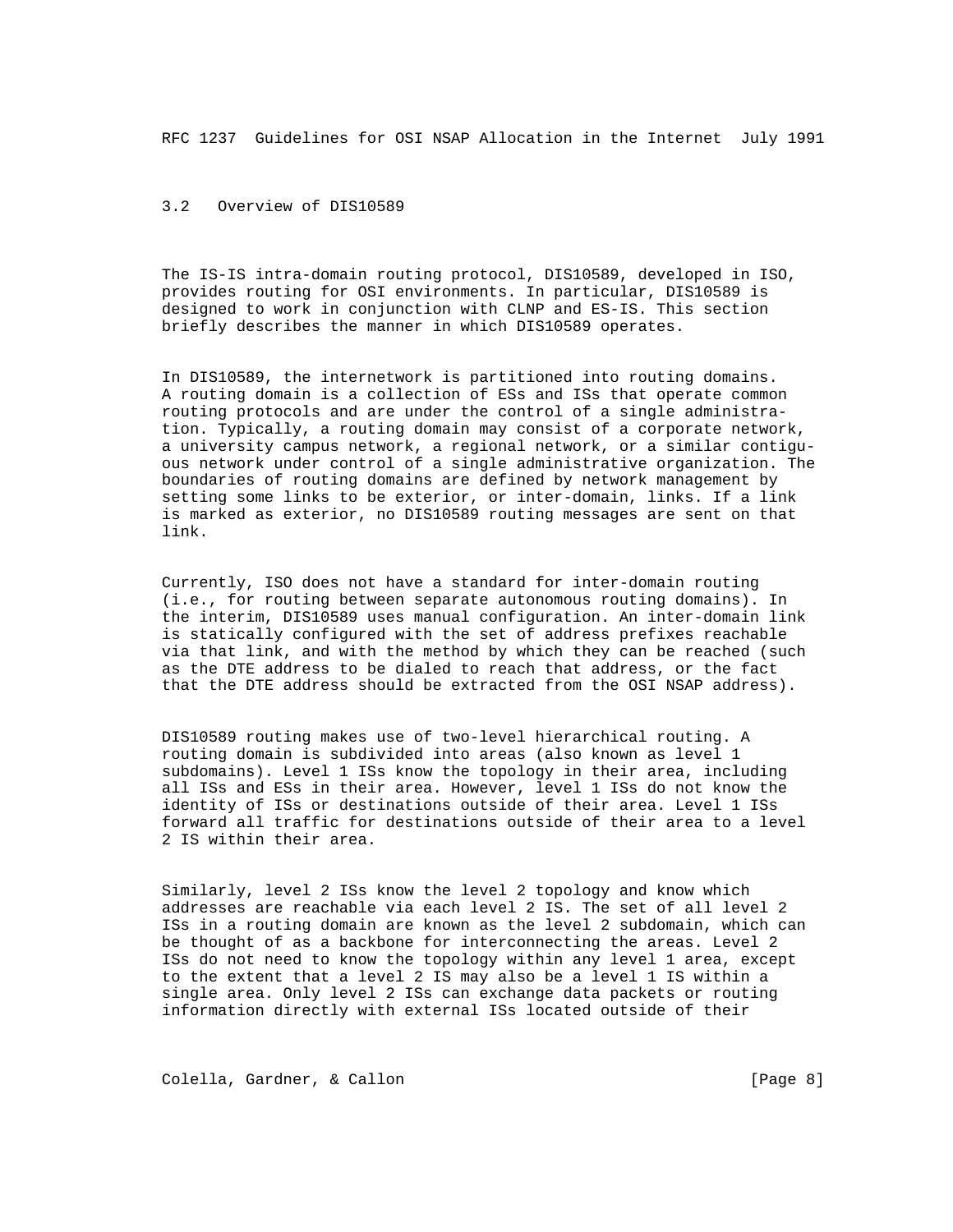routing domain.

 As illustrated in Figure 1, ISO addresses are subdivided into the Initial Domain Part (IDP) and the Domain Specific Part (DSP), as spec ified in ISO8348/Addendum 2, the OSI network layer addressing standard [14 ](also RFC 941 [6]). The IDP is the part which is standardized by ISO, and specifies the format and authority responsible for assigning the rest of the address. The DSP is assigned by whatever addressing authority is specified by the IDP (see Appendix A for more discussion on the top level NSAP addressing authorities). The DSP is further subdivided, by DIS10589, into a High Order Part of DSP (HO-DSP), a system identifier (ID), and an NSAP selector (SEL). The HO-DSP may use any format desired by the authority which is identified by the IDP. Together, the combination of [IDP,HO-DSP] identify an area within a routing domain and, implicitly, the routing domain containing the area. The combination of [IDP,HO-DSP] is therefore referred to as the area address.

|  | - ⊶'<br>._<br>. . |  |  |
|--|-------------------|--|--|

| IDP  | Initial Domain Part             |
|------|---------------------------------|
| AFI  | Authority and Format Identifier |
| IDI  | Initial Domain Identifier       |
| DSP  | Domain Specific Part            |
|      | HO-DSP High-order DSP           |
| ID.  | System Identifier               |
| SEL. | NSAP Selector                   |

Figure 1: OSI Hierarchical Address Structure.

 The ID field may be from one to eight octets in length, but must have a single known length in any particular routing domain. Each router is configured to know what length is used in its domain. The SEL field is always one octet in length. Each router is therefore able to identify the ID and SEL fields as a known number of trailing octets of the NSAP address. The area address can be identified as the remainder of the address (after truncation of the ID and SEL fields).

 Usually, all nodes in an area have the same area address. However, sometimes an area might have multiple addresses. Motivations for allowing this are several:

Colella, Gardner, & Callon (Page 9)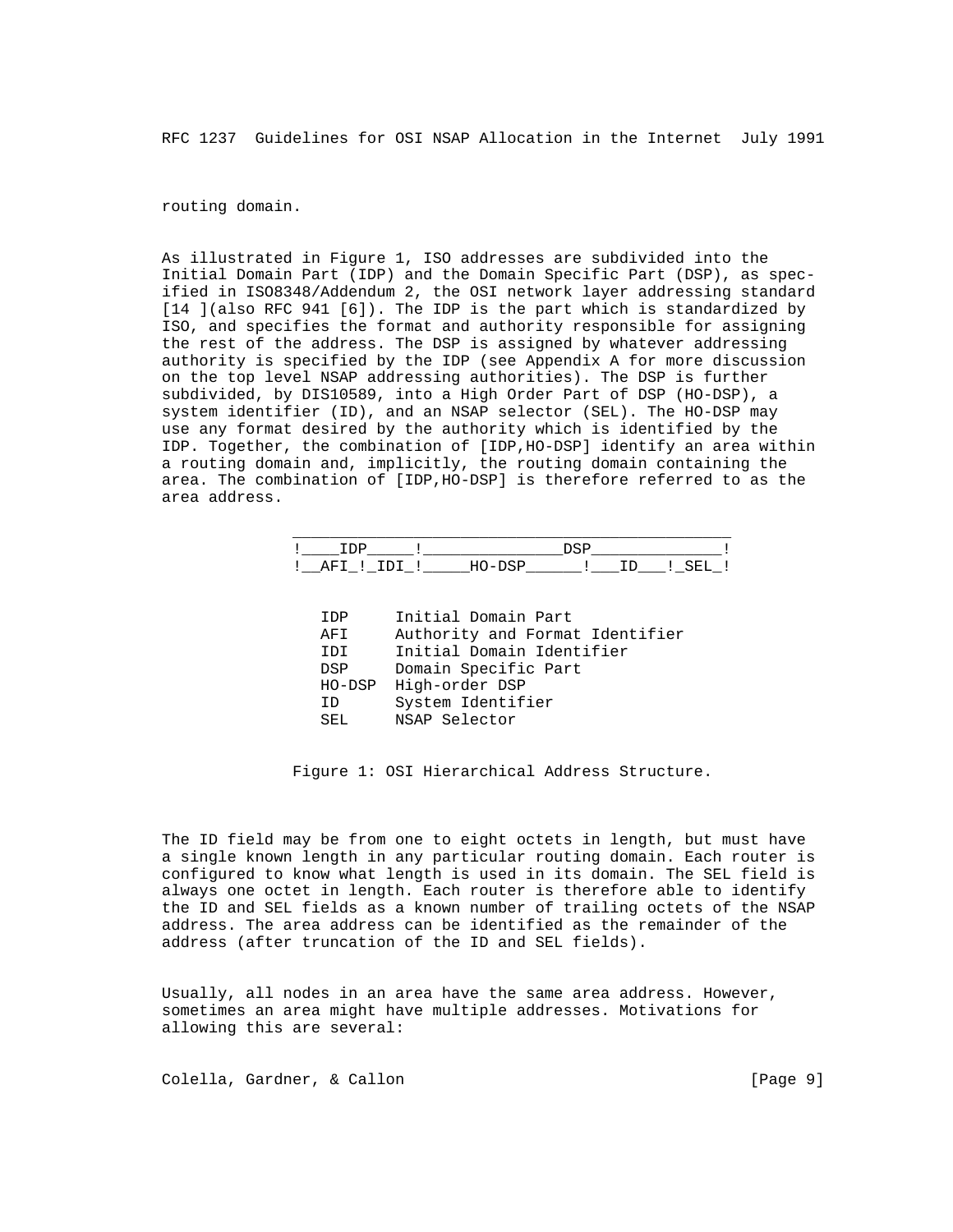- \* It might be desirable to change the address of an area. The most graceful way of changing an area from having address A to having address B is to first allow it to have both addresses A and B, and then after all nodes in the area have been modified to recognize both addresses, one by one the ESs can be modified to forget address A.
- \* It might be desirable to merge areas A and B into one area. The method for accomplishing this is to, one by one, add knowledge of address B into the A partition, and similarly add knowledge of address A into the B partition.
- \* It might be desirable to partition an area C into two areas, A and B (where A might equal C, in which case this example becomes one of removing a portion of an area). This would be accomplished by first introducing knowledge of address A into the appropriate ESs (those destined to become area A), and knowledge of address B into the appropriate nodes, and then one by one removing knowledge of address C.

 Since the addressing explicitly identifies the area, it is very easy for level 1 ISs to identify packets going to destinations outside of their area, which need to be forwarded to level 2 ISs. Thus, in DIS10589 the two types of ISs route as follows:

- \* Level 1 intermediate systems -- these nodes route based on the ID portion of the ISO address. They route within an area. Level 1 ISs recognize, based on the destination address in a packet, whether the destination is within the area. If so, they route towards the destination. If not, they route to the nearest level 2 IS.
- \* Level 2 intermediate systems -- these nodes route based on address prefixes, preferring the longest matching prefix, and preferring internal routes over external routes. They route towards areas, without regard to the internal structure of an area; or towards level 2 ISs on the routing domain boundary that have advertised external address prefixes into the level 2 subdomain. A level 2 IS may also be operating as a level 1 IS in one area.

 A level 1 IS will have the area portion of its address manually configured. It will refuse to become a neighbor with an IS whose area addresses do not overlap its own area addresses. However, if a level 1 IS has area addresses A, B, and C, and a neighbor has area addresses

Colella, Gardner, & Callon [Page 10]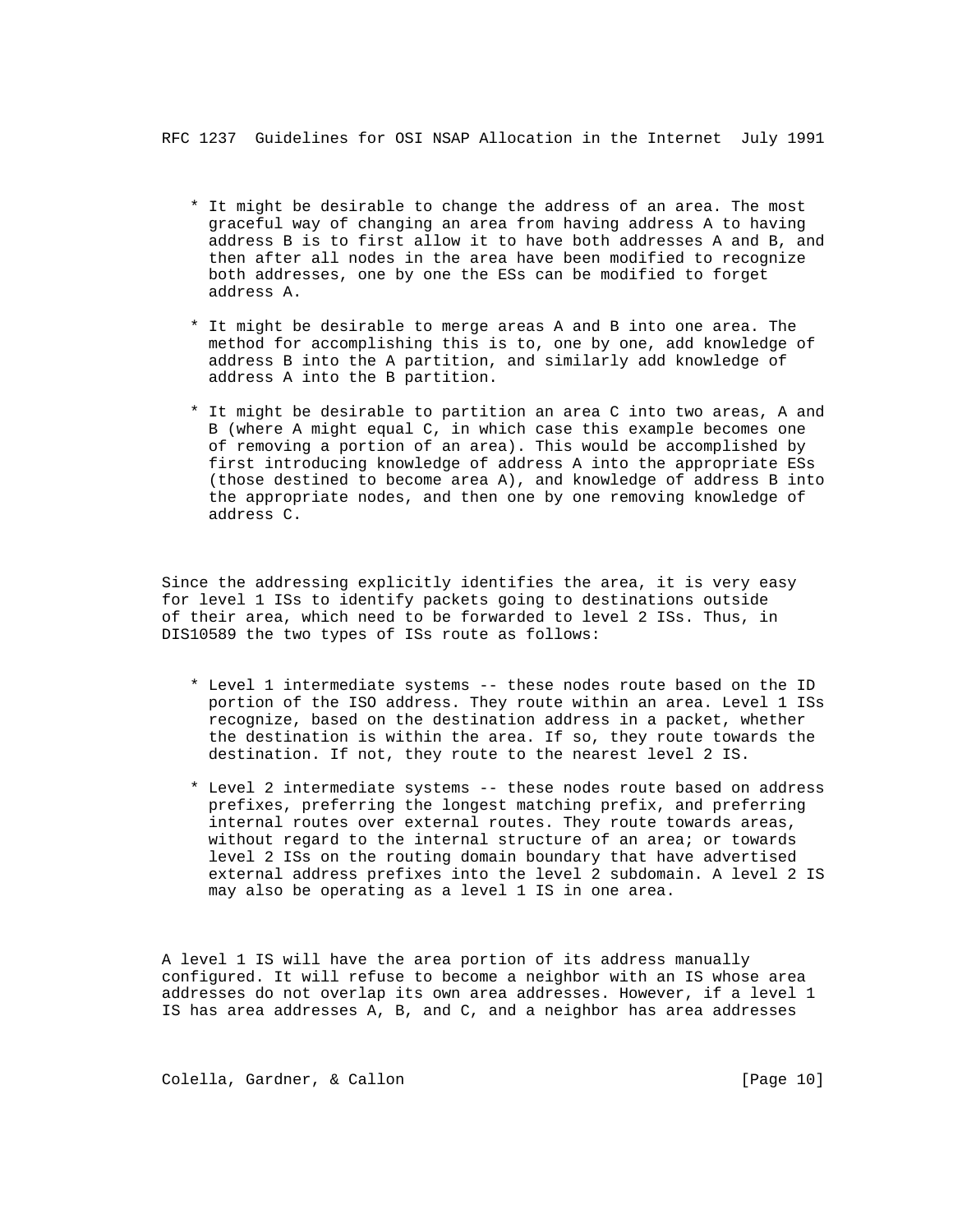B and D, then the level 1 IS will accept the other IS as a level 1 neighbor.

 A level 2 IS will accept another level 2 IS as a neighbor, regardless of area address. However, if the area addresses do not overlap, the link would be considered by both ISs to be level 2 only, and only level 2 routing packets would flow on the link. External links (i.e., to other routing domains) must be between level 2 ISs in different routing domains.

 DIS10589 provides an optional partition repair function. In the unlikely case that a level 1 area becomes partitioned, this function, if implemented, allows the partition to be repaired via use of level 2 routes.

 DIS10589 requires that the set of level 2 ISs be connected. Should the level 2 backbone become partitioned, there is no provision for use of level 1 links to repair a level 2 partition.

 In unusual cases, a single level 2 IS may lose connectivity to the level 2 backbone. In this case the level 2 IS will indicate in its level 1 routing packets that it is not attached, thereby allowing level 1 ISs in the area to route traffic for outside of the area to a different level 2 IS. Level 1 ISs therefore route traffic to destinations outside of their area only to level 2 ISs which indicate in their level 1 routing packets that they are attached.

 An ES may autoconfigure the area portion of its address by extracting the area portion of a neighboring IS's address. If this is the case, then an ES will always accept an IS as a neighbor. Since the standard does not specify that the end system must autoconfigure its area address, an end system may be pre-configured with an area address. In this case the end system would ignore IS neighbors with non-matching area addresses.

3.3 Requirements of DIS10589 on NSAPs

 The preferred NSAP format for DIS10589 is shown in Figure 1. A number of points should be noted from DIS10589:

Colella, Gardner, & Callon [Page 11]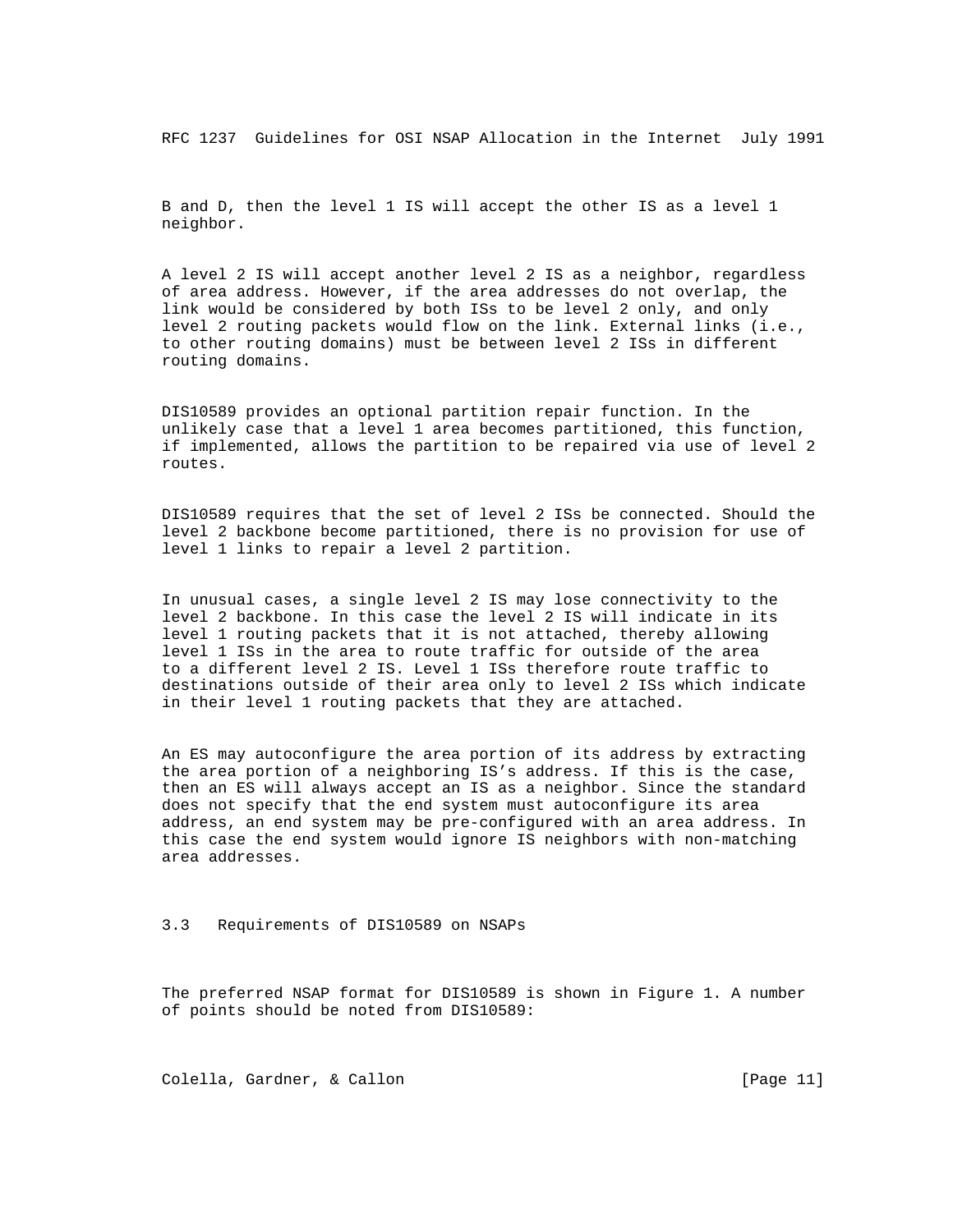- \* The IDP is as specified in ISO 8348/Addendum 2, the OSI network layer addressing standard [14];
- \* The high-order portion of the DSP (HO-DSP) is that portion of the DSP whose assignment, structure, and meaning are not constrained by DIS10589;
- \* The concatenation of the IDP and the HO-DSP, the area address, must be globally unique (if the area address of an NSAP matches one of the area addresses of a system, it is in the system's area and is routed to by level 1 routing);
- \* Level 2 routing acts on address prefixes, using the longest address prefix that matches the destination address;
- \* Level 1 routing acts on the ID field. The ID field must be unique within an area for ESs and level 1 ISs, and unique within the routing domain for level 2 ISs. The ID field is assumed to be flat;
- \* The one-octet NSAP Selector, SEL, determines the entity to receive the CLNP packet within the system identified by the rest of the NSAP (i.e., a transport entity) and is always the last octet of the NSAP; and,
- \* A system shall be able to generate and forward data packets containing addresses in any of the formats specified by ISO 8348/Addendum 2. However, within a routing domain that conforms to DIS10589, the lower-order octets of the NSAP should be structured as the ID and SEL fields shown in Figure 1 to take full advantage of DIS10589 routing. End systems with addresses which do not conform may require additional manual configuration and be subject to inferior routing performance.

 For purposes of efficient operation of the IS-IS routing protocol, several observations may be made. First, although the IS-IS protocol specifies an algorithm for routing within a single routing domain, the routing algorithm must efficiently route both: (i) Packets whose final destination is in the domain (these must, of course, be routed to the correct destination end system in the domain); and (ii) Packets whose final destination is outside of the domain (these must be routed to a correct ''border'' router, from which they will exit the domain).

Colella, Gardner, & Callon [Page 12]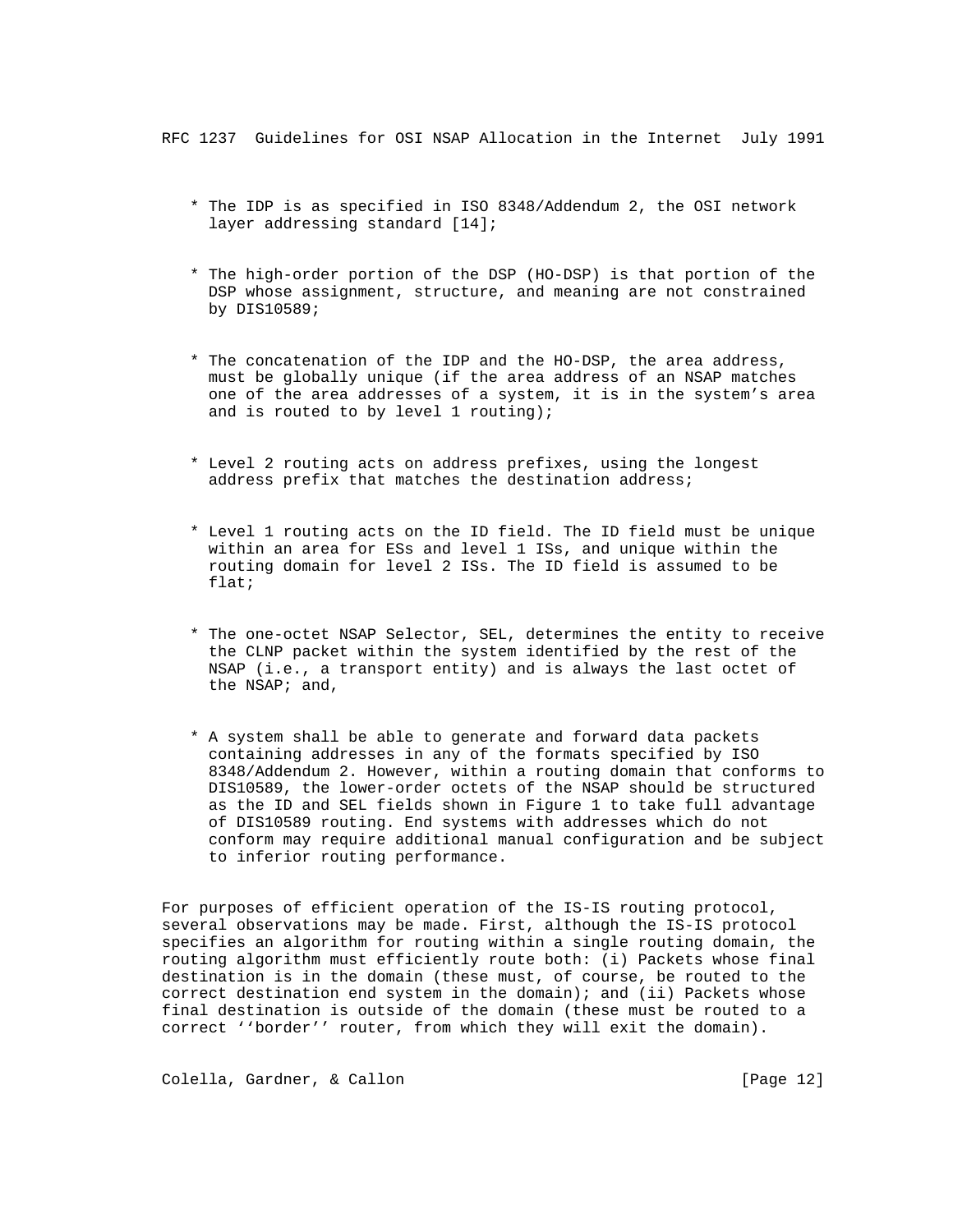For those destinations which are in the domain, level 2 routing treats the entire area address (i.e., all of the NSAP address except the ID and SEL fields) as if it were a flat field. Thus, the efficiency of level 2 routing to destinations within the domain is affected only by the number of areas in the domain, and the number of area addresses assigned to each area (which can range from one up to a maximum of three).

 For those destinations which are outside of the domain, level 2 routing routes according to address prefixes. In this case, there is considerable potential advantage (in terms of reducing the amount of routing information that is required) if the number of address prefixes required to describe any particular set of destinations can be minimized.

4 NSAPs and Routing

 When determining an administrative policy for NSAP assignment, it is important to understand the technical consequences. The objective behind the use of hierarchical routing is to achieve some level of routing data abstraction, or summarization, to reduce the cpu, memory, and transmission bandwidth consumed in support of routing. This dictates that NSAPs be assigned according to topological routing structures. However, administrative assignment falls along organizational or political boundaries. These may not be congruent to topological boundaries and therefore the requirements of the two may collide. It is necessary to find a balance between these two needs.

 Routing data abstraction occurs at the boundary between hierarchically arranged topological routing structures. An element lower in the hierarchy reports summary routing information to its parent(s). Within the current OSI routing framework [16] and routing protocols, the lowest boundary at which this can occur is the boundary between an area and the level 2 subdomain within a DIS10589 routing domain. Data abstraction is designed into DIS10589 at this boundary, since level 1 ISs are constrained to reporting only area addresses, and a maximum number of three area addresses are allowed in one area (This is an architectural constant in DIS10589. See [17], Clause 7.2.11 and Table 2 of Clause 7.5.1).

Colella, Gardner, & Callon [Page 13]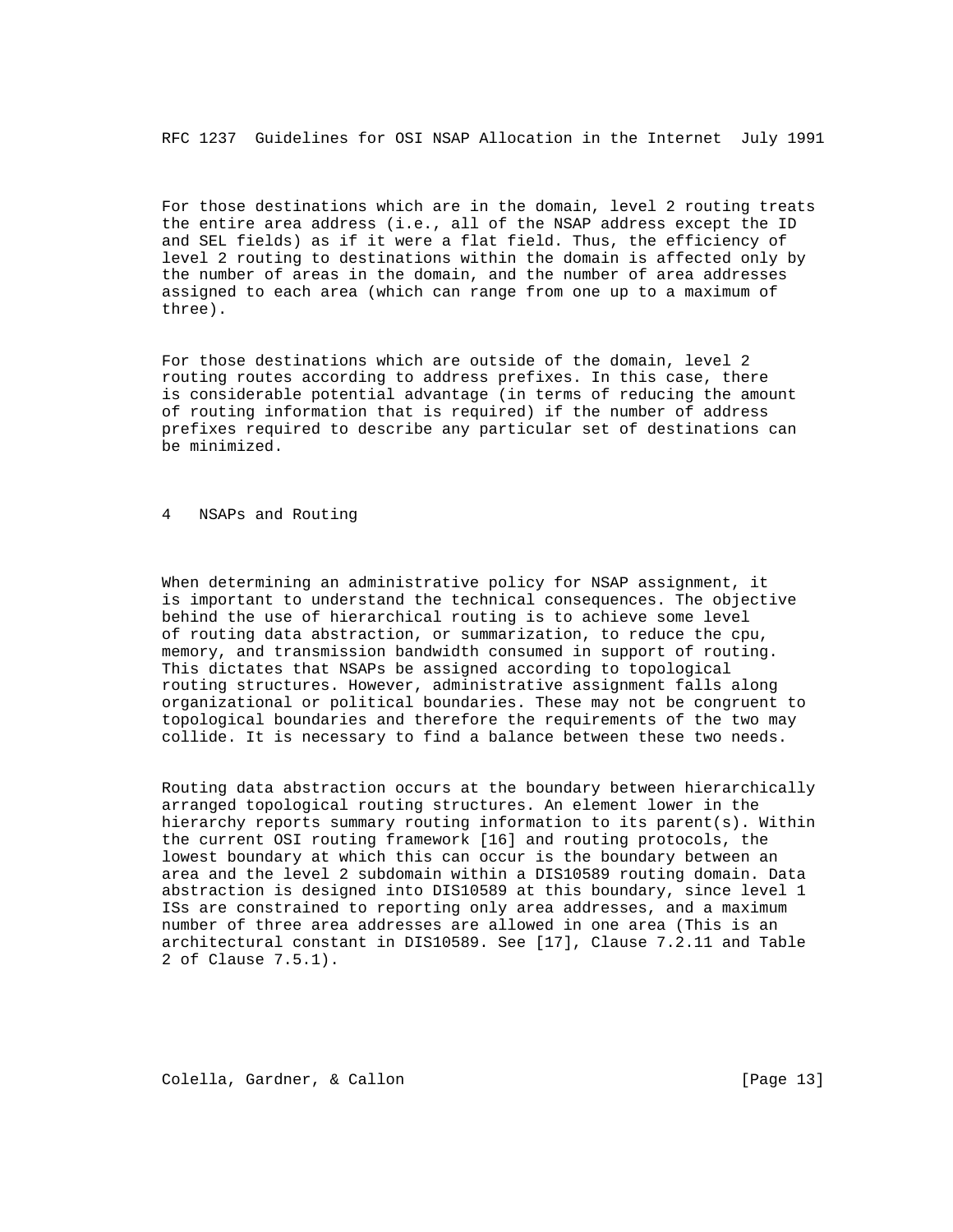Level 2 routing is based upon address prefixes. Level 2 ISs dis tribute, throughout the level 2 subdomain, the area addresses of the level 1 areas to which they are attached (and any manually configured reachable address prefixes). Level 2 ISs compute next-hop forwarding information to all advertised address prefixes. Level 2 routing is determined by the longest advertised address prefix that matches the destination address.

 At routing domain boundaries, address prefix information is exchanged (statically or dynamically) with other routing domains. If area addresses within a routing domain are all drawn from distinct NSAP assignment authorities (allowing no abstraction), then the boundary prefix information consists of an enumerated list of all area addresses.

 Alternatively, should the routing domain ''own'' an address prefix and assign area addresses based upon it, boundary routing information can be summarized into the single prefix. This can allow substantial data reduction and, therefore, will allow much better scaling (as compared to the uncoordinated area addresses discussed in the previous paragraph).

 If routing domains are interconnected in a more-or-less random (non hierarchical) scheme, it is quite likely that no further abstraction of routing data can occur. Since routing domains would have no defined hierarchical relationship, administrators would not be able to assign area addresses out of some common prefix for the purpose of data abstraction. The result would be flat inter-domain routing; all routing domains would need explicit knowledge of all other routing domains that they route to. This can work well in small- and medium sized internets, up to a size somewhat larger than the current IP Internet. However, this does not scale to very large internets. For example, we expect growth in the future to an international Internet which has tens or hundreds of thousands of routing domains in the U.S. alone. This requires a greater degree of data abstraction beyond that which can be achieved at the ''routing domain'' level.

 In the Internet, however, it should be possible to exploit the existing hierarchical routing structure interconnections, as discussed in Section 5. Thus, there is the opportunity for a group of routing domains each to be assigned an address prefix from a shorter prefix assigned to another routing domain whose function is to interconnect the group of routing domains. Each member of the group of routing

Colella, Gardner, & Callon [Page 14]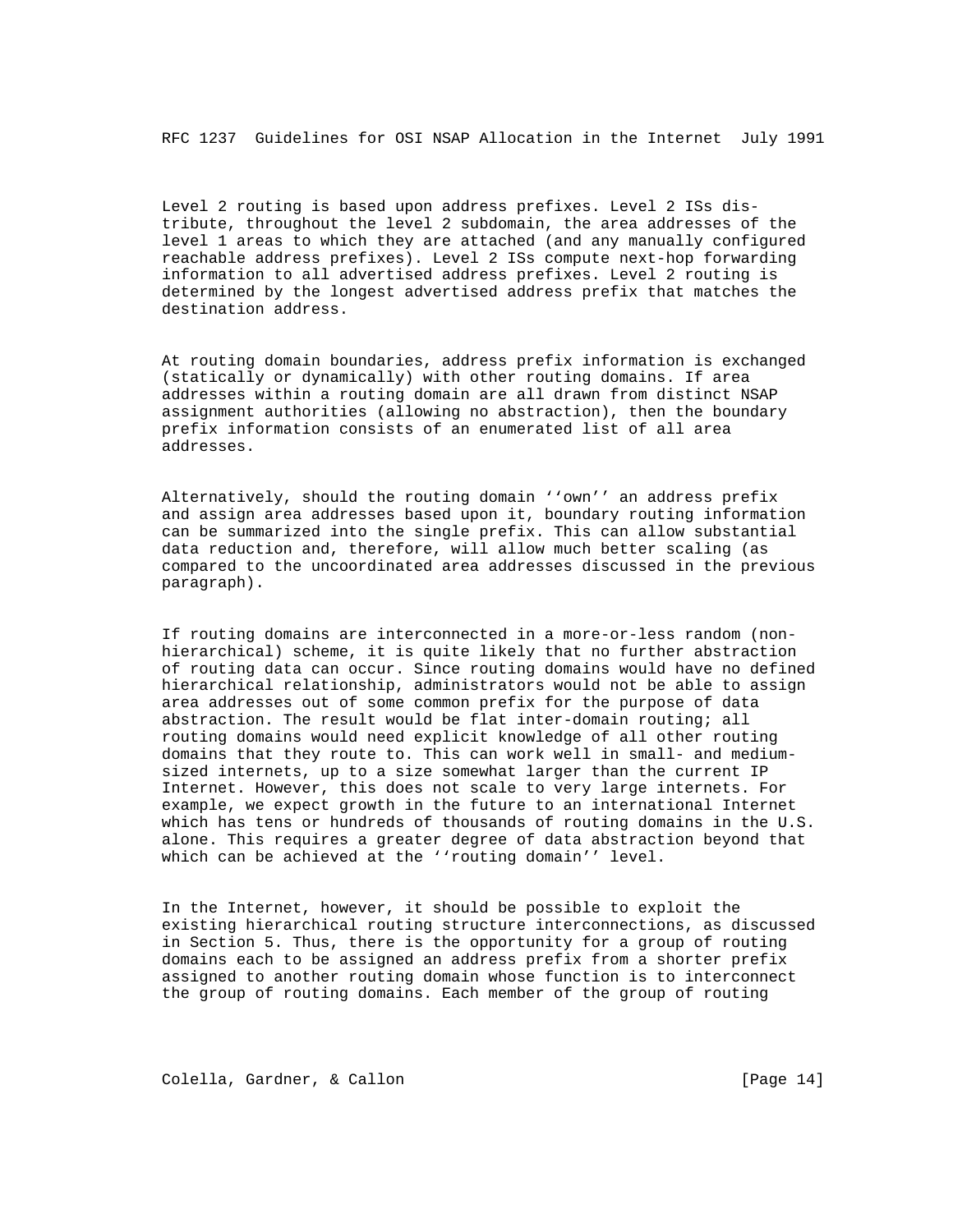domains now ''owns'' its (somewhat longer) prefix, from which it assigns its area addresses.

 The most straightforward case of this occurs when there is a set of routing domains which are all attached only to a single regional (or backbone) domain, and which use that regional for all external (inter-domain) traffic. A small address prefix may be assigned to the regional, which then assigns slightly longer prefixes (based on the regional's prefix) to each of the routing domains that it interconnects. This allows the regional, when informing other routing domains of the addresses that it can reach, to abbreviate the reachability information for a large number of routing domains as a single prefix. This approach therefore can allow a great deal of hierarchical abbreviation of routing information, and thereby can greatly improve the scalability of inter-domain routing.

 Clearly, this approach is recursive and can be carried through several iterations. Routing domains at any ''level'' in the hierarchy may use their prefix as the basis for subsequent suballocations, assuming that the NSAP addresses remain within the overall length and structure constraints. The GOSIP Version 2 NSAP structure, discussed later in this section, allows for multiple levels of routing hierarchy.

 At this point, we observe that the number of nodes at each lower level of a hierarchy tends to grow exponentially. Thus the greatest gains in data abstraction occur at the leaves and the gains drop significantly at each higher level. Therefore, the law of diminishing returns suggests that at some point data abstraction ceases to produce significant benefits. Determination of the point at which data abstraction ceases to be of benefit requires a careful consideration of the number of routing domains that are expected to occur at each level of the hierarchy (over a given period of time), compared to the number of routing domains and address prefixes that can conveniently and efficiently be handled via dynamic inter-domain routing protocols.

There is a balance that must be sought between the requirements on NSAPs for efficient routing and the need for decentralized NSAP administration. The NSAP structure from Version 2 of GOSIP (Figure 2) offers an example of how these two needs might be met. The AFI, IDI, DFI, and AA fields provide for administrative decentralization. The AFI/IDI pair of values 47/0005 identify the U.S. government as the authority responsible for defining the DSP structure and allocating values within it (see Appendix A for more information on NSAP structure).

Colella, Gardner, & Callon [Page 15]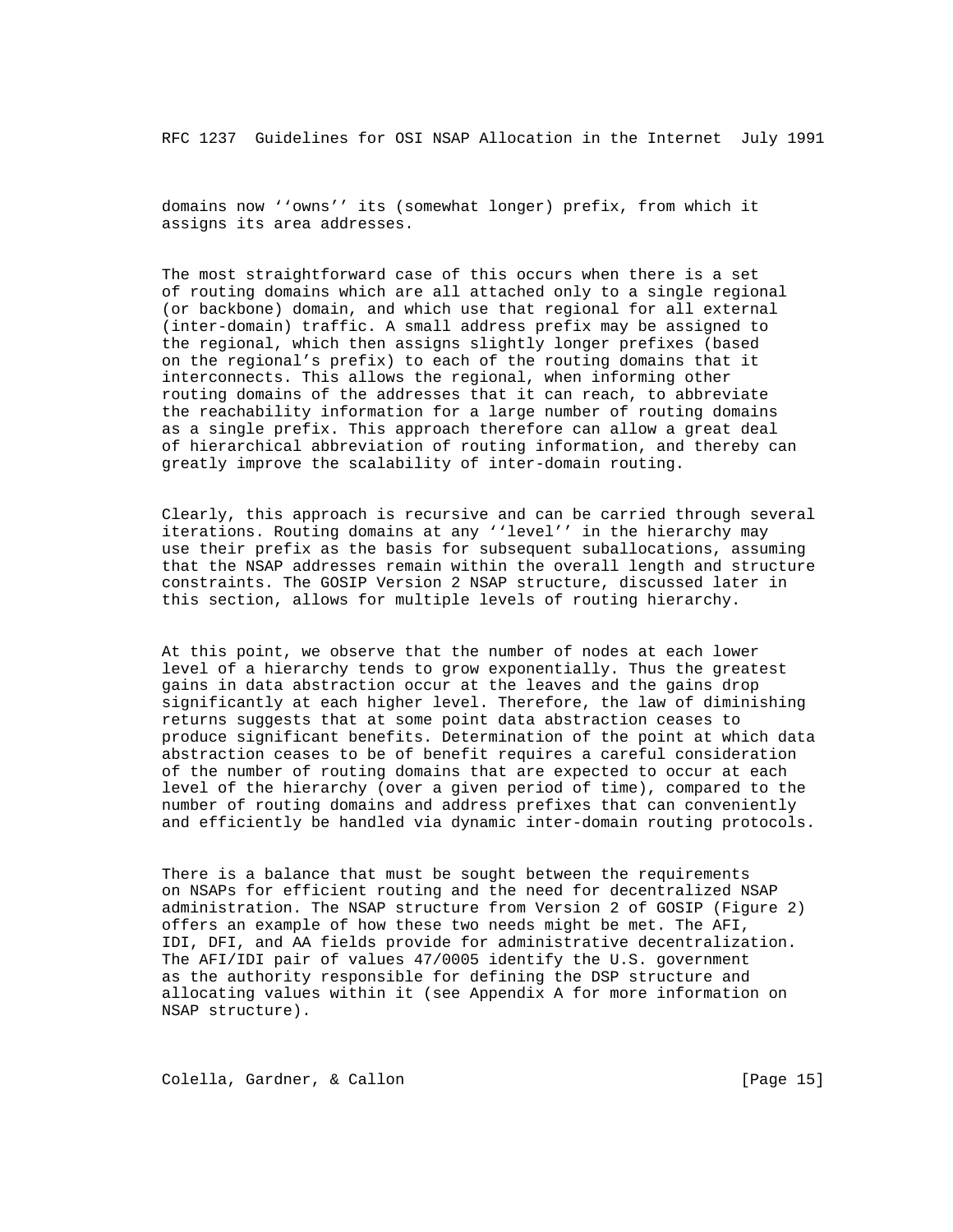[Note: It is not important that NSAPs be allocated from the GOSIP Version 2 authority under 47/0005. The ANSI format under the Data Country Code for the U.S. (DCC=840) and formats assigned to other countries and ISO members or liaison organizations are also expected to be used, and will work equally well. For parts of the Internet outside of the U.S. there may in some cases be strong reasons to prefer a local format rather than the GOSIP format. However, GOSIP addresses are used in most cases in the examples in this paper because:

- \* The DSP format has been defined and allows hierarchical allocation; and,
- \* An operational registration authority for suballocation of AA values under the GOSIP address space has already been established at GSA.]

 GOSIP Version 2 defines the DSP structure as shown (under DFI=80h) and provides for the allocation of AA values to administrations. Thus, the fields from the AFI to the AA, inclusive, represent a unique address prefix assigned to an administration.

| !<-- IDP --> !                               |  |
|----------------------------------------------|--|
| !AFI ! IDI ! ! <-- DSP --> !                 |  |
|                                              |  |
| octets ! 1 ! 2 ! 1 ! 3 ! 2 ! 2 ! 2 ! 6 ! 1 ! |  |

| IDP  | Initial Domain Part             |
|------|---------------------------------|
| AFI  | Authority and Format Identifier |
| IDI  | Initial Domain Identifier       |
| DSP  | Domain Specific Part            |
| DFI  | DSP Format Identifier           |
| AA   | Administrative Authority        |
|      | Rsvd Reserved                   |
| RD – | Routing Domain Identifier       |
|      | Area Area Identifier            |
| ID   | System Identifier               |
| SEL  | NSAP Selector                   |

Figure 2: GOSIP Version 2 NSAP structure.

 Currently, a proposal is being progressed in ANSI for an American National Standard (ANS) for the DSP of the NSAP address space

Colella, Gardner, & Callon [Page 16]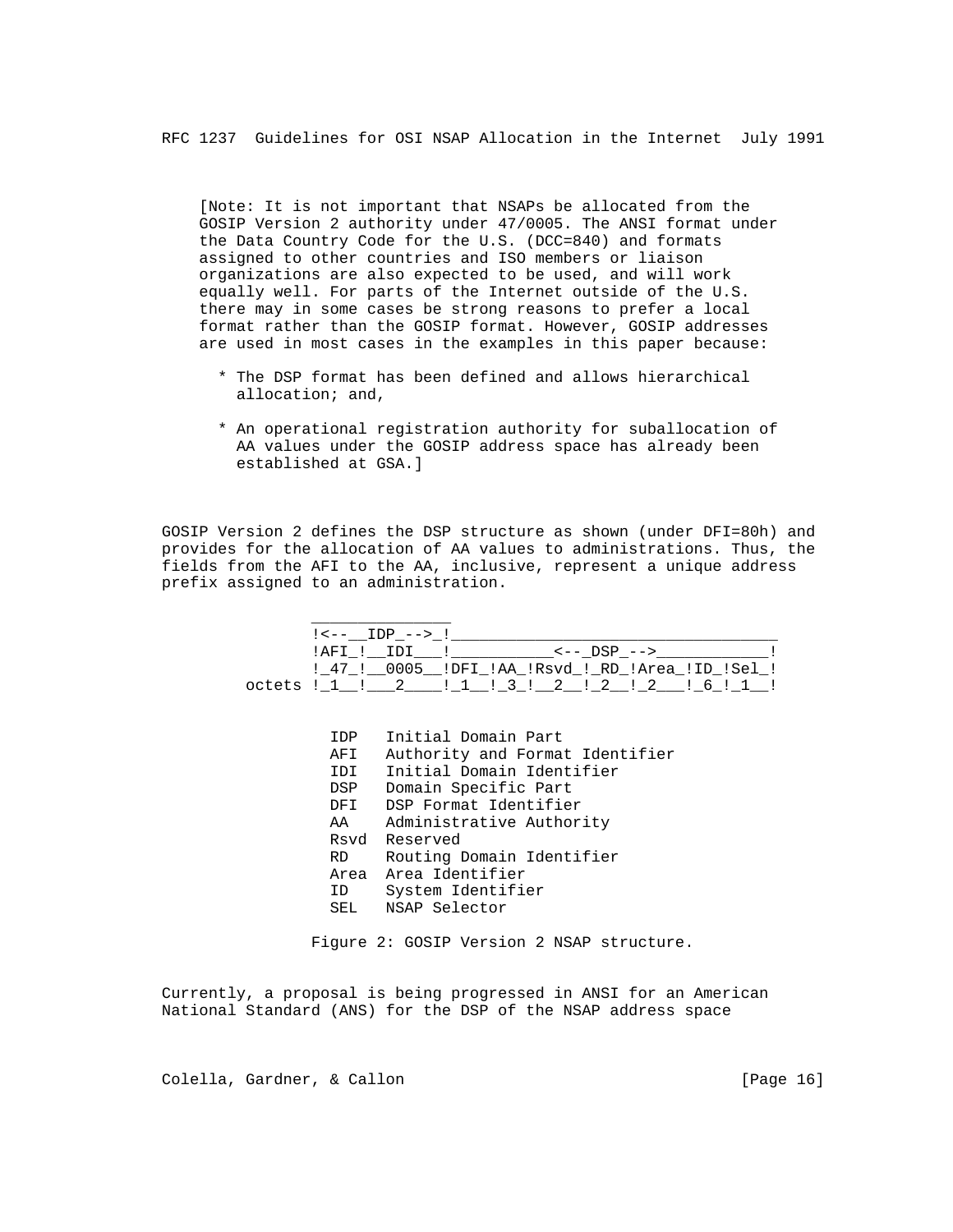administered by ANSI. This will provide an identical DSP structure to that provided by GOSIP Version 2. The ANSI format, therefore, differs from that illustrated above only in that the IDP is based on an ISO DCC assignment, and in that the AA will be administered by a different organization (ANSI secretariat instead of GSA). The technical considerations applicable to NSAP administration are independent of whether a GOSIP Version 2 or an ANSI value is used for the NSAP assignment.

 Similarly, although other countries may make use of slightly different NSAP formats, the principles of NSAP assignment and use are the same.

 In the low-order part of the GOSIP Version 2 NSAP format, two fields are defined in addition to those required by DIS10589. These fields, RD and Area, are defined to allow allocation of NSAPs along topological boundaries in support of increased data abstraction. Administrations assign RD identifiers underneath their unique address prefix (the reserved field is left to accommodate future growth and to provide additional flexibility for inter-domain routing). Routing domains allocate Area identifiers from their unique prefix. The result is:

- \* AFI+IDI+DFI+AA = administration prefix,
- \* administration prefix(+Rsvd)+RD = routing domain prefix, and,
- \* routing domain prefix+Area = area address.

 This provides for summarization of all area addresses within a routing domain into one prefix. If the AA identifier is accorded topological significance (in addition to administrative significance), an additional level of data abstraction can be obtained, as is discussed in the next section.

5 NSAP Administration and Routing in the Internet

 Internet routing components---backbones, regionals, and sites or campuses---are arranged hierarchically for the most part. A natural mapping from these components to OSI routing components is that backbones, regionals, and sites act as routing domains.

Colella, Gardner, & Callon [Page 17]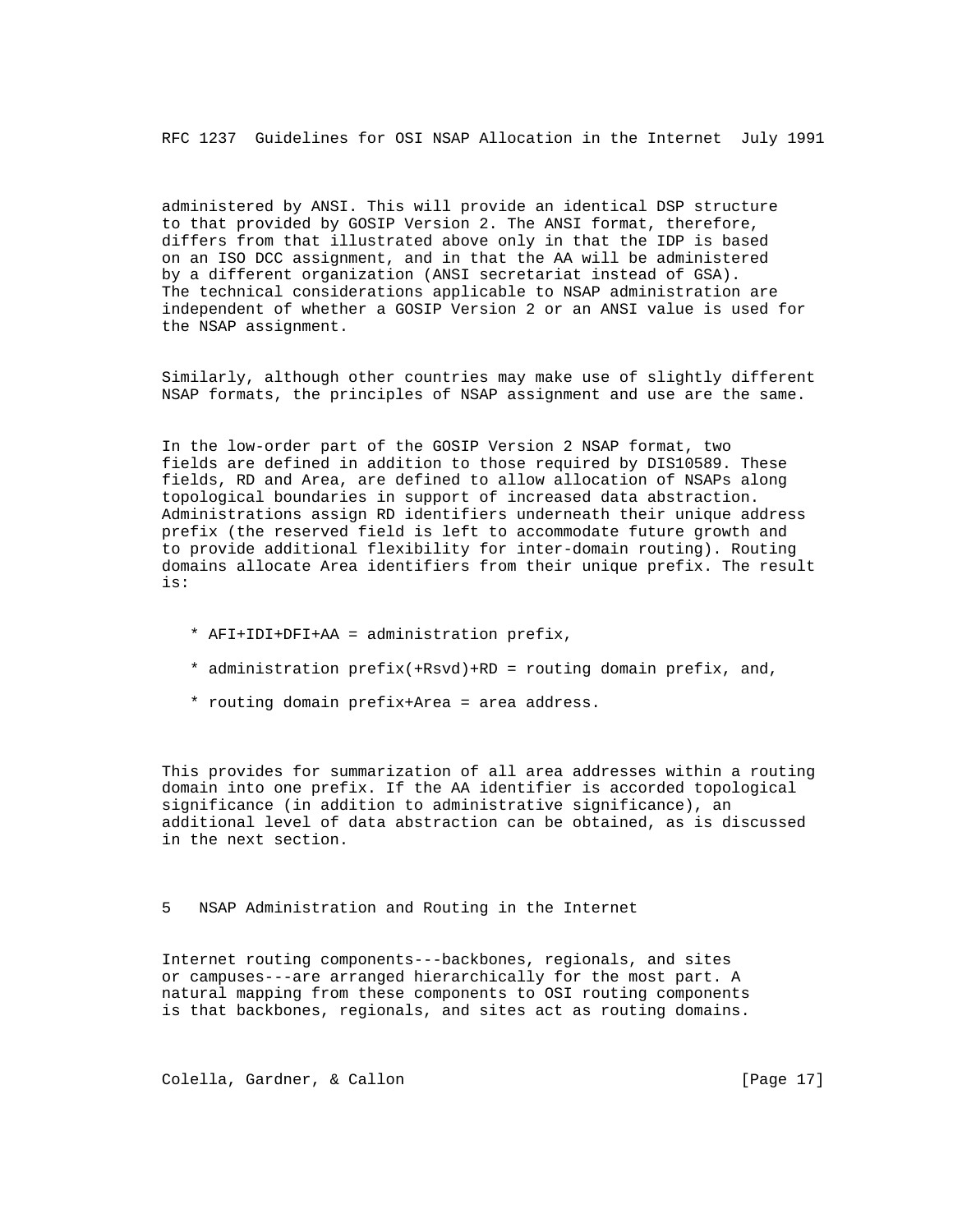(Alternatively, a site may choose to operate as an area within a regional. However, in such a case the area is part of the regional's routing domain and the discussion in Section 5.1 applies. We assume that some, if not most, sites will prefer to operate as routing domains. By operating as a routing domain, a site operates a level 2 subdomain as well as one or more level 1 areas.)

 Given such a mapping, where should address administration and alloca tion be performed to satisfy both administrative decentralization and data abstraction? Three possibilities are considered:

- 1. at the area,
- 2. at the leaf routing domain, and,
- 3. at the transit routing domain (TRD).

 Leaf routing domains correspond to sites, where the primary purpose is to provide intra-domain routing services. Transit routing domains are deployed to carry transit (i.e., inter-domain) traffic; backbones and regionals are TRDs.

 The greatest burden in transmitting and operating on routing informa tion is at the top of the routing hierarchy, where routing information tends to accumulate. In the Internet, for example, regionals must man age the set of network numbers for all networks reachable through the regional. Traffic destined for other networks is generally routed to the backbone. The backbones, however, must be cognizant of the network numbers for all attached regionals and their associated networks.

 In general, the advantage of abstracting routing information at a given level of the routing hierarchy is greater at the higher levels of the hierarchy. There is relatively little direct benefit to the administration that performs the abstraction, since it must maintain routing information individually on each attached topological routing structure.

 For example, suppose that a given site is trying to decide whether to obtain an NSAP address prefix based on an AA value from GSA (implying that the first four octets of the address would be those assigned out of the GOSIP space), or based on an RD value from its regional (implying that the first seven octets of the address are those assigned to that regional). If considering only their own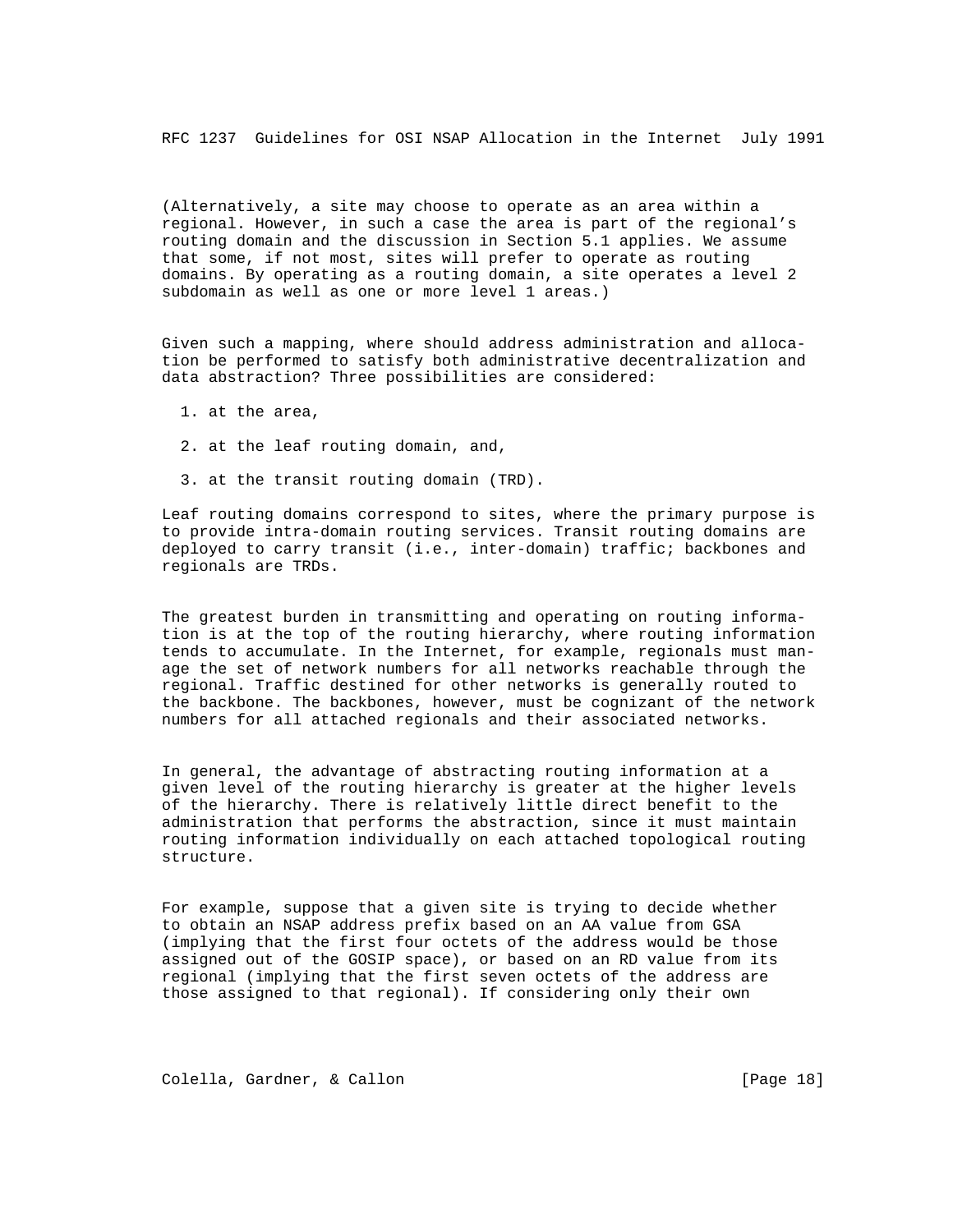self-interest, the site itself, and the attached regional, have little reason to choose one approach or the other. The site must use one prefix or another; the source of the prefix has little effect on routing efficiency within the site. The regional must maintain information about each attached site in order to route, regardless of any commonality in the prefixes of the sites.

 However, there is a difference when the regional distributes routing information to backbones and other regionals. In the first case, the regional cannot aggregate the site's address into its own prefix; the address must be explicitly listed in routing exchanges, resulting in an additional burden to backbones and other regionals which must exchange and maintain this information.

 In the second case, each other regional and backbone sees a single address prefix for the regional, which encompasses the new site. This avoids the exchange of additional routing information to identify the new site's address prefix. Thus, the advantages primarily accrue to other regionals and backbones which maintain routing information about this site and regional.

 One might apply a supplier/consumer model to this problem: the higher level (e.g., a backbone) is a supplier of routing services, while the lower level (e.g., an attached regional) is the consumer of these services. The price charged for services is based upon the cost of providing them. The overhead of managing a large table of addresses for routing to an attached topological entity contributes to this cost.

 The Internet, however, is not a market economy. Rather, efficient operation is based on cooperation. The guidelines discussed below describe reasonable ways of managing the OSI address space that benefit the entire community.

# 5.1 Administration at the Area

 If areas take their area addresses from a myriad of unrelated NSAP allocation authorities, there will be effectively no data abstraction beyond what is built into DIS10589. For example, assume that within a routing domain three areas take their area addresses, respectively, out of:

Colella, Gardner, & Callon [Page 19]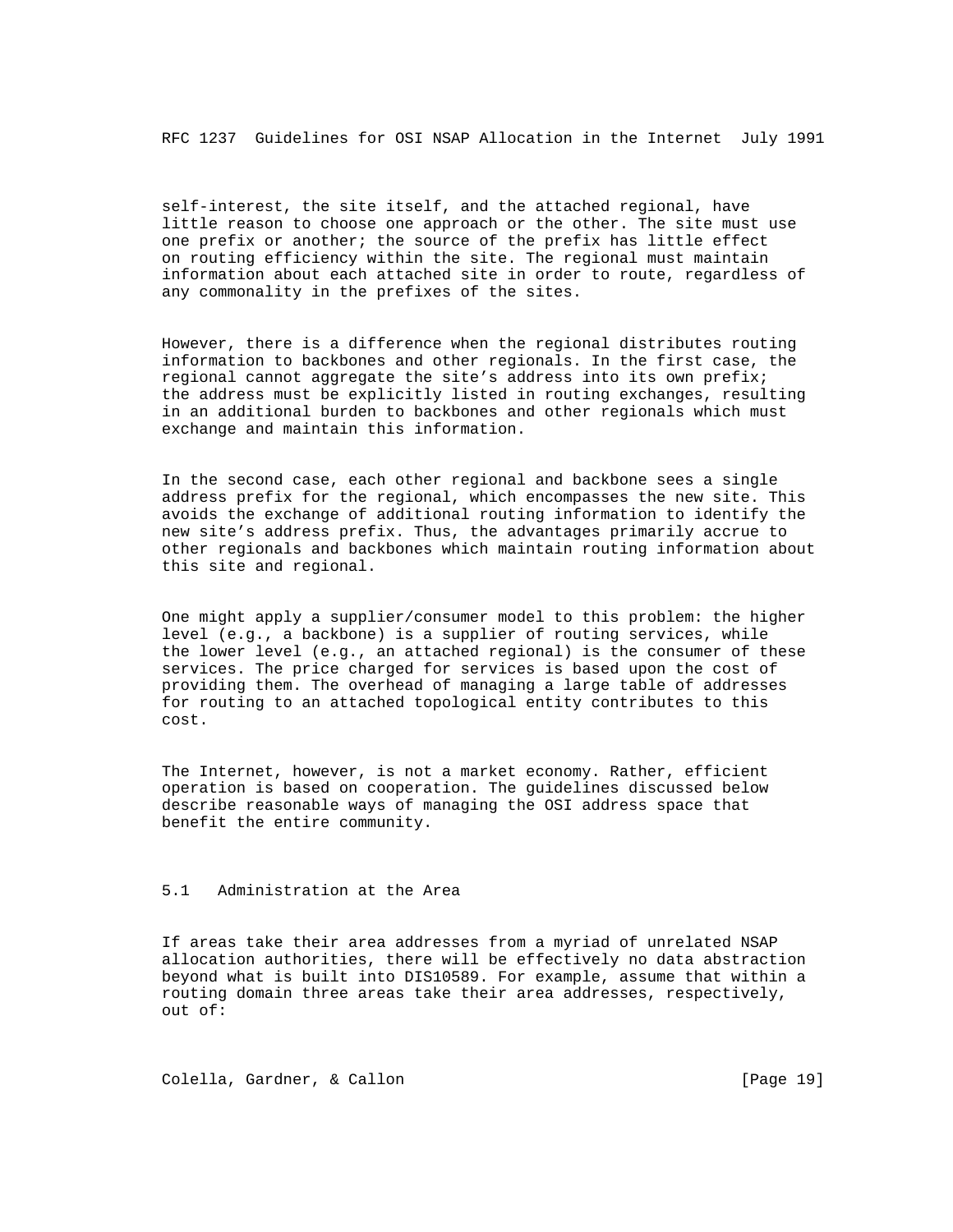\* the GOSIP Version 2 authority assigned to the Department of Commerce, with an AA of nnn:

AFI=47, IDI=0005, DFI=80h, AA=nnn, ... ;

 \* the GOSIP Version 2 authority assigned to the Department of the Interior, with an AA of mmm:

AFI=47, IDI=0005, DFI=80h, AA=mmm, ... ; and,

 \* the ANSI authority under the U.S. Data Country Code (DCC) (Section A.2) for organization XYZ with ORG identifier = xxx:

AFI=39, IDI=840, DFI=dd, ORG=xxx, ....

 As described in Section 3.3, from the point of view of any particular routing domain, there is no harm in having the different areas in the routing domain use addresses obtained from a wide variety of administrations. For routing within the domain, the area addresses are treated as a flat field.

 However, this does have a negative effect on inter-domain routing, particularly on those other domains which need to maintain routes to this domain. There is no common prefix that can be used to represent these NSAPs and therefore no summarization can take place at the routing domain boundary. When addresses are advertised by this routing domain to other routing domains, an enumerated list must be used consisting of the three area addresses.

 This situation is roughly analogous to the dissemination of routing information in the TCP/IP Internet. Areas correspond roughly to networks and area addresses to network numbers. The result of allowing areas within a routing domain to take their NSAPs from unrelated authorities is flat routing at the area address level. The number of address prefixes that leaf routing domains would advertise is on the order of the number of attached areas; the number of prefixes a regional routing domain would advertise is approximately the number of areas attached to the client leaf routing domains; and for a backbone this would be summed across all attached regionals. Although this situation is just barely acceptable in the current Internet, as the Internet grows this will quickly become intractable. A greater degree of hierarchical information reduction is necessary to allow continued growth in the Internet.

Colella, Gardner, & Callon [Page 20]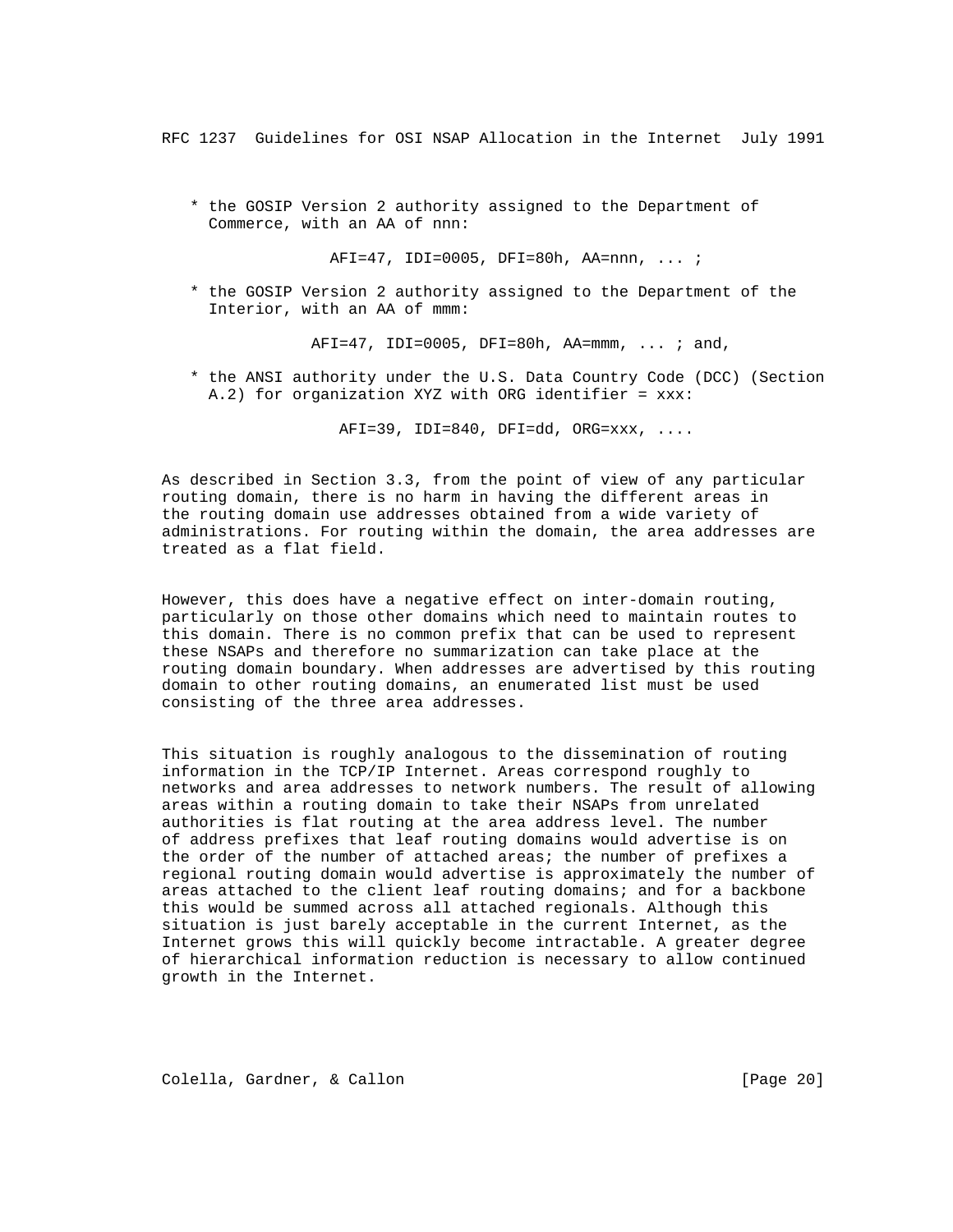5.2 Administration at the Leaf Routing Domain

 As mentioned previously, the greatest degree of data abstraction comes at the lowest levels of the hierarchy. Providing each leaf routing domain (that is, site) with a unique prefix results in the biggest single increase in abstraction, with each leaf domain assigning area addresses from its prefix. From outside the leaf routing domain, the set of all addresses reachable in the domain can then be represented by a single prefix.

 As an example, assume NSF has been assigned the AA value of zzz under ICD=0005. NSF then assigns a routing domain identifier to a routing domain under its administrative authority identifier, rrr. The resulting prefix for the routing domain is:

AFI=47, IDI=0005, DFI=80h, AA=zzz, Rsvd=0, RD=rrr.

 All areas attached to this routing domain would have area addresses comprising this prefix followed by an Area identifier. The prefix represents the summary of reachable addresses within the routing domain.

 There is a close relationship between areas and routing domains implicit in the fact that they operate a common routing protocol and are under the control of a single administration. The routing domain administration subdivides the domain into areas and structures a level 2 subdomain (i.e., a level 2 backbone) which provides connectivity among the areas. The routing domain represents the only path between an area and the rest of the internetwork. It is reasonable that this relationship also extend to include a common NSAP addressing authority. Thus, the areas within the leaf RD should take their NSAPs from the prefix assigned to the leaf RD.

5.3 Administration at the Transit Routing Domain

 Two kinds of transit routing domains are considered, backbones and regionals. Each is discussed separately below.

Colella, Gardner, & Callon [Page 21]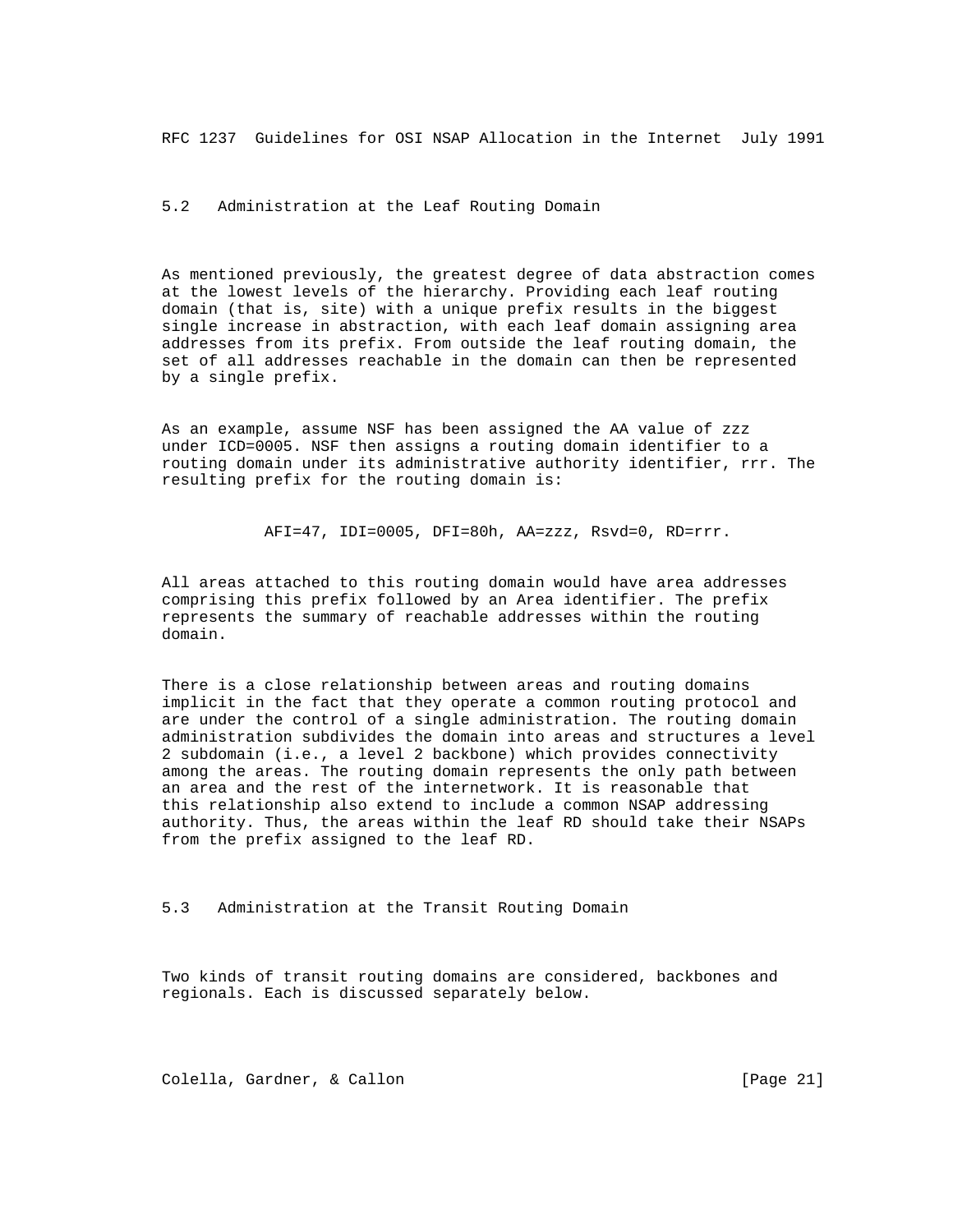# 5.3.1 Regionals

 It is interesting to consider whether regional routing domains should be the common authority for assigning NSAPs from a unique prefix to the leaf routing domains that they serve. The benefits derived from data abstraction are less than in the case of leaf routing domains, and the additional degree of data abstraction provided by this is not necessary in the short term. However, in the long term the number of routing domains in the Internet will grow to the point that it will be infeasible to route on the basis of a flat field of routing domains. It will therefore be essential to provide a greater degree of information abstraction.

 Regionals may assign prefixes to leaf domains, based on a single (shorter length) address prefix assigned to the regional. For example, given the GOSIP Version 2 address structure, an AA value may be assigned to each regional, and routing domain values may be assigned by the regional to each attached leaf routing domain. A similar hierarchical address assignment based on a prefix assigned to each regional may be used for other NSAP formats. This results in regionals advertising to backbones a small fraction of the number of address prefixes that would be necessary if they enumerated the individual prefixes of the leaf routing domains. This represents a significant savings given the expected scale of global internetworking.

 Are leaf routing domains willing to accept prefixes derived from the regional's? In the supplier/consumer model, the regional is offering connectivity as the service, priced according to its costs of operation. This includes the ''price'' of obtaining service from one or more backbones. In general, backbones will want to handle as few address prefixes as possible to keep costs low. In the Internet environment, which does not operate as a typical marketplace, leaf routing domains must be sensitive to the resource constraints of the regionals and backbones. The efficiencies gained in routing clearly warrant the adoption of NSAP administration by the regionals.

 The mechanics of this scenario are straightforward. Each regional is assigned a unique prefix, from which it allocates slightly longer routing domain prefixes for its attached leaf routing domains. For GOSIP NSAPs, this means that a regional would be assigned an AA identifier. Attached leaf routing domains would be assigned RD identifiers under the regional's unique prefix. For example, assume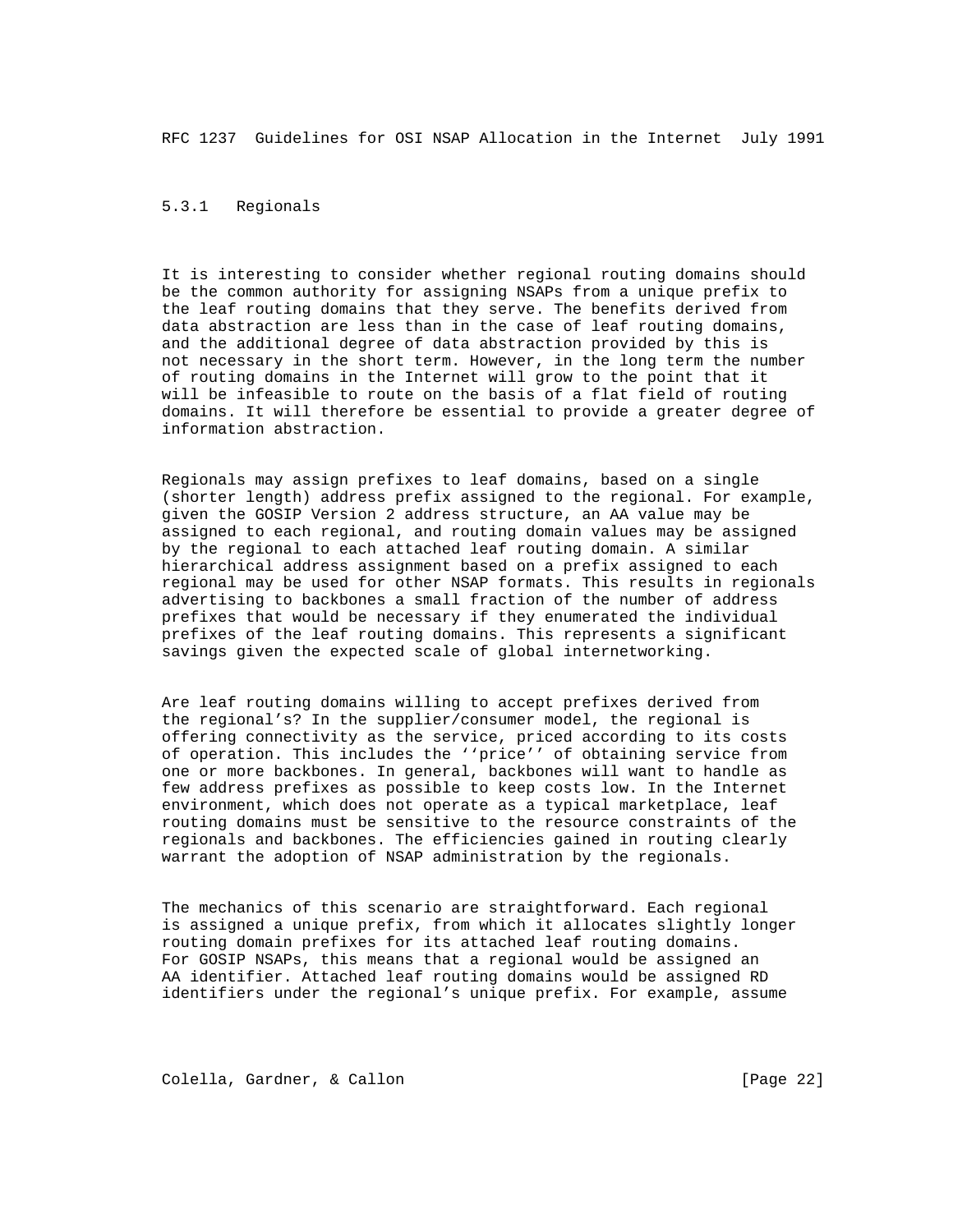NIST is a leaf routing domain whose sole inter-domain link is via SURANet. If SURANet is assigned an AA identifier kkk, NIST could be assigned an RD of jjj, resulting in a unique prefix for SURANet of:

AFI=47, IDI=0005, DFI=80h, AA=kkk

and a unique prefix for NIST of

AFI=47, IDI=0005, DFI=80h, AA=kkk, (Rsvd=0), RD=jjj.

 A similar scheme can be established using NSAPs allocated under DCC=840. In this case, a regional applies for an ORG identifier from ANSI, which serves the same purpose as the AA identifier in GOSIP. The current direction in ANSI is to standardize on an NSAP structure identical to GOSIP Version 2 (see Section A.2).

5.3.2 Backbones

 There does not appear to be a strong case for regionals to take their address spaces from the the NSAP space of a backbone. The benefit in routing data abstraction is relatively small. The number of regionals today is in the tens and an order of magnitude increase would not cause an undue burden on the backbones. Also, it may be expected that as time goes by there will be increased direct interconnection of the regionals, leaf routing domains directly attached to the backbones, and international links directly attached to the regionals. Under these circumstances, the distinction between regionals and backbones may become blurred.

 An additional factor that discourages allocation of NSAPs from a backbone prefix is that the backbones and their attached regionals are perceived as being independent. Regionals may take their long-haul service from one or more backbones, or may switch backbones should a more cost-effective service be provided elsewhere (essentially, backbones can be thought of the same way as long-distance telephone carriers). Having NSAPs derived from the backbone is inconsistent with the nature of the relationship.

Colella, Gardner, & Callon [Page 23]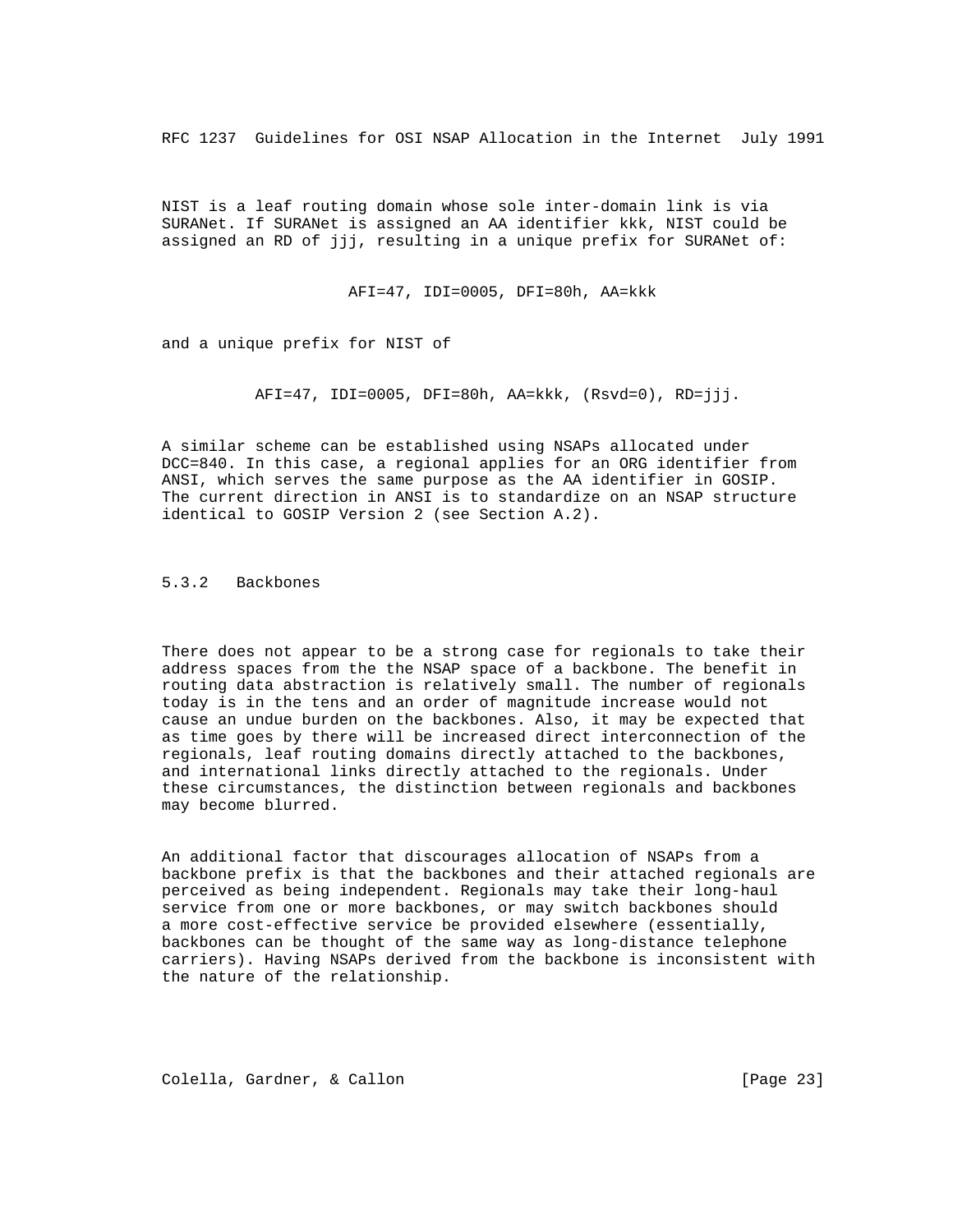# 5.4 Multi-homed Routing Domains

 The discussions in Section 5.3 suggest methods for allocating NSAP addresses based on regional or backbone connectivity. This allows a great deal of information reduction to be achieved for those routing domains which are attached to a single TRD. In particular, such routing domains may select their NSAP addresses from a space allocated to them by the regional. This allows the regional, when announcing the addresses that it can reach to other regionals and backbones, to use a single address prefix to describe a large number of NSAP addresses corresponding to multiple routing domains.

 However, there are additional considerations for routing domains which are attached to multiple regionals and backbones. Such ''multi homed'' routing domains may, for example, consist of single-site campuses and companies which are attached to multiple backbones, large organizations which are attached to different regionals at different locations in the same country, or multi-national organizations which are attached to backbones in a variety of countries worldwide. There are a number of possible ways to deal with these multi-homed routing domains.

 One possible solution is to assign addresses to each multi-homed organization independently from the regionals and backbones to which it is attached. This allows each multi-homed organization to base its NSAP assignments on a single prefix, and to thereby summarize the set of all NSAPs reachable within that organization via a single prefix. The disadvantage of this approach is that since the NSAP address for that organization has no relationship to the addresses of any particular TRD, the TRDs to which this organization is attached will need to advertise the prefix for this organization to other regionals and backbones. Other regionals and backbones (potentially worldwide) will need to maintain an explicit entry for that organization in their routing tables.

 For example, suppose that a very large U.S.-wide company ''Mega Big International Incorporated'' (MBII) has a fully interconnected internal network and is assigned a single AA value under the U.S. GOSIP Version 2 address space. It is likely that outside of the U.S., a single entry may be maintained in routing tables for all U.S. GOSIP addresses. However, within the U.S., every backbone and regional will need to maintain a separate address entry for MBII. If MBII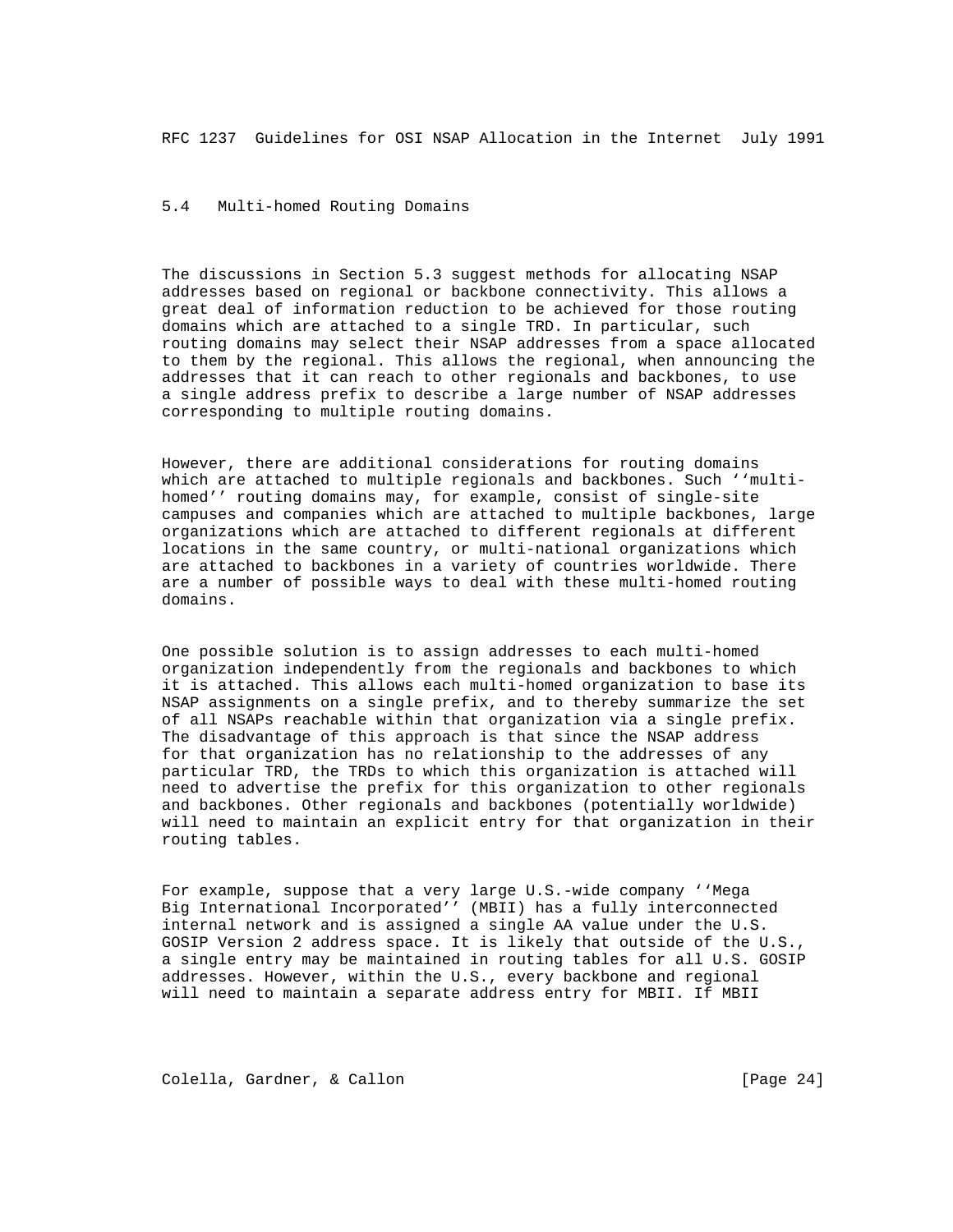is in fact an international corporation, then it may be necessary for every backbone worldwide to maintain a separate entry for MBII (including backbones to which MBII is not attached). Clearly this may be acceptable if there are a small number of such multi-homed routing domains, but would place an unacceptable load on routers within backbones if all organizations were to choose such address assignments. This solution may not scale to internets where there are many hundreds of thousands of multi-homed organizations.

 A second possible approach would be for multi-homed organizations to be assigned a separate NSAP space for each connection to a TRD, and to assign a single address prefix to each area within its routing domain(s) based on the closest interconnection point. For example, if MBII had connections to two regionals in the U.S. (one east coast, and one west coast), as well as three connections to national backbones in Europe, and one in the far east, then MBII may make use of six different address prefixes. Each area within MBII would be assigned a single address prefix based on the nearest connection.

 For purposes of external routing of traffic from outside MBII to a destination inside of MBII, this approach works similarly to treating MBII as six separate organizations. For purposes of internal routing, or for routing traffic from inside of MBII to a destination outside of MBII, this approach works the same as the first solution.

 If we assume that incoming traffic (coming from outside of MBII, with a destination within MBII) is always to enter via the nearest point to the destination, then each TRD which has a connection to MBII needs to announce to other TRDs the ability to reach only those parts of MBII whose address is taken from its own address space. This implies that no additional routing information needs to be exchanged between TRDs, resulting in a smaller load on the inter-domain routing tables maintained by TRDs when compared to the first solution. This solution therefore scales better to extremely large internets containing very large numbers of multi-homed organizations.

 One problem with the second solution is that backup routes to multi homed organizations are not automatically maintained. With the first solution, each TRD, in announcing the ability to reach MBII, specifies that it is able to reach all of the NSAPs within MBII. With the second solution, each TRD announces that it can reach all of the NSAPs based on its own address prefix, which only includes some of the NSAPs within MBII. If the connection between MBII and one particular TRD

Colella, Gardner, & Callon [Page 25]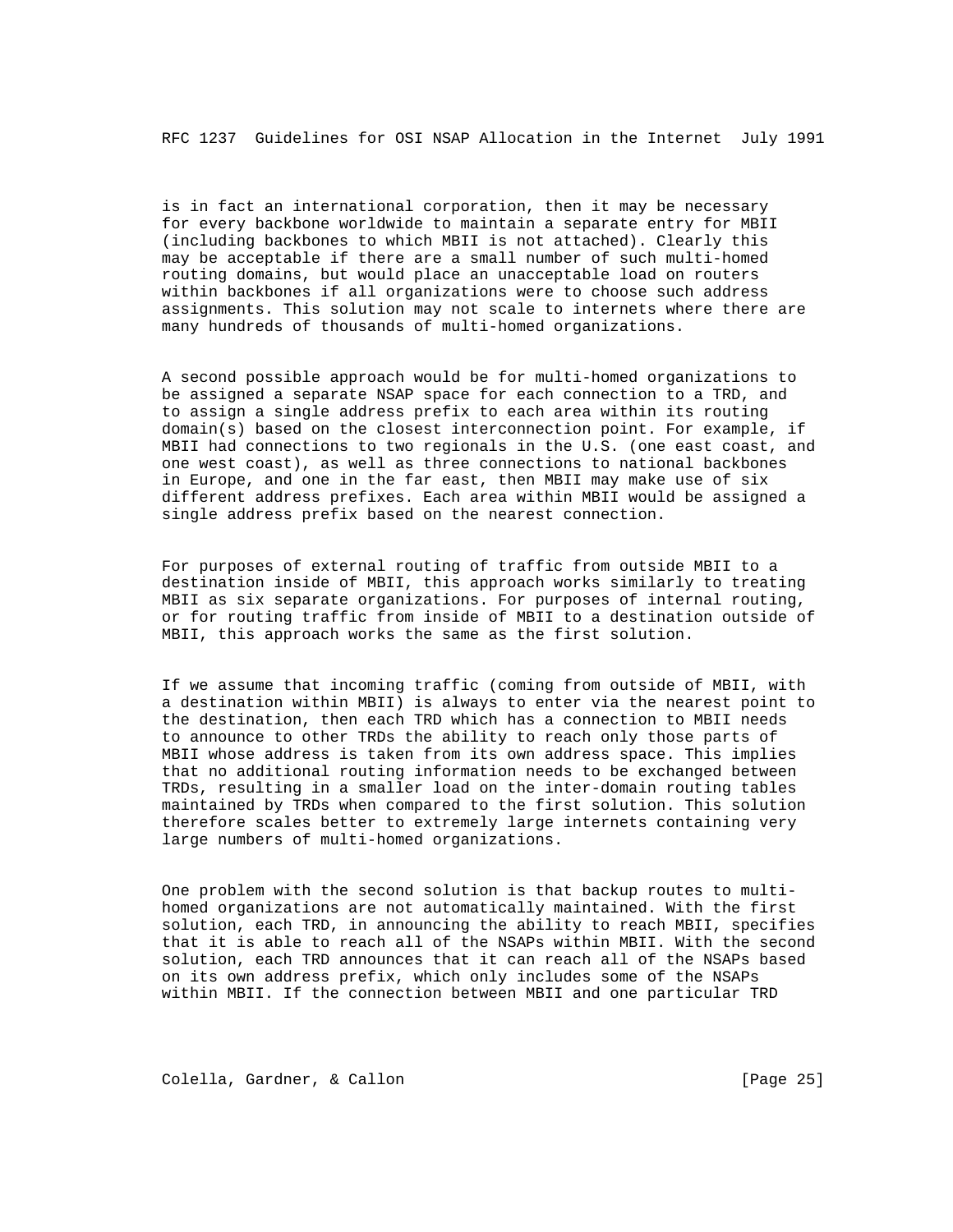were severed, then the NSAPs within MBII with addresses based on that TRD would become unreachable via inter-domain routing. The impact of this problem can be reduced somewhat by maintenance of additional information within routing tables, but this reduces the scaling advantage of the second approach.

 The second solution also requires that when external connectivity changes, internal addresses also change.

 Also note that this and the previous approach will tend to cause packets to take different routes. With the first approach, packets from outside of MBII destined for within MBII will tend to enter via the point which is closest to the source (which will therefore tend to maximize the load on the networks internal to MBII). With the second solution, packets from outside destined for within MBII will tend to enter via the point which is closest to the destination (which will tend to minimize the load on the networks within MBII, and maximize the load on the TRDs).

 These solutions also have different effects on policies. For example, suppose that country ''X'' has a law that traffic from a source within country X to a destination within country X must at all times stay entirely within the country. With the first solution, it is not possible to determine from the destination address whether or not the destination is within the country. With the second solution, a separate address may be assigned to those NSAPs which are within country X, thereby allowing routing policies to be followed. Similarly, suppose that ''Little Small Company'' (LSC) has a policy that its packets may never be sent to a destination that is within MBII. With either solution, the routers within LSC may be configured to discard any traffic that has a destination within MBII's address space. However, with the first solution this requires one entry; with the second it requires many entries and may be impossible as a practical matter.

 There are other possible solutions as well. A third approach is to assign each multi-homed organization a single address prefix, based on one of its connections to a TRD. Other TRDs to which the multi-homed organization are attached maintain a routing table entry for the organization, but are extremely selective in terms of which other TRDs are told of this route. This approach will produce a single ''default'' routing entry which all TRDs will know how to reach

Colella, Gardner, & Callon [Page 26]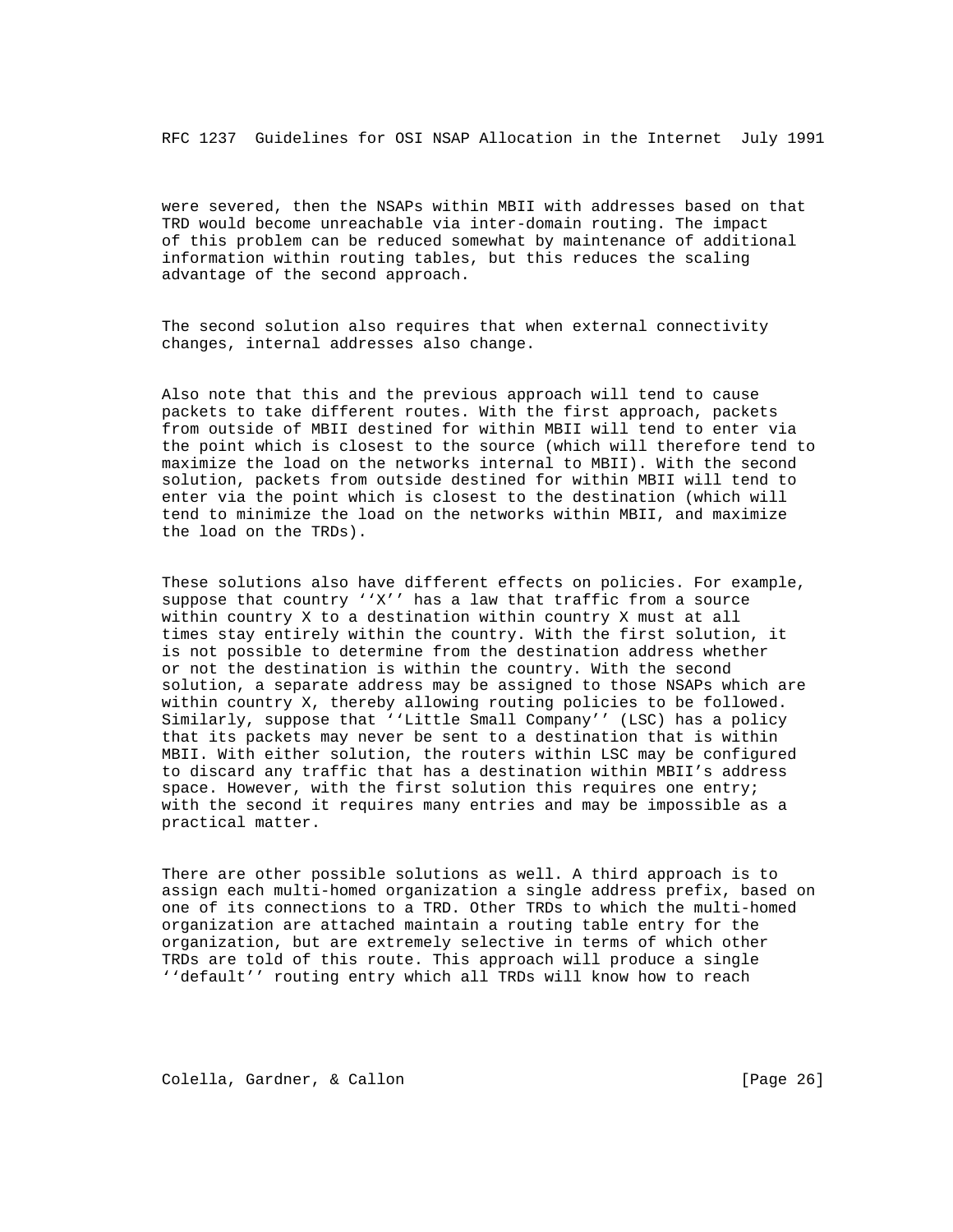(since presumably all TRDs will maintain routes to each other), while providing more direct routing in some cases.

 There is at least one situation in which this third approach is particularly appropriate. Suppose that a special interest group of organizations have deployed their own backbone. For example, lets suppose that the U.S. National Widget Manufacturers and Researchers have set up a U.S.-wide backbone, which is used by corporations who manufacture widgets, and certain universities which are known for their widget research efforts. We can expect that the various organizations which are in the widget group will run their internal networks as separate routing domains, and most of them will also be attached to other TRDs (since most of the organizations involved in widget manufacture and research will also be involved in other activities). We can therefore expect that many or most of the organizations in the widget group are dual-homed, with one attachment for widget-associated communications and the other attachment for other types of communications. Let's also assume that the total number of organizations involved in the widget group is small enough that it is reasonable to maintain a routing table containing one entry per organization, but that they are distributed throughout a larger internet with many millions of (mostly not widget-associated) routing domains.

 With the third approach, each multi-homed organization in the widget group would make use of an address assignment based on its other attachment(s) to TRDs (the attachments not associated with the widget group). The widget backbone would need to maintain routes to the routing domains associated with the various member organizations. Similarly, all members of the widget group would need to maintain a table of routes to the other members via the widget backbone. However, since the widget backbone does not inform other general worldwide TRDs of what addresses it can reach (since the backbone is not intended for use by other outside organizations), the relatively large set of routing prefixes needs to be maintained only in a limited number of places. The addresses assigned to the various organizations which are members of the widget group would provide a ''default route'' via each members other attachments to TRDs, while allowing communications within the widget group to use the preferred path.

 A fourth solution involves assignment of a particular address prefix for routing domains which are attached to precisely two (or more) specific routing domains. For example, suppose that there are two regionals ''SouthNorthNet'' and ''NorthSouthNet'' which have a very

Colella, Gardner, & Callon [Page 27]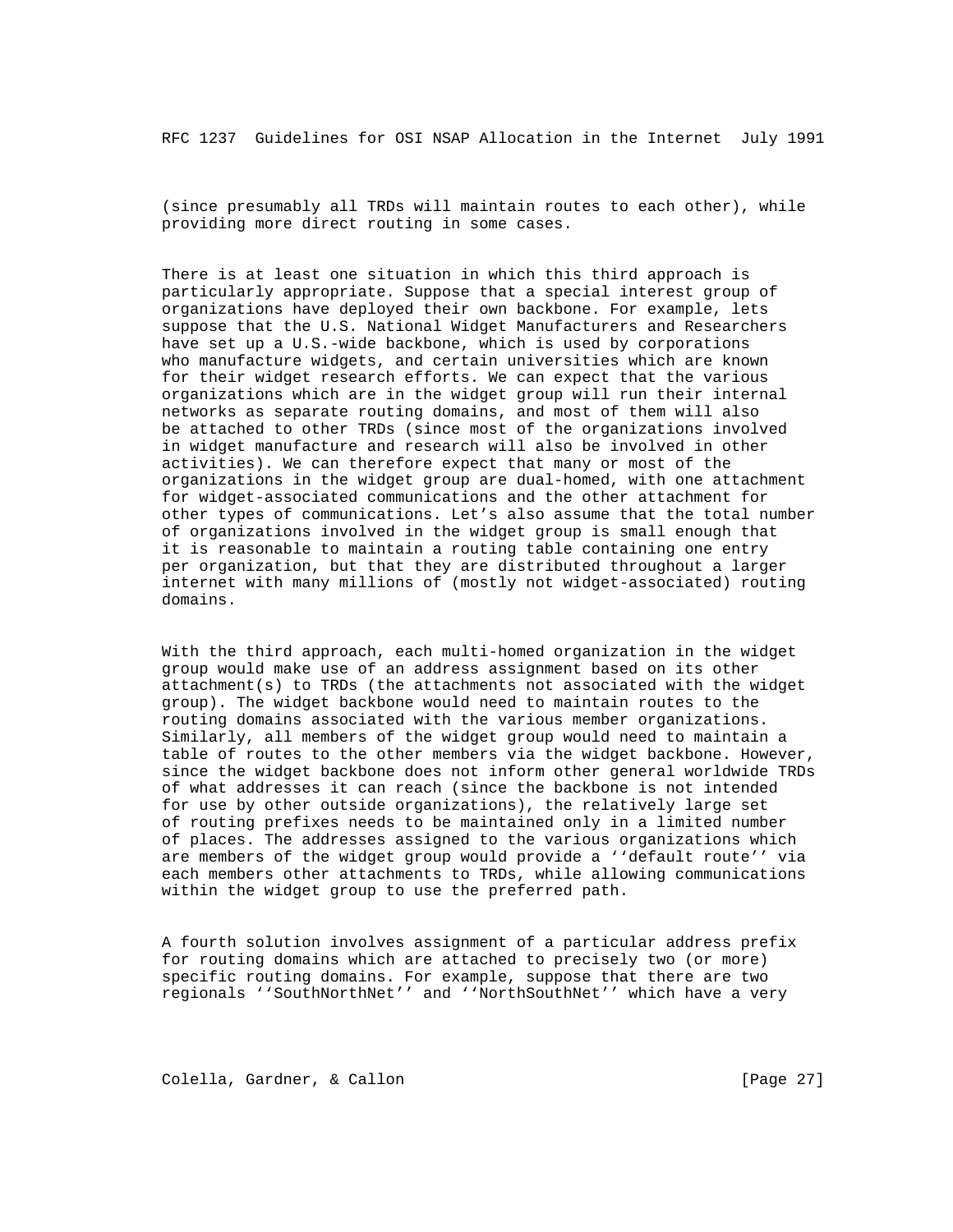large number of customers in common (i.e., there are a large number of routing domains which are attached to both). Rather than getting two address prefixes (such as two AA values assigned under the GOSIP address space) these organizations could obtain three prefixes. Those routing domains which are attached to NorthSouthNet but not attached to SouthNorthNet obtain an address assignment based on one of the prefixes. Those routing domains which are attached to SouthNorthNet but not to NorthSouthNet would obtain an address based on the second prefix. Finally, those routing domains which are multi-homed to both of these networks would obtain an address based on the third prefix. Each of these two TRDs would then advertise two prefixes to other TRDs, one prefix for leaf routing domains attached to it only, and one prefix for leaf routing domains attached to both.

 This fourth solution is likely to be important when use of public data networks becomes more common. In particular, it is likely that at some point in the future a substantial percentage of all routing domains will be attached to public data networks. In this case, nearly all government-sponsored networks (such as some current NSFNET regionals) may have a set of customers which overlaps substantially with the public networks.

 There are therefore a number of possible solutions to the problem of assigning NSAP addresses to multi-homed routing domains. Each of these solutions has very different advantages and disadvantages. Each solution places a different real (i.e., financial) cost on the multi-homed organizations, and on the TRDs (including those to which the multi-homed organizations are not attached).

 In addition, most of the solutions described also highlight the need for each TRD to develop policy on whether and under what conditions to accept addresses that are not based on its own address prefix, and how such non-local addresses will be treated. For example, a somewhat conservative policy might be that non-local NSAP prefixes will be accepted from any attached leaf RD, but not advertised to other TRDs. In a less conservative policy, a TRD might accept such non-local prefixes and agree to exchange them with a defined set of other TRDs (this set could be an a priori group of TRDs that have something in common such as geographical location, or the result of an agreement specific to the requesting leaf RD). Various policies involve real costs to TRDs, which may be reflected in those policies.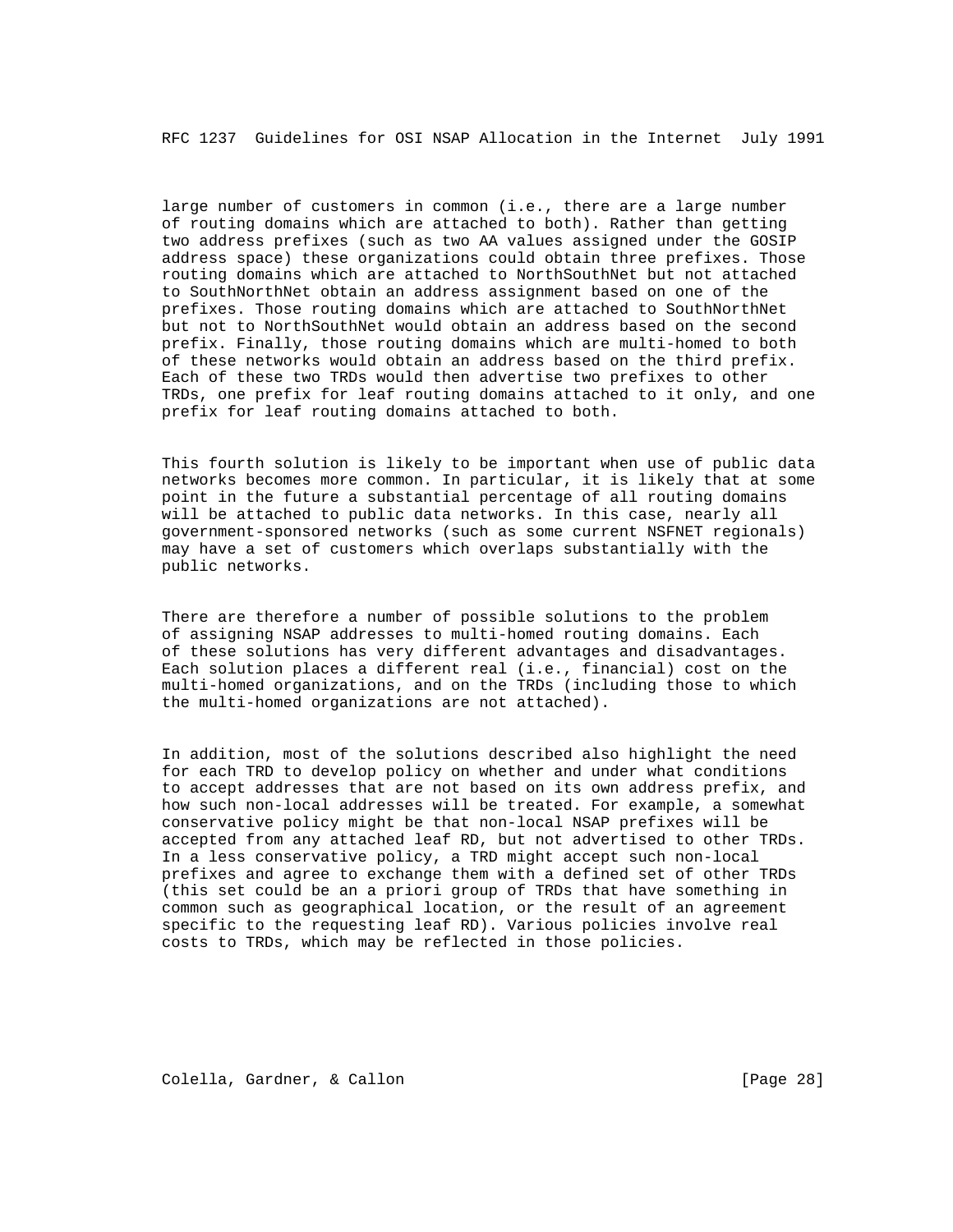### 5.5 Private Links

 The discussion up to this point concentrates on the relationship between NSAP addresses and routing between various routing domains over transit routing domains, where each transit routing domain interconnects a large number of routing domains and offers a more-or less public service.

 However, there may also exist a large number of private point-to-point links which interconnect two private routing domains. In many cases such private point-to-point links may be limited to forwarding packets directly between the two private routing domains.

 For example, let's suppose that the XYZ corporation does a lot of business with MBII. In this case, XYZ and MBII may contract with a carrier to provide a private link between the two corporations, where this link may only be used for packets whose source is within one of the two corporations, and whose destination is within the other of the two corporations. Finally, suppose that the point-to-point link is connected between a single router (router X) within XYZ corporation and a single router (router M) within MBII. It is therefore necessary to configure router X to know which addresses can be reached over this link (specifically, all addresses reachable in MBII). Similarly, it is necessary to configure router M to know which addresses can be reached over this link (specifically, all addresses reachable in XYZ Corporation).

 The important observation to be made here is that such private links may be ignored for the purpose of NSAP allocation, and do not pose a problem for routing. This is because the routing information associated with private links is not propagated throughout the internet, and therefore does not need to be collapsed into a TRD's prefix.

 In our example, lets suppose that the XYZ corporation has a single connection to an NSFNET regional, and has therefore received an address allocation from the space administered by that regional. Similarly, let's suppose that MBII, as an international corporation with connections to six different backbones or regionals, has chosen the second solution from Section 5.4, and therefore has obtained six different address allocations. In this case, all addresses reachable in the XYZ Corporation can be described by a single address prefix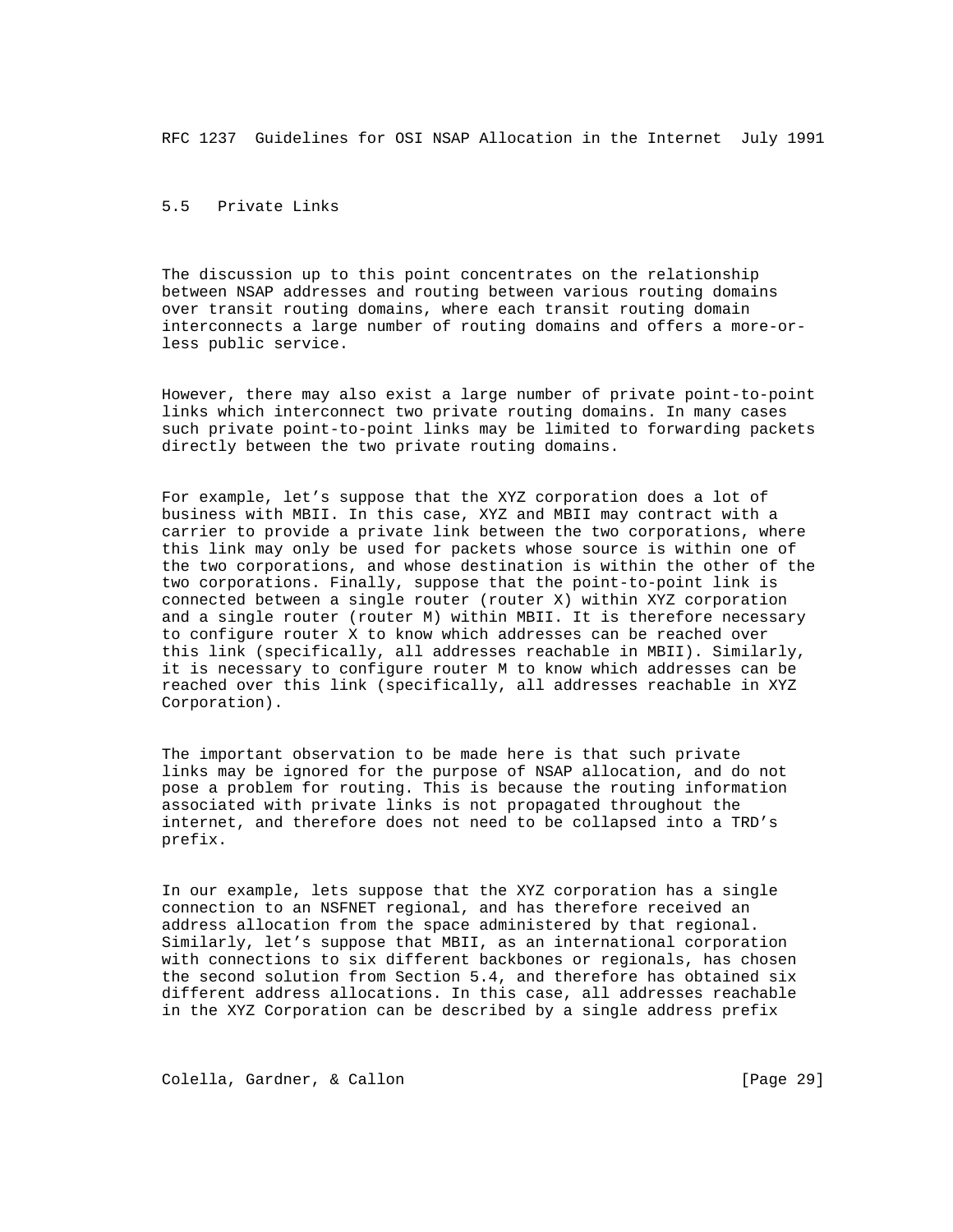(implying that router M only needs to be configured with a single address prefix to represent the addresses reachable over this point to-point link). All addresses reachable in MBII can be described by six address prefixes (implying that router X needs to be configured with six address prefixes to represent the addresses reachable over the point-to-point link).

 In some cases, such private point-to-point links may be permitted to forward traffic for a small number of other routing domains, such as closely affiliated organizations. This will increase the configuration requirements slightly. However, provided that the number of organizations using the link is relatively small, then this still does not represent a significant problem.

 Note that the relationship between routing and NSAP addressing described in other sections of this paper is concerned with problems in scaling caused by large, essentially public transit routing domains which interconnect a large number of routing domains. However, for the purpose of NSAP allocation, private point-to-point links which interconnect only a small number of private routing domains do not pose a problem, and may be ignored. For example, this implies that a single leaf routing domain which has a single connection to a ''public'' backbone (e.g., the NSFNET), plus a number of private point-to-point links to other leaf routing domains, can be treated as if it were single-homed to the backbone for the purpose of NSAP address allocation.

5.6 Zero-Homed Routing Domains

 Currently, a very large number of organizations have internal communications networks which are not connected to any external network. Such organizations may, however, have a number of private point-to-point links that they use for communications with other organizations. Such organizations do not participate in global routing, but are satisfied with reachability to those organizations with which they have established private links. These are referred to as zero-homed routing domains.

 Zero-homed routing domains can be considered as the degenerate case of routing domains with private links, as discussed in the previous section, and do not pose a problem for inter-domain routing. As above,

Colella, Gardner, & Callon [Page 30]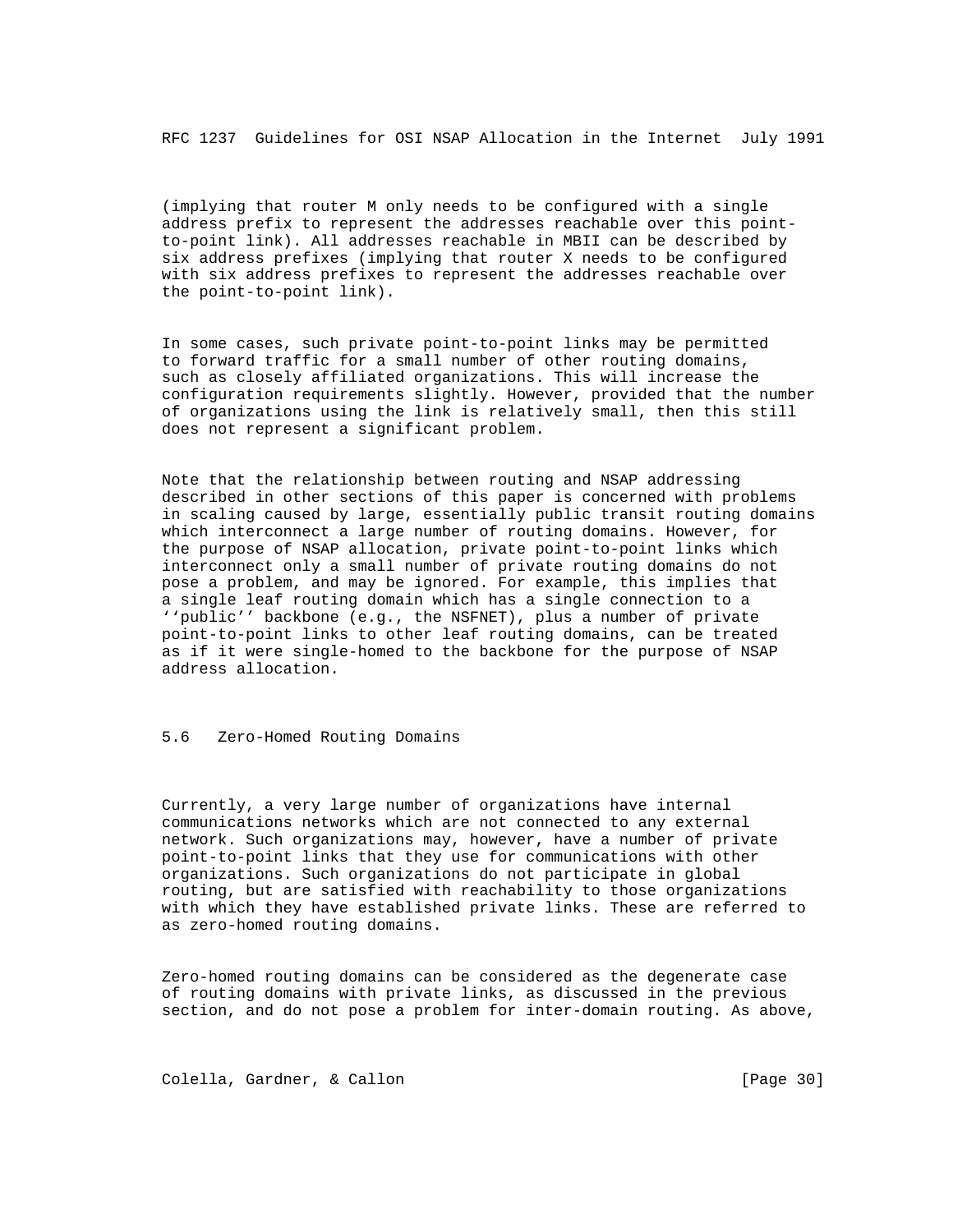the routing information exchanged across the private links sees very limited distribution, usually only to the RD at the other end of the link. Thus, there are no address abstraction requirements beyond those inherent in the address prefixes exchanged across the private link.

 However, it is important that zero-homed routing domains use valid globally unique NSAP addresses. Suppose that the zero-homed routing domain is connected through a private link to an RD. Further, this RD participates in an internet that subscribes to the global OSI addressing plan (i.e., Addendum 2 to ISO8348). This RD must be able to distinguish between the zero-homed routing domain's NSAPs and any other NSAPs that it may need to route to. The only way this can be guaranteed is if the zero-homed routing domain uses globally unique NSAPs.

# 5.7 Transition Issues

 Allocation of NSAP addresses based on connectivity to TRDs is important to allow scaling of inter-domain routing to an internet containing millions of routing domains. However, such address allocation based on topology also implies that a change in topology may result in a change of address.

 This need to allow for change in addresses is a natural, inevitable consequence of routing data abstraction. The basic notion of routing data abstraction is that there is some correspondence between the address and where a system (i.e., a routing domain, area, or end system) is located. Thus if the system moves, in some cases the address will have to change. If it were possible to change the connectivity between routing domains without changing the addresses, then it would clearly be necessary to keep track of the location of that routing domain on an individual basis.

 In the short term, due to the rapid growth and increased commer cialization of the Internet, it is possible that the topology may be relatively volatile. This implies that planning for address transition is very important. Fortunately, there are a number of steps which can be taken to help ease the effort required for address transition. A complete description of address transition issues is outside of the scope of this paper. However, a very brief outline of some transition issues is contained in this section.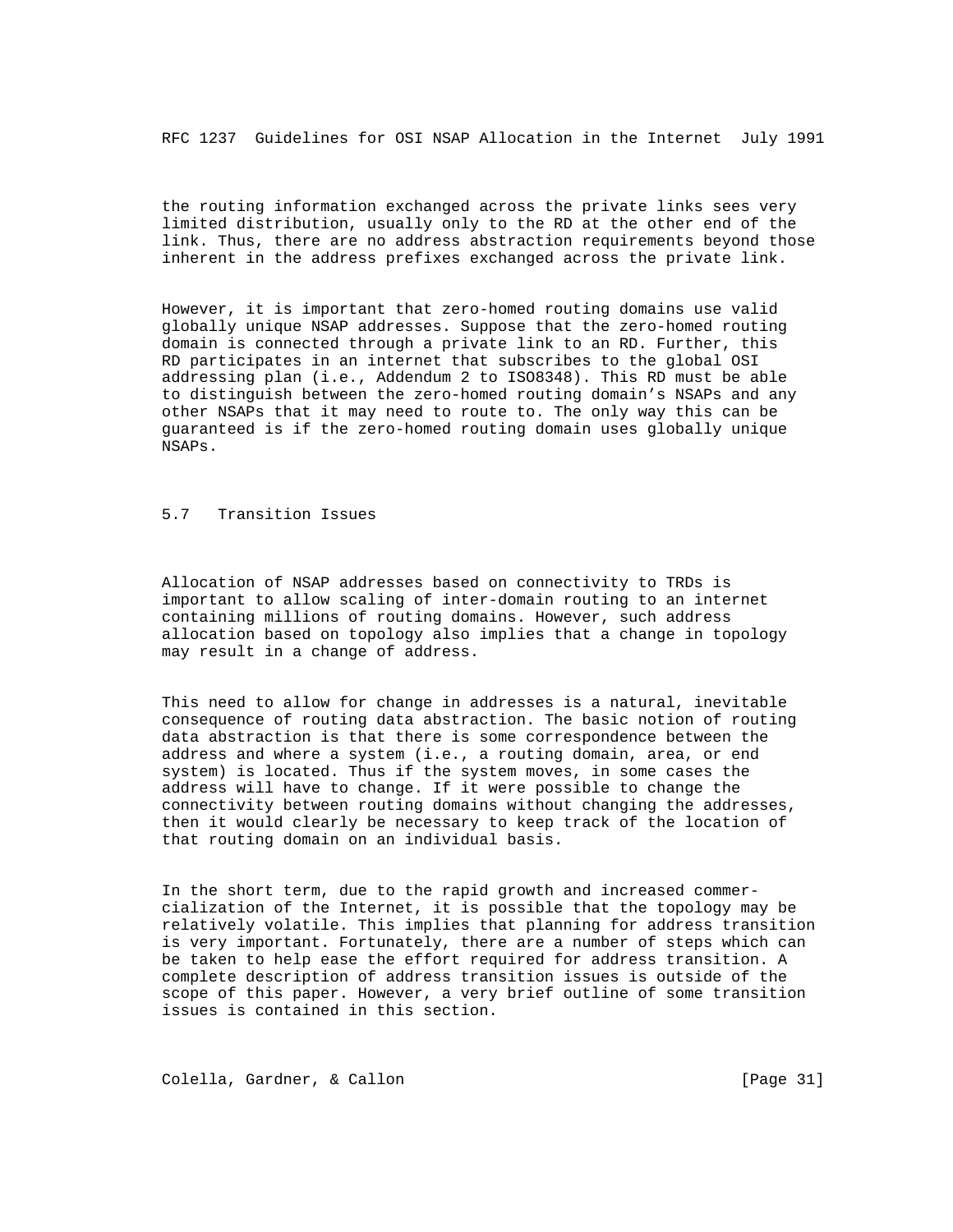Also note that the possible requirement to transition addresses based on changes in topology imply that it is valuable to anticipate the future topology changes before finalizing a plan for address allocation. For example, in the case of a routing domain which is initially single-homed, but which is expecting to become multi-homed in the future, it may be advantageous to assign NSAP addresses based on the anticipated future topology.

 In general, it will not be practical to transition the NSAP addresses assigned to a routing domain in an instantaneous ''change the address at midnight'' manner. Instead, a gradual transition is required in which both the old and the new addresses will remain valid for a limited period of time. During the transition period, both the old and new addresses are accepted by the end systems in the routing domain, and both old and new addresses must result in correct routing of packets to the destination.

 Provision for transition has already been built into DIS10589. As described in Section 3, DIS10589 allows multiple addresses to be assigned to each area specifically for the purpose of easing transition.

 Similarly, there are provisions in OSI for the autoconfiguration of area addresses. This allows OSI end systems to find out their area addresses automatically by observing the ISO9542 IS-Hello packets transmitted by routers. If the ID portion of the address is assigned by using IEEE style ''stamped in PROM at birth'' identifiers, then an end system can reconfigure its entire NSAP address automatically without the need for manual intervention. However, routers will still need manual address reconfiguration.

 During the transition period, it is important that packets using the old address be forwarded correctly, even when the topology has changed. This is facilitated by the use of ''best match'' inter-domain routing.

 For example, suppose that the XYZ Corporation was previously connected only to the NorthSouthNet NSFNET regional. The XYZ Corporation therefore went off to the NorthSouthNet administration and got a routing domain assignment based on the AA value assigned to the NorthSouthNet regional under the GOSIP address space. However, for a variety of reasons, the XYZ Corporation decided to terminate its association with the NorthSouthNet, and instead connect directly to

Colella, Gardner, & Callon [Page 32]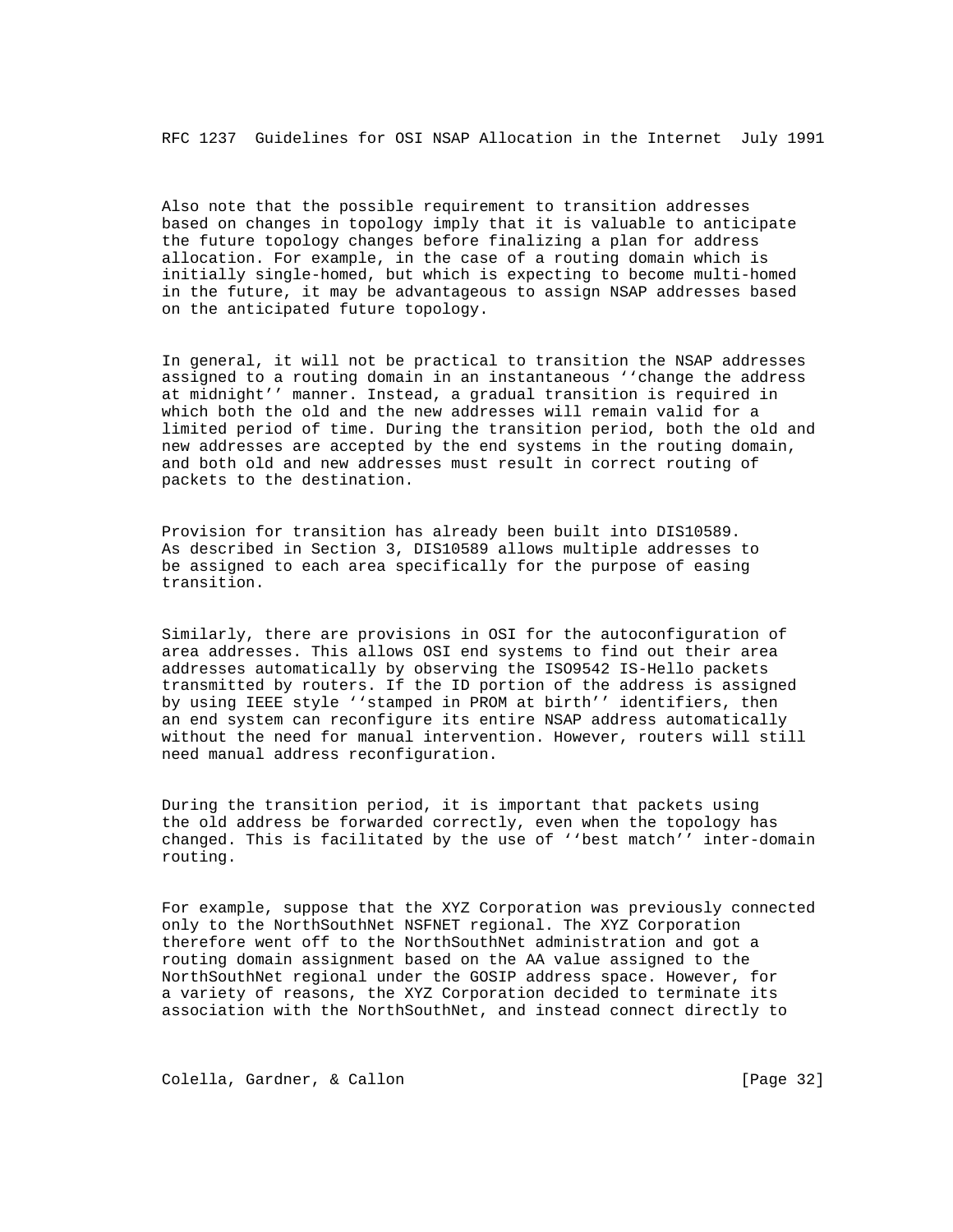the NewCommercialNet public data network. Thus the XYZ Corporation now has a new address assignment under the ANSI address assigned to the NewCommercialNet. The old address for the XYZ Corporation would seem to imply that traffic for the XYZ Corporation should be routed to the NorthSouthNet, which no longer has any direct connection with XYZ Corporation.

 If the old TRD (NorthSouthNet) and the new TRD (NewCommercialNet) are adjacent and cooperative, then this transition is easy to accomplish. In this case, packets routed to the XYZ Corporation using the old address assignment could be routed to the NorthSouthNet, which would directly forward them to the NewCommercialNet, which would in turn forward them to XYZ Corporation. In this case only NorthSouthNet and NewCommercialNet need be aware of the fact that the old address refers to a destination which is no longer directly attached to NorthSouthNet.

 If the old TRD and the new TRD are not adjacent, then the situation is a bit more complex, but there are still several possible ways to forward traffic correctly.

 If the old TRD and the new TRD are themselves connected by other cooperative transit routing domains, then these intermediate domains may agree to forward traffic for XYZ correctly. For example, suppose that NorthSouthNet and NewCommercialNet are not directly connected, but that they are both directly connected to the NSFNET backbone. In this case, all three of NorthSouthNet, NewCommercialNet, and the NSFNET backbone would need to maintain a special entry for XYZ corporation so that traffic to XYZ using the old address allocation would be forwarded via NewCommercialNet. However, other routing domains would not need to be aware of the new location for XYZ Corporation.

 Suppose that the old TRD and the new TRD are separated by a non cooperative routing domain, or by a long path of routing domains. In this case, the old TRD could encapsulate traffic to XYZ Corporation in order to deliver such packets to the correct backbone.

 Also, those locations which do a significant amount of business with XYZ Corporation could have a specific entry in their routing tables added to ensure optimal routing of packets to XYZ. For example, suppose that another commercial backbone ''OldCommercialNet'' has a large number of customers which exchange traffic with XYZ Corporation,

Colella, Gardner, & Callon [Page 33]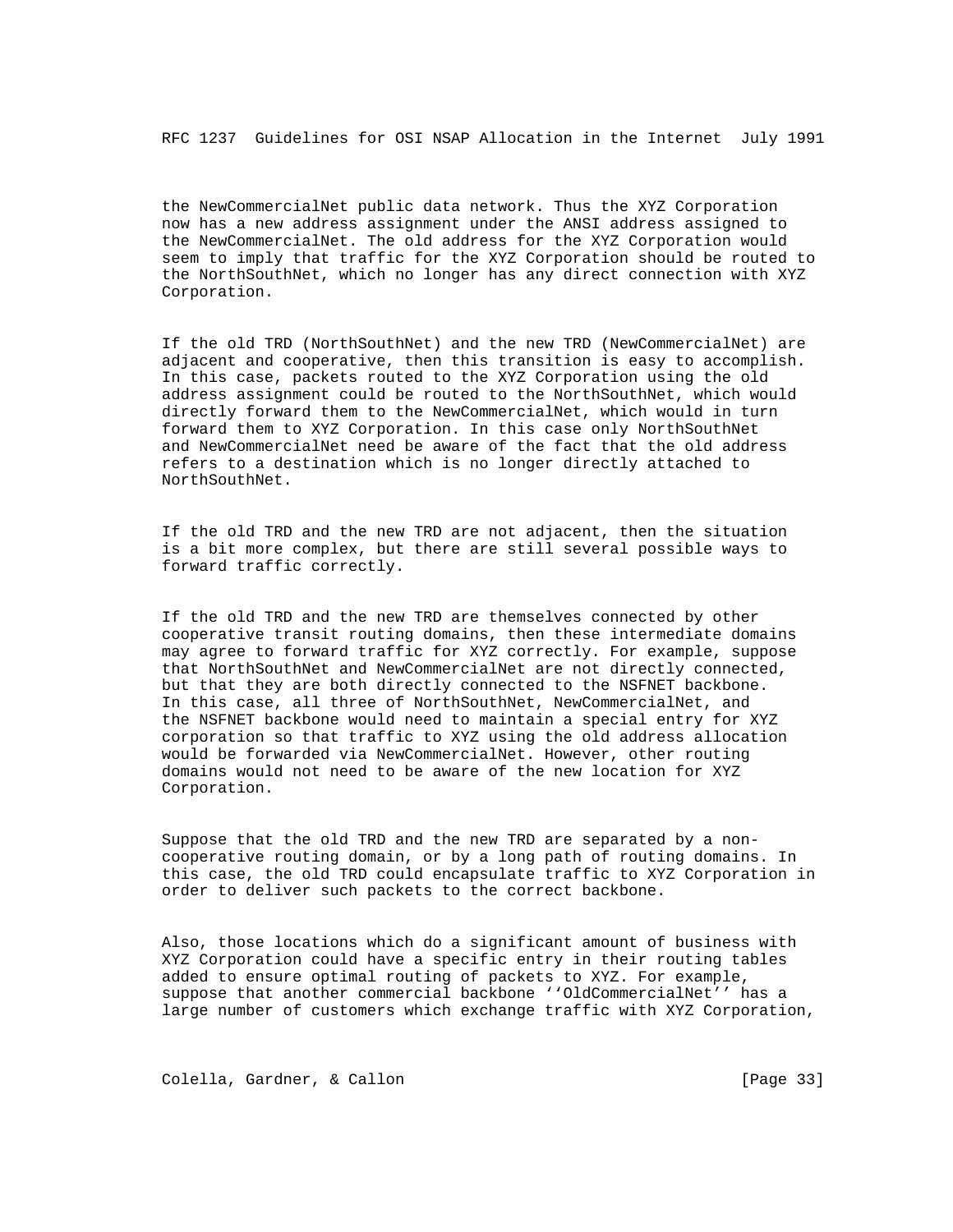and that this third TRD is directly connected to both NorthSouthNet and NewCommercialNet. In this case OldCommercialNet will continue to have a single entry in its routing tables for other traffic destined for NorthSouthNet, but may choose to add one additional (more specific) entry to ensure that packets sent to XYZ Corporation's old address are routed correctly.

 Whichever method is used to ease address transition, the goal is that knowledge relating XYZ to its old address that is held throughout the global internet would eventually be replaced with the new information. It is reasonable to expect this to take weeks or months and will be accomplished through the distributed directory system. Discussion of the directory, along with other address transition techniques such as automatically informing the source of a changed address, are outside the scope of this paper.

6 Recommendations

 We anticipate that the current exponential growth of the Internet will continue or accelerate for the foreseeable future. In addition, we anticipate a rapid internationalization of the Internet. The ability of routing to scale is dependent upon the use of data abstraction based on hierarchical NSAP addresses. As OSI is introduced in the Internet, it is therefore essential to choose a hierarchical structure for NSAP addresses with great care.

 It is in the best interests of the internetworking community that the cost of operations be kept to a minimum where possible. In the case of NSAP allocation, this again means that routing data abstraction must be encouraged.

 In order for data abstraction to be possible, the assignment of NSAP addresses must be accomplished in a manner which is consistent with the actual physical topology of the Internet. For example, in those cases where organizational and administrative boundaries are not related to actual network topology, address assignment based on such organization boundaries is not recommended.

 The intra-domain IS-IS routing protocol allows for information abstraction to be maintained at two levels: systems are grouped

Colella, Gardner, & Callon [Page 34]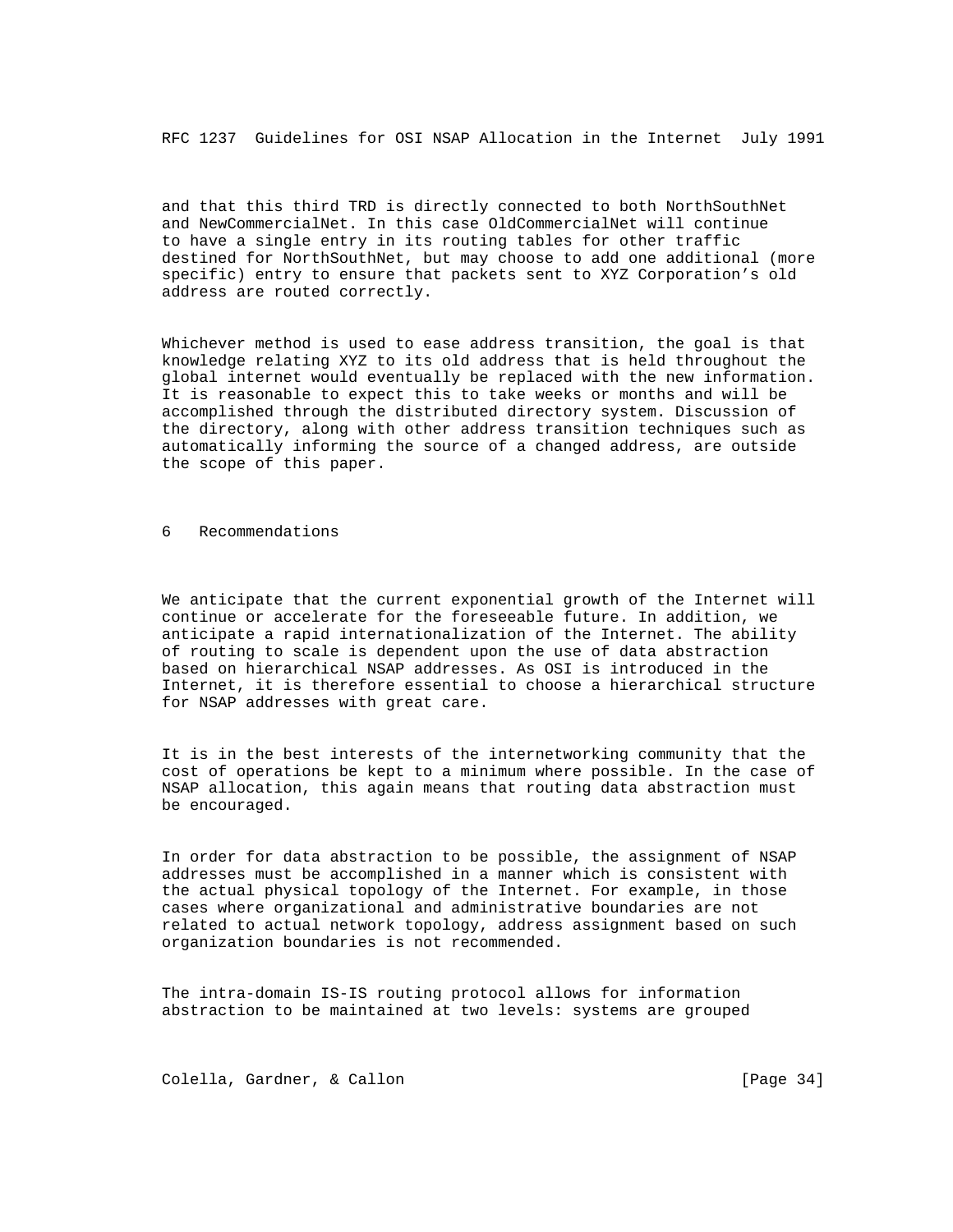into areas, and areas are interconnected to form a routing domain. For zero-homed and single-homed routing domains (which are expected to remain zero-homed or single-homed), we recommend that the NSAP addresses assigned for OSI use within a single routing domain use a single address prefix assigned to that domain. Specifically, this allows the set of all NSAP addresses reachable within a single domain to be fully described via a single prefix.

 We anticipate that the total number of routing domains existing on a worldwide OSI Internet to be great enough that additional levels of hierarchical data abstraction beyond the routing domain level will be necessary.

 In most cases, network topology will have a close relationship with national boundaries. For example, the degree of network connectivity will often be greater within a single country than between countries. It is therefore appropriate to make specific recommendations based on national boundaries, with the understanding that there may be specific situations where these general recommendations need to be modified.

6.1 Recommendations Specific to U.S. Parts of the Internet

 NSAP addresses for use within the U.S. portion of the Internet are expected to be based primarily on two address prefixes: the IDP format used by NIST for GOSIP Version 2, and the DCC=840 format defined by ANSI.

 We anticipate that, in the U.S., public interconnectivity between private routing domains will be provided by a diverse set of TRDs, including (but not necessarily limited to):

- \* the NSFNET backbone;
- \* a number of NSFNET regional networks; and,
- \* a number of commercial Public Data Networks.

 It is also expected that these networks will not be interconnected in a strictly hierarchical manner (for example, there is expected to be direct connectivity between NSFNET regionals, and all three of these types of networks may have direct international connections).

Colella, Gardner, & Callon [Page 35]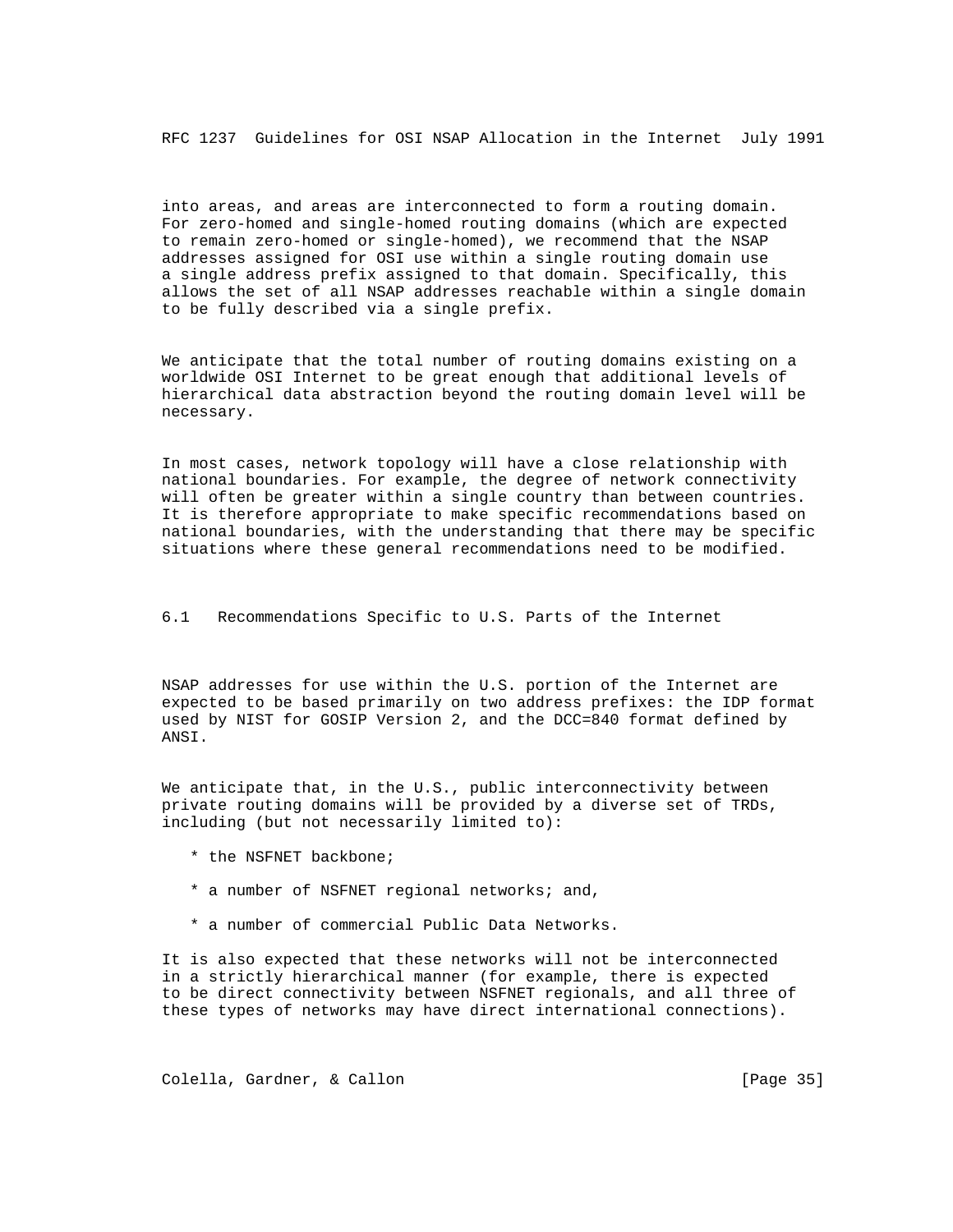However, the total number of such TRDs is expected to remain (for the foreseeable future) small enough to allow addressing of this set of TRDs via a flat address space. These TRDs will be used to interconnect a wide variety of routing domains, each of which may comprise a single corporation, part of a corporation, a university campus, a government agency, or other organizational unit.

 In addition, some private corporations may be expected to make use of dedicated private TRDs for communication within their own corporation.

 We anticipate that the great majority of routing domains will be attached to only one of the TRDs. This will permit hierarchical address abbreviation based on TRD. We therefore strongly recommend that addresses be assigned hierarchically, based on address prefixes assigned to individual TRDs.

 For the GOSIP address format, this implies that Administrative Authority (AA) identifiers should be assigned to all TRDs (explicitly including the NSFNET backbone, the NSFNET regionals, and other major government backbones). For those leaf routing domains which are connected to a single TRD, they should be assigned a Routing Domain (RD) value from the space assigned to that TRD.

 We recommend that all TRDs explicitly be involved in the task of address administration for those leaf routing domains which are single-homed to them. This will offer a valuable service to their customers, and will also greatly reduce the resources (including human and network resources) necessary for that TRD to take part in inter-domain routing.

 Each TRD should develop policy on whether and under what conditions to accept addresses that are not based on its own address prefix, and how such non-local addresses will be treated. Policies should reflect the issue of cost associated with implementing such policies.

 We recommend that a similar hierarchical model be used for NSAP addresses using the DCC-based address format. The structure for DCC=840-based NSAPs is provided in Section A.2.

 For routing domains which are not attached to any publically available TRD, there is not the same urgent need for hierarchical address abbreviation. We do not, therefore, make any additional recommendations for such ''isolated'' routing domains, except to

Colella, Gardner, & Callon [Page 36]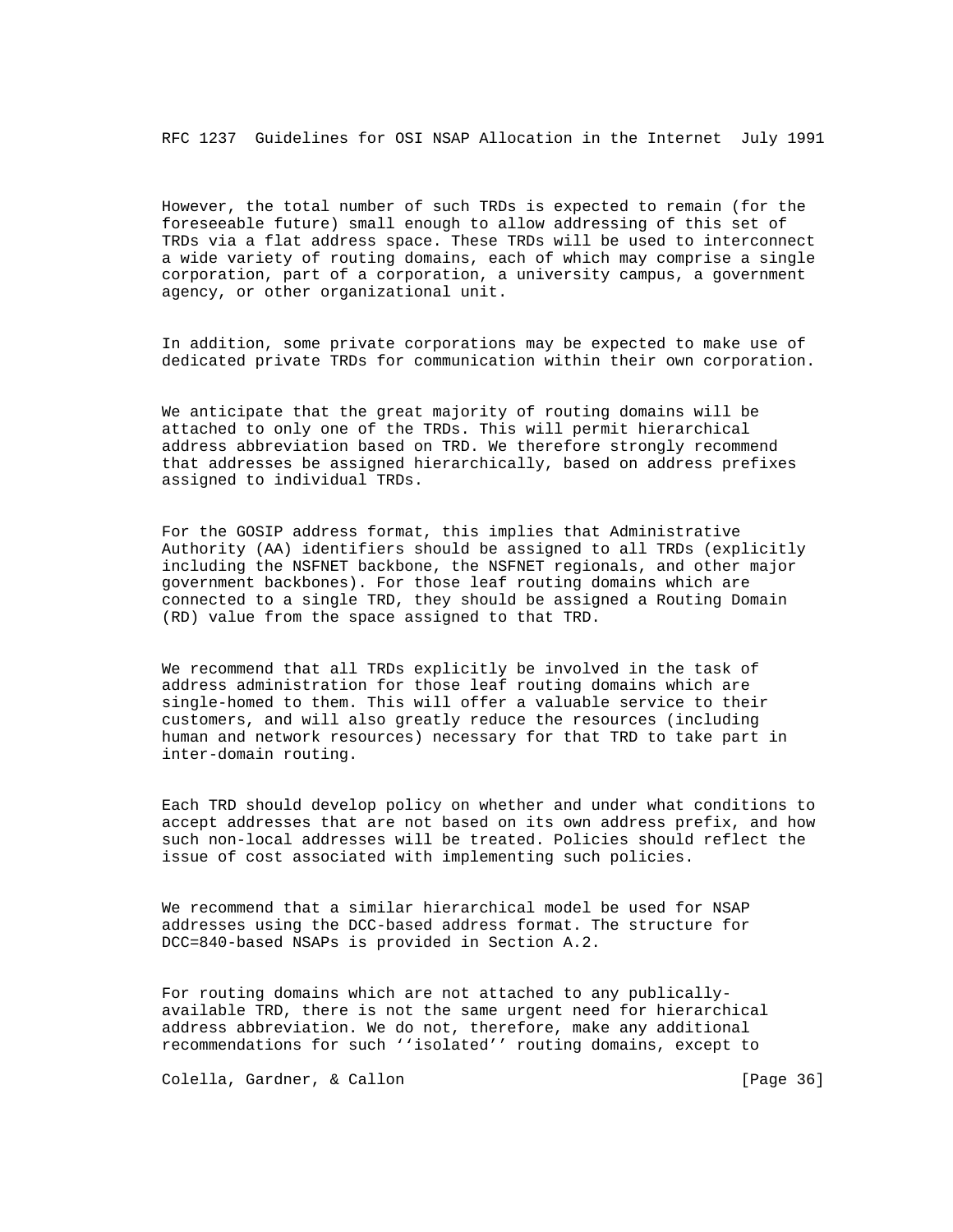note that there is no technical reason to preclude assignment of GOSIP AA identifier values or ANSI organization identifiers to such domains. Where such domains are connected to other domains by private point-to-point links, and where such links are used solely for routing between the two domains that they interconnect, again no additional technical problems relating to address abbreviation is caused by such a link, and no specific additional recommendations are necessary.

6.2 Recommendations Specific to Non-U.S. Parts of the Internet

 For the part of the Internet which is outside of the U.S., it is recommended that the DSP format be structured similarly to that specified within GOSIP Version 2 no matter whether the addresses are based on DCC or ICD format.

 Further, in order to allow aggregation of NSAPs at national boundaries into as few prefixes as possible, we further recommend that NSAPs allocated to routing domains should be assigned based on each routing domain's connectivity to a national Internet backbone.

6.3 Recommendations for Multi-Homed Routing Domains

 Some routing domains will be attached to multiple TRDs within the same country, or to TRDs within multiple different countries. We refer to these as ''multi-homed'' routing domains. Clearly the strict hierarchical model discussed above does not neatly handle such routing domains.

 There are several possible ways that these multi-homed routing domains may be handled. Each of these methods vary with respect to the amount of information that must be maintained for inter-domain routing and also with respect to the inter-domain routes. In addition, the organization that will bear the brunt of this cost varies with the possible solutions. For example, the solutions vary with respect to:

- \* resources used within routers within the TRDs;
- \* administrative cost on TRD personnel; and,

Colella, Gardner, & Callon [Page 37]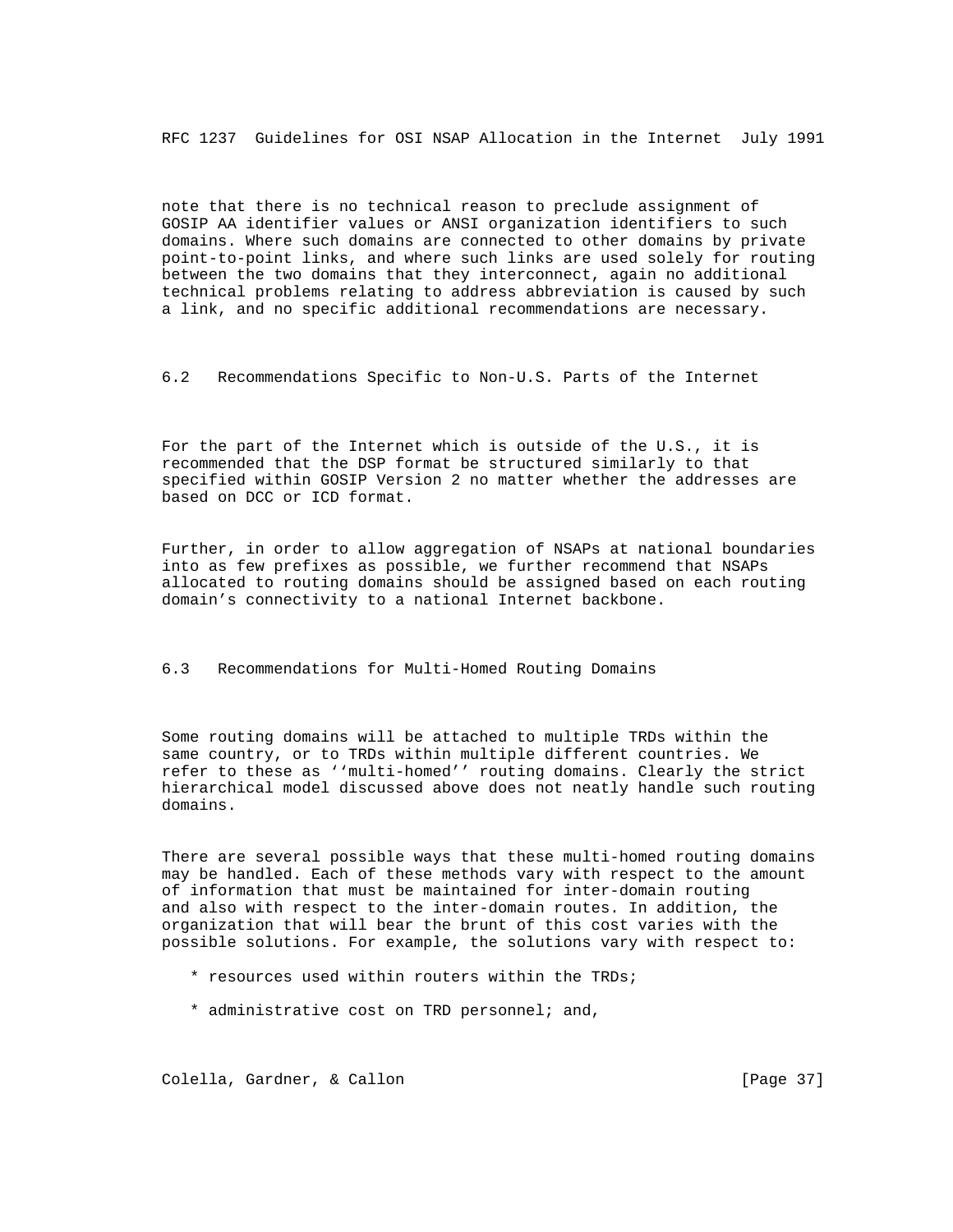\* difficulty of configuration of policy-based inter-domain routing information within leaf routing domains.

 Also, the solution used may affect the actual routes which packets follow, and may effect the availability of backup routes when the primary route fails.

 For these reasons it is not possible to mandate a single solution for all situations. Rather, economic considerations will require a variety of solutions for different routing domains, regionals, and backbones.

7 Security Considerations

Security issues are not discussed in this memo.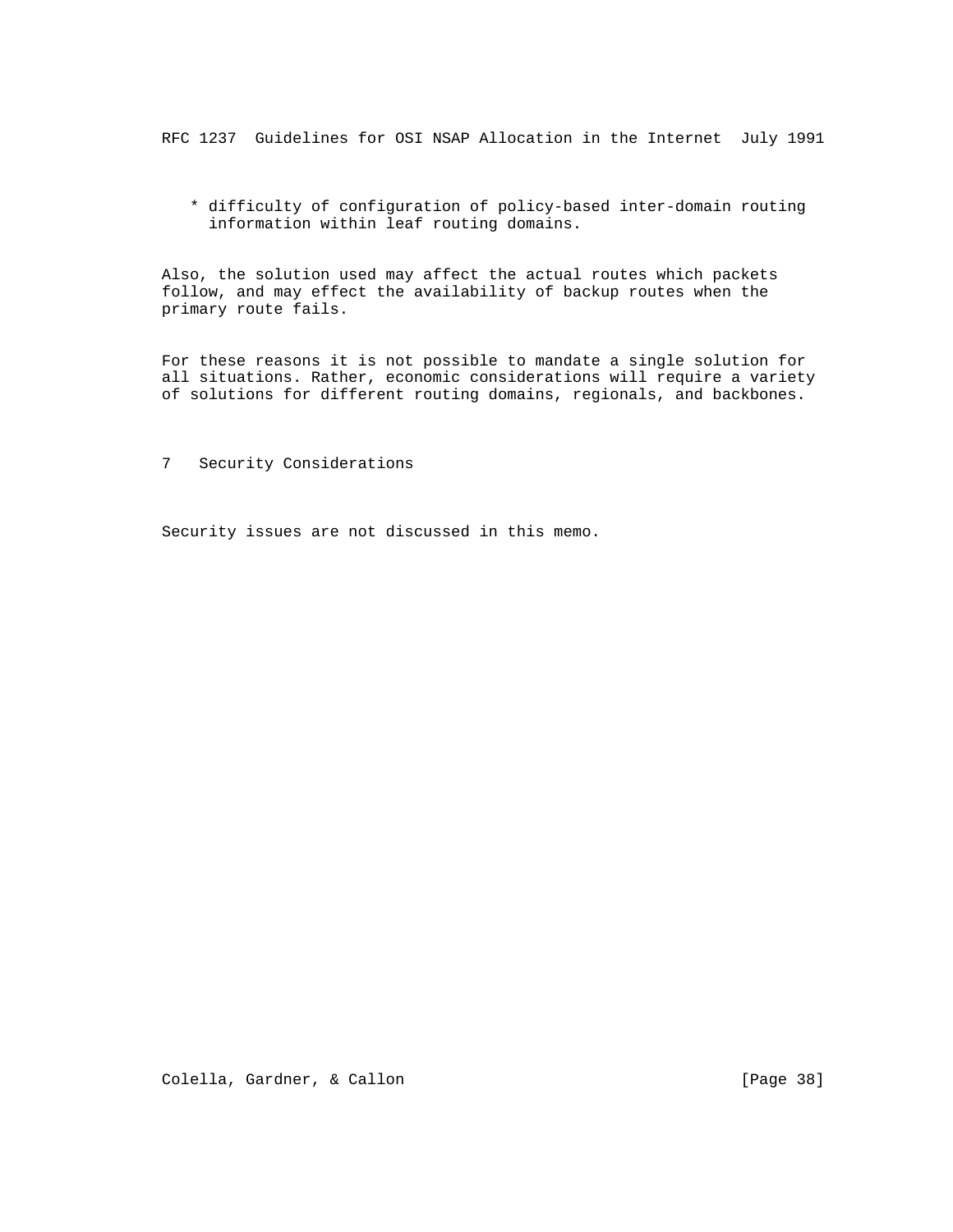8 Authors' Addresses

 Richard P. Colella National Institute of Standards & Technology Building 225/Room B217 Gaithersburg, MD 20899

 Phone: (301) 975-3627 EMail: colella@osi3.ncsl.nist.gov

 EllaP. Gardner The MITRE Corporation 7525 Colshire Drive McLean, VA 22102

 Phone: (703) 883-5826 EMail: epg@gateway.mitre.org

 Ross Callon c/o Digital Equipment Corporation, 1-2/A19 550 King Street Littleton, MA 01460-1289

 Phone: (508) 486-5009 Email: Callon@bigfut.enet.dec.com

9 Acknowledgments

 The authors would like to thank the members of the IETF OSI-NSAP Working Group for the helpful suggestions made during the writing of this paper.

Colella, Gardner, & Callon [Page 39]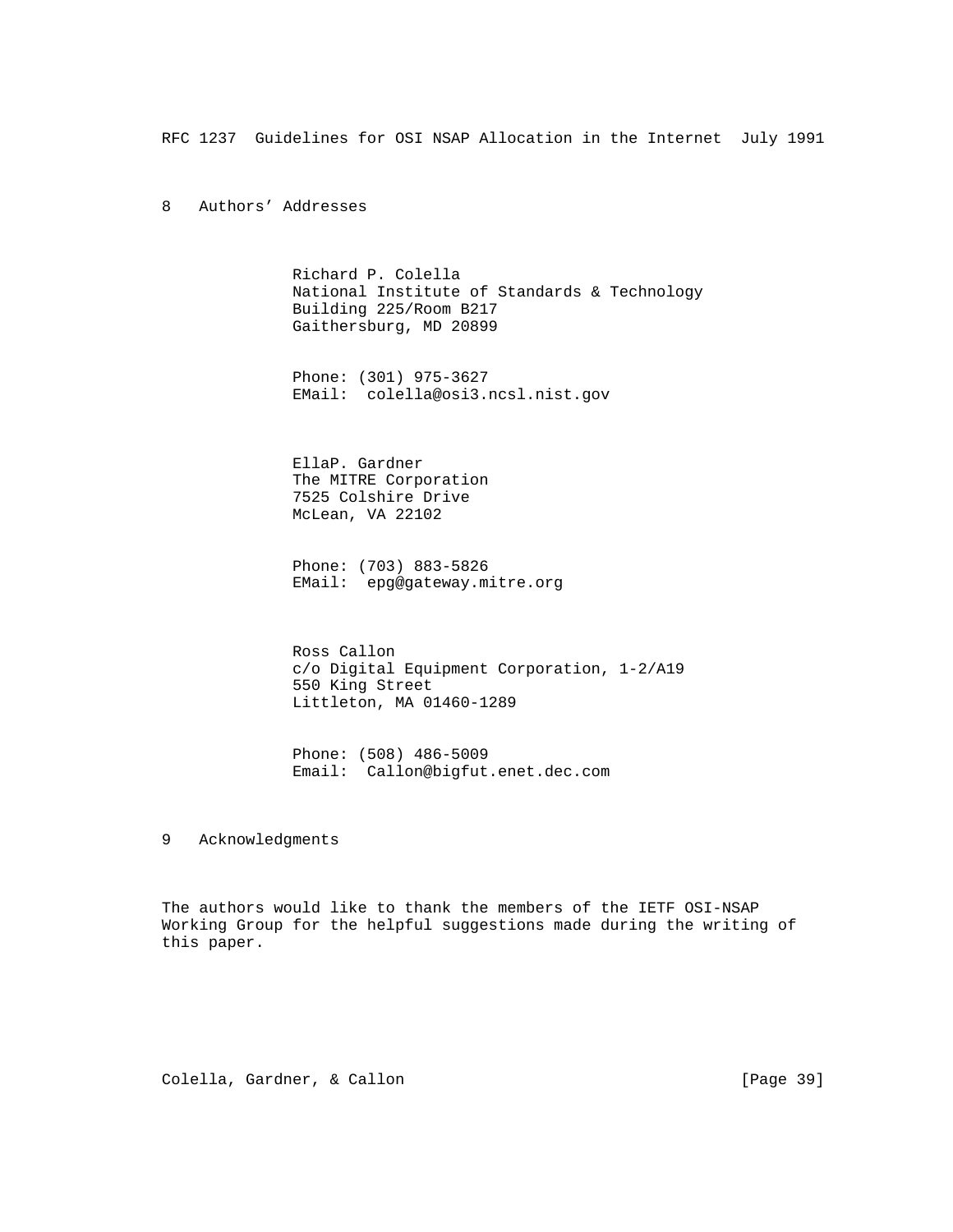# A Administration of NSAPs

 NSAPs represent the endpoints of communication through the Network Layer and must be globally unique [5]. Addendum 2 to ISO8348 defines the semantics of the NSAP and the abstract syntaxes in which the semantics of the Network address can be expressed [14].

 The NSAP consists of the initial domain part (IDP) and the domain specific part (DSP). The initial domain part of the NSAP consists of an authority and format identifier (AFI) and an initial domain identifier (IDI). The AFI specifies the format of the IDI, the network addressing authority responsible for allocating values of the IDI, and the abstract syntax of the DSP. The IDI specifies the addressing subdomain from which values of the DSP are allocated and the network addressing authority responsible for allocating values of the DSP from that domain. The structure and semantics of the DSP are determined by the authority identified by the IDI. Figure 3 shows the NSAP address structure.

 $\overline{\phantom{a}}$  ,  $\overline{\phantom{a}}$  ,  $\overline{\phantom{a}}$  ,  $\overline{\phantom{a}}$  ,  $\overline{\phantom{a}}$  ,  $\overline{\phantom{a}}$  ,  $\overline{\phantom{a}}$  ,  $\overline{\phantom{a}}$  ,  $\overline{\phantom{a}}$  ,  $\overline{\phantom{a}}$  ,  $\overline{\phantom{a}}$  ,  $\overline{\phantom{a}}$  ,  $\overline{\phantom{a}}$  ,  $\overline{\phantom{a}}$  ,  $\overline{\phantom{a}}$  ,  $\overline{\phantom{a}}$  !\_\_\_\_\_IDP\_\_\_\_\_!\_\_\_\_\_\_\_\_\_\_\_\_\_\_\_\_\_\_\_\_\_\_\_\_\_\_\_\_\_\_\_\_ !\_\_AFI\_!\_IDI\_\_!\_\_\_\_\_\_\_\_\_\_\_\_\_\_DSP\_\_\_\_\_\_\_\_\_\_\_\_\_\_!

 IDP Initial Domain Part AFI Authority and Format Identifier IDI Initial Domain Identifier DSP Domain Specific Part

Figure 3: NSAP address structure.

 The global network addressing domain consists of all the NSAP addresses in the OSI environment. Within that environment, seven second-level addressing domains and corresponding IDI formats are described in ISO8348/Addendum 2:

- \* X.121 for public data networks
- \* F.69 for telex
- \* E.163 for the public switched telephone network numbers
- \* E.164 for ISDN numbers
- \* ISO Data Country Code (DCC), allocated according to ISO3166 [9]

Colella, Gardner, & Callon [Page 40]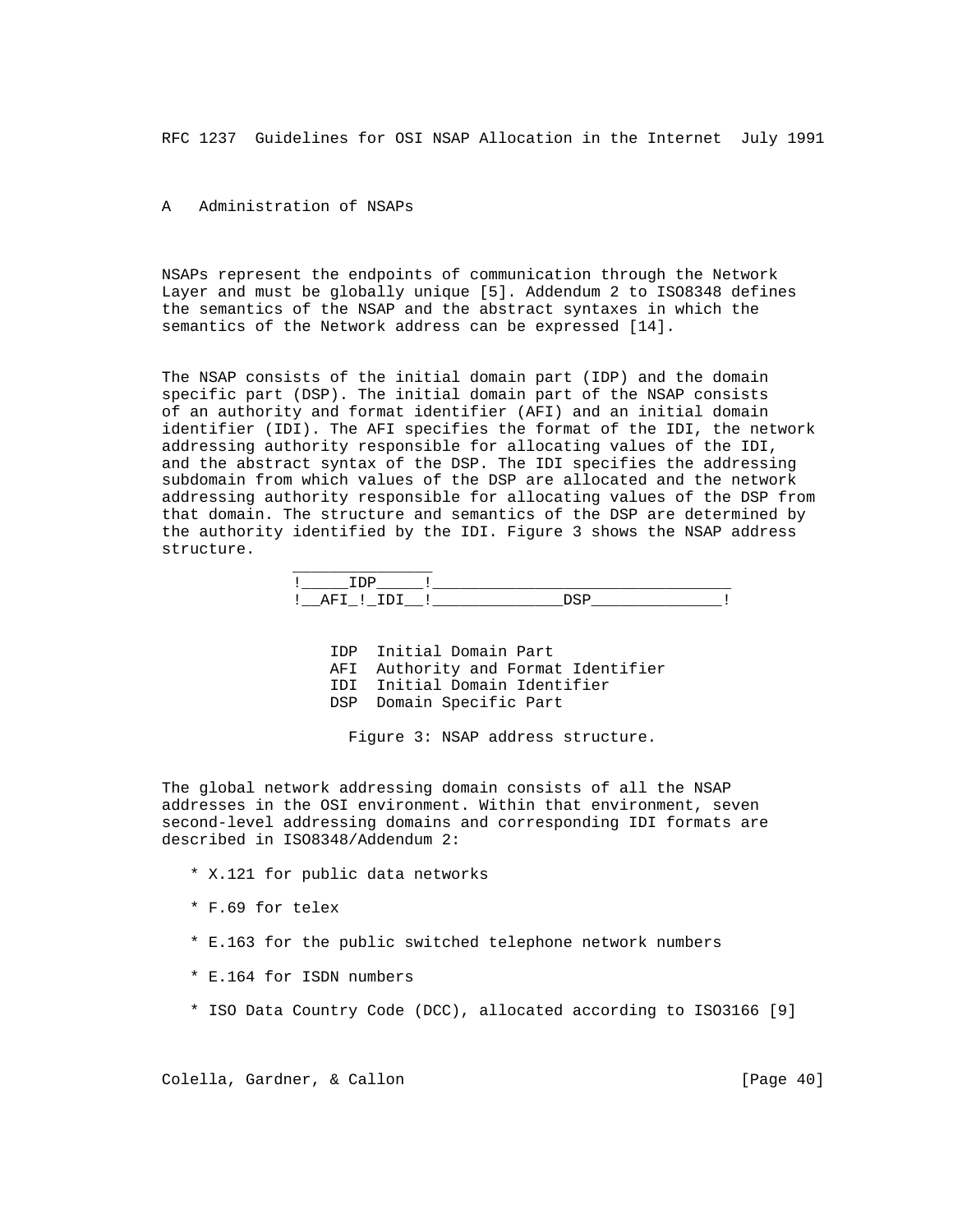- \* ISO International Code Designator (ICD), allocated according to ISO6523 [10]
- \* Local to accommodate the coexistence of OSI and non-OSI network addressing schemes.

 For OSI networks in the U.S., portions of the ICD subdomain are available for use through the U.S. Government, and the DCC subdo main is available for use through The American National Standards Institute (ANSI). The British Standards Institute is the registration authority for the ICD subdomain, and has registered four IDIs for the U.S. Government: those used for GOSIP, DoD, OSINET, and the OSI Implementors Workshop. ANSI, as the U.S. ISO Member Body, is the registration authority for the DCC domain in the United States. (The U.S. Government is registered as an organization by ANSI under the DCC, and in turn, will register object identifiers and X.400 names under this authority.)

# A.1 GOSIP Version 2 NSAPs

 GOSIP Version 2 makes available for government use an NSAP addressing subdomain with a corresponding address format as illustrated in Figure 2 on page 16. The ''47'' signifies that it is based on the ICD format and uses a binary syntax for the DSP. The 0005 is an IDI value which has been assigned to the U.S. Government. Although GOSIP Version 2 NSAPs are intended primarily for U.S. government use, requests from non-government and non-U.S. organizations will be considered on a case-by-case basis.

 The format for the DSP under ICD=0005 has been established by the National Institute of Standards and Technology (NIST), the authority for the ICD=0005 domain, in GOSIP Version 2 [4] (see Figure 2, page 16). NIST has delegated the authority to register AA identifiers for GOSIP Version 2 NSAPs to the General Services Administration (GSA).

 Addendum 2 to ISO8348 allows a maximum length of 20 octets for the NSAP. The AFI of 47 occupies one octet, and the IDI of 0005 occupies two octets. The DSP is encoded as binary as indicated by the AFI of 47. One octet is allocated for a DSP Format Identifier, three octets for an Administrative Authority identifier, two octets for Routing

Colella, Gardner, & Callon [Page 41]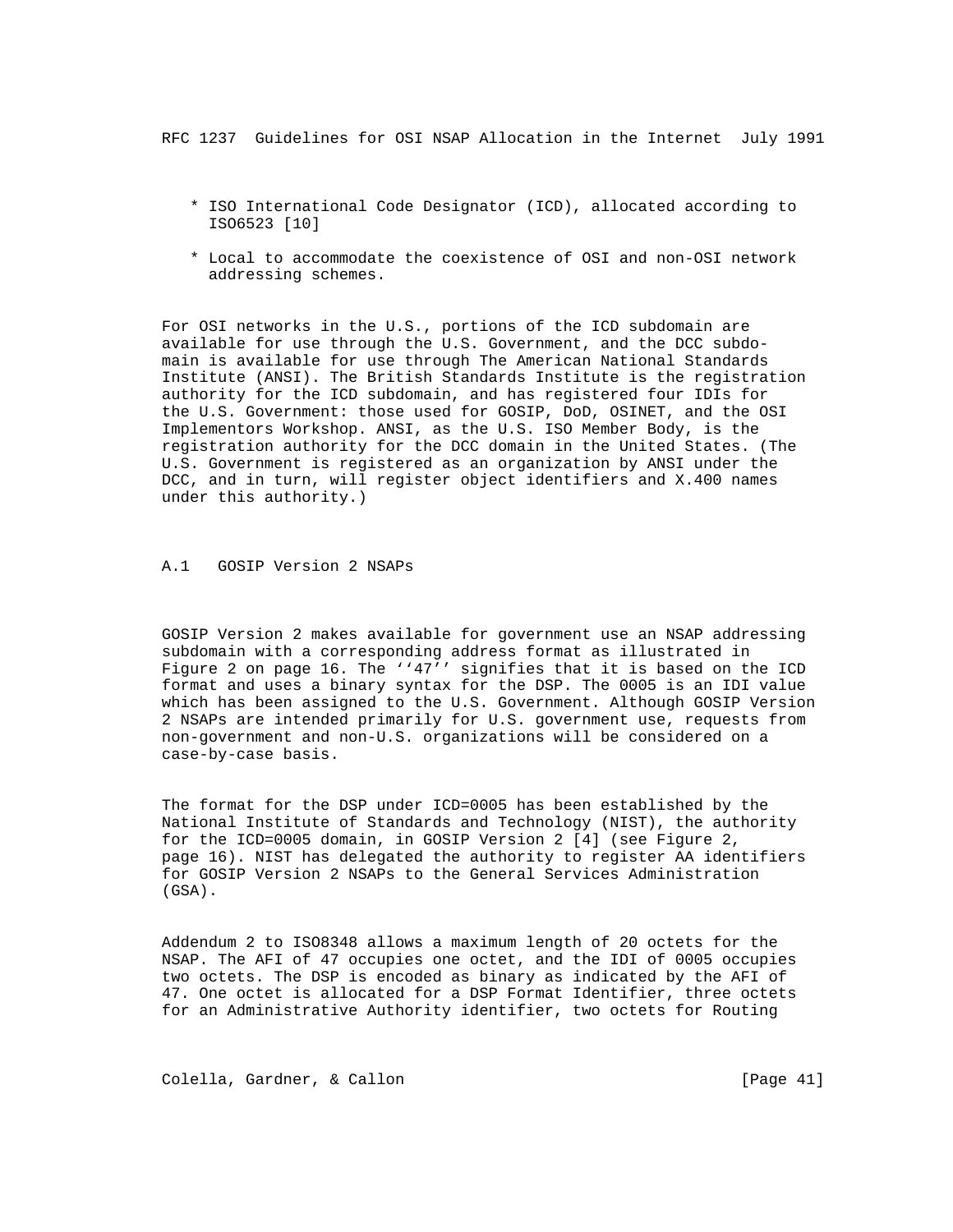Domain, two octets for Area, six octets for the System Identifier, and one octet for the NSAP selector. Note that two octets have been reserved to accommodate future growth and to provide additional flexibility for inter-domain routing. The last seven octets of the GOSIP NSAP format are structured in accordance with DIS10589 [17], the intra-domain IS-IS routing protocol. The DSP Format Identifier (DFI) identifies the format of the remaining DSP structure and may be used in the future to identify additional DSP formats; the value 80h in the DFI identifies the GOSIP Version 2 NSAP structure.

 The Administrative Authority identifier names the administrative authority which is responsible for registration within its domain. The administrative authority may delegate the responsibility for registering areas to the routing domains, and the routing domains may delegate the authority to register System Identifiers to the areas. The main responsibility of a registration authority at any level of the addressing hierarchy is to assure that names of entities are unambiguous, i.e., no two entities have the same name. The registration authority is also responsible for advertising the names.

 A routing domain is a set of end systems and intermediate systems which operate according to the same routing procedures and is wholly contained within a single administrative domain. An area uniquely identifies a subdomain of the routing domain. The system identifier names a unique system within an area. The value of the system field may be a physical address (SNPA) or a logical value. Address resolution between the NSAP and the SNPA may be accomplished by an ES- IS protocol [13], locally administered tables, or mapping functions. The NSAP selector field identifies the end user of the network layer service, i.e., a transport layer entity.

A.1.1 Application for Administrative Authority Identifiers

 The steps required for an agency to acquire an NSAP Administrative Authority identifier under ICD=0005 from GSA will be provided in the updated GOSIP users' guide for Version 2 [2] and are given below. Requests from non-government and non-U.S. organizations should originate from a senior official, such as a vice-president or chief operating officer.

Colella, Gardner, & Callon [Page 42]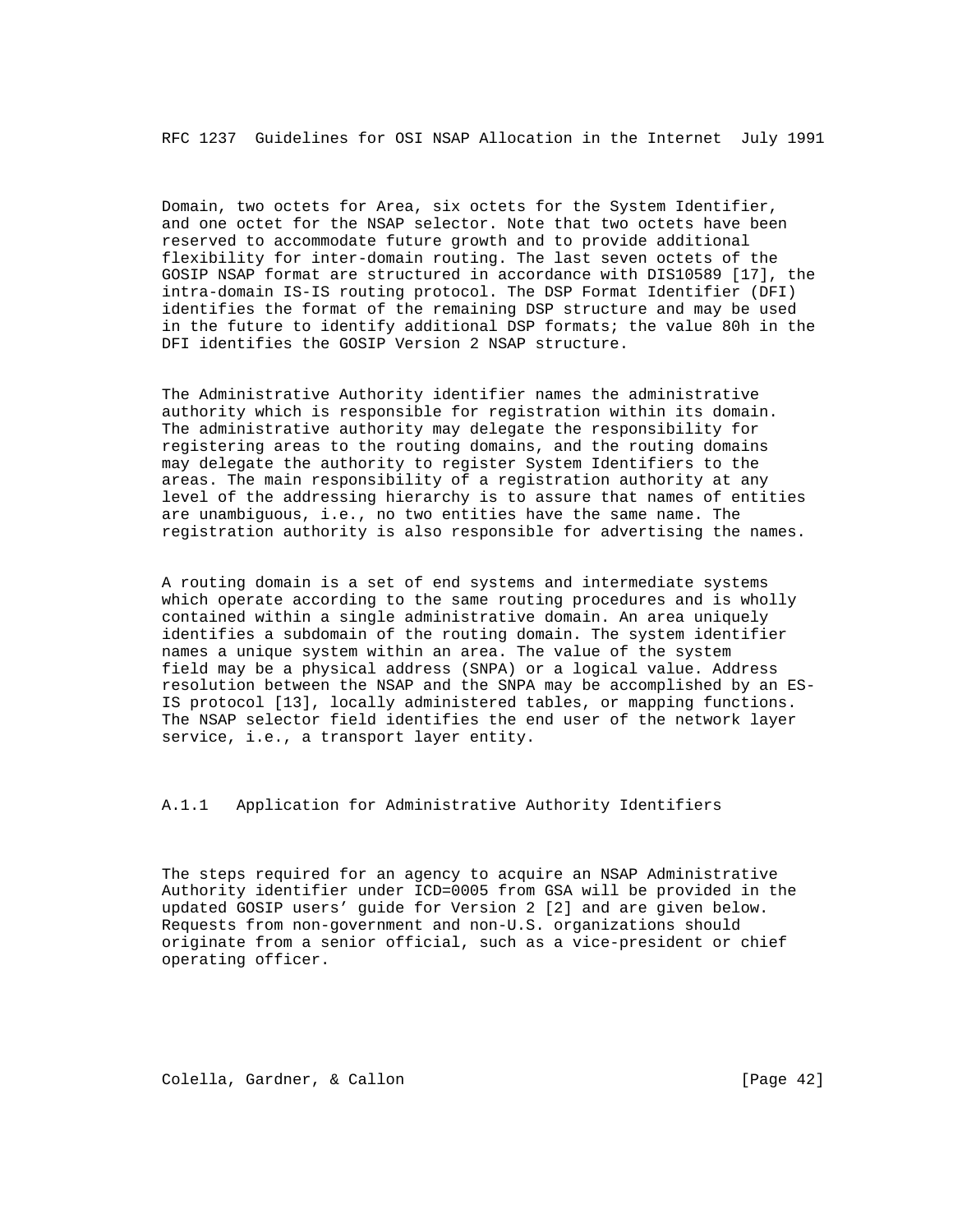- \* Identify all end systems, intermediate systems, subnetworks, and their topological and administrative relationships.
- \* Designate one individual (usually the agency head) within an agency to authorize all registration requests from that agency (NOTE: All agency requests must pass through this individual).
- \* Send a letter on agency letterhead and signed by the agency head to GSA:

 Telecommunications Customer Requirements Office U. S. General Services Administration Information Resource Management Service Office of Telecommunications Services 18th and F Streets, N.W. Washington, DC 20405

Fax 202 208-5555

The letter should contain the following information:

- Requestor's Name and Title,
- Organization,
- Postal Address,
- Telephone and Fax Numbers,
- Electronic Mail Address(es), and,
- Reason Needed (one or two paragraphs explaining the intended use).
- \* If accepted, GSA will send a return letter to the agency head indicating the NSAP Administrative Authority identifier as signed,effective date of registration, and any other pertinent information.
- \* If rejected, GSA will send a letter to the agency head explaining the reason for rejection.
- \* Each Authority will administer its own subaddress space in accordance with the procedures set forth by the GSA in Section A.1.2.

Colella, Gardner, & Callon [Page 43]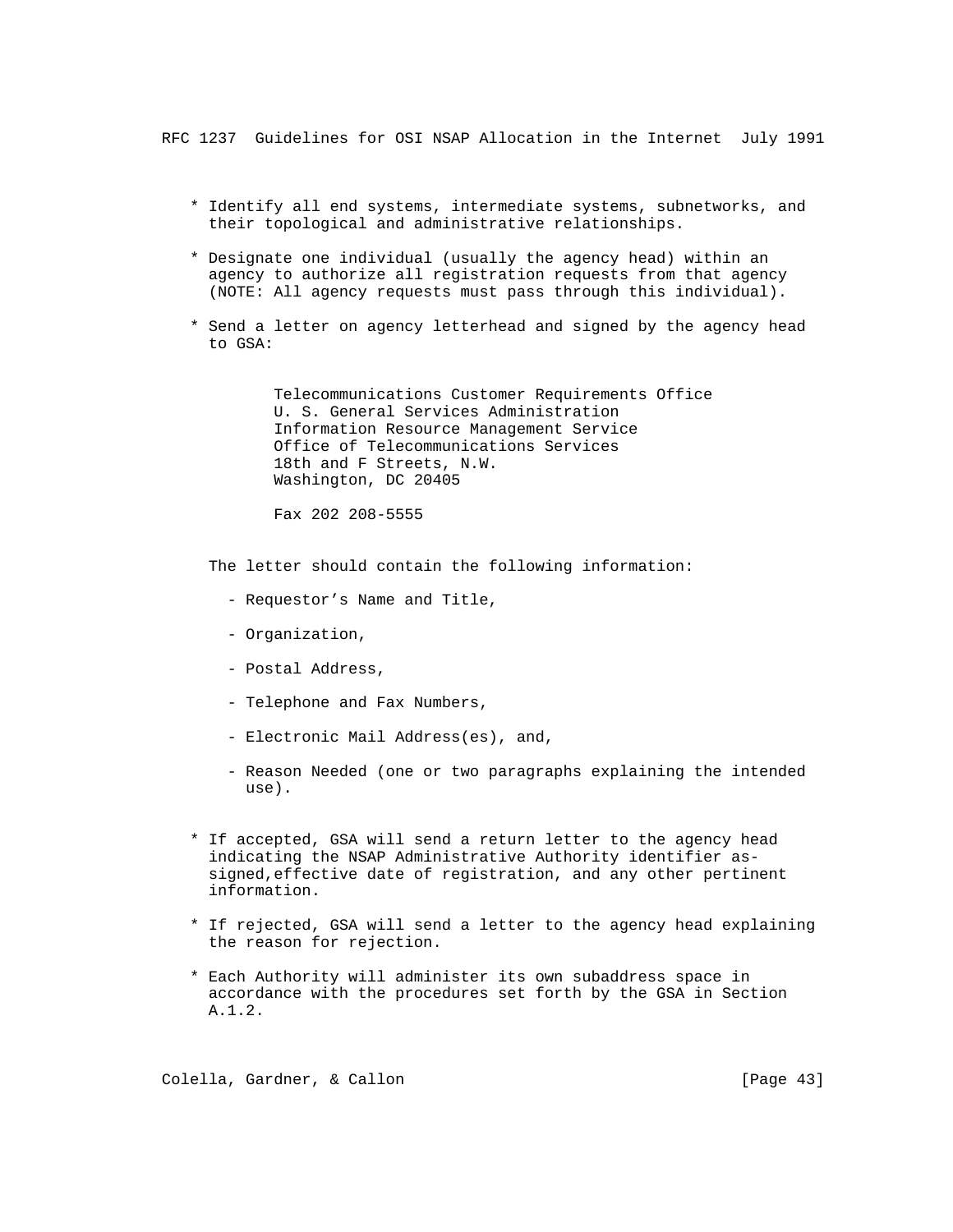\* The GSA will maintain, publicize, and disseminate the assigned values of Administrative Authority identifiers unless specifically requested by an agency not to do so.

A.1.2 Guidelines for NSAP Assignment

 Recommendations which should be followed by an administrative authority in making NSAP assignments are given below.

- \* The authority should determine the degree of structure of the DSP under its control. Further delegation of address assignment authority (resulting in additional levels of hierarchy in the NSAP) may be desired.
- \* The authority should make sure that portions of NSAPs that it specifies are unique, current, and accurate.
- \* The authority should ensure that procedures exist for dissemi nating NSAPs to routing domains and to areas within each routing domain.
- \* The systems administrator must determine whether a logical or a physical address should be used in the System Identifier field (Figure2, page 16). An example of a physical address is a 48-bit MAC address; a logical address is merely a number that meets the uniqueness requirements for the System Identifier field, but bears no relationship to an address on a physical subnetwork.
- \* The network address itself contains no routing information [15]. Information that enables next-hop determination based on NSAPs is gathered and maintained by each intermediate system through routing protocol exchanges.
- \* GOSIP end systems and intermediate systems in federal agencies must be capable of routing information correctly to and from any subdomain defined by ISO8348/Addendum 2.
- \* An agency may request the assignment of more than one Administra tive Authority identifier. The particular use of each should be specified.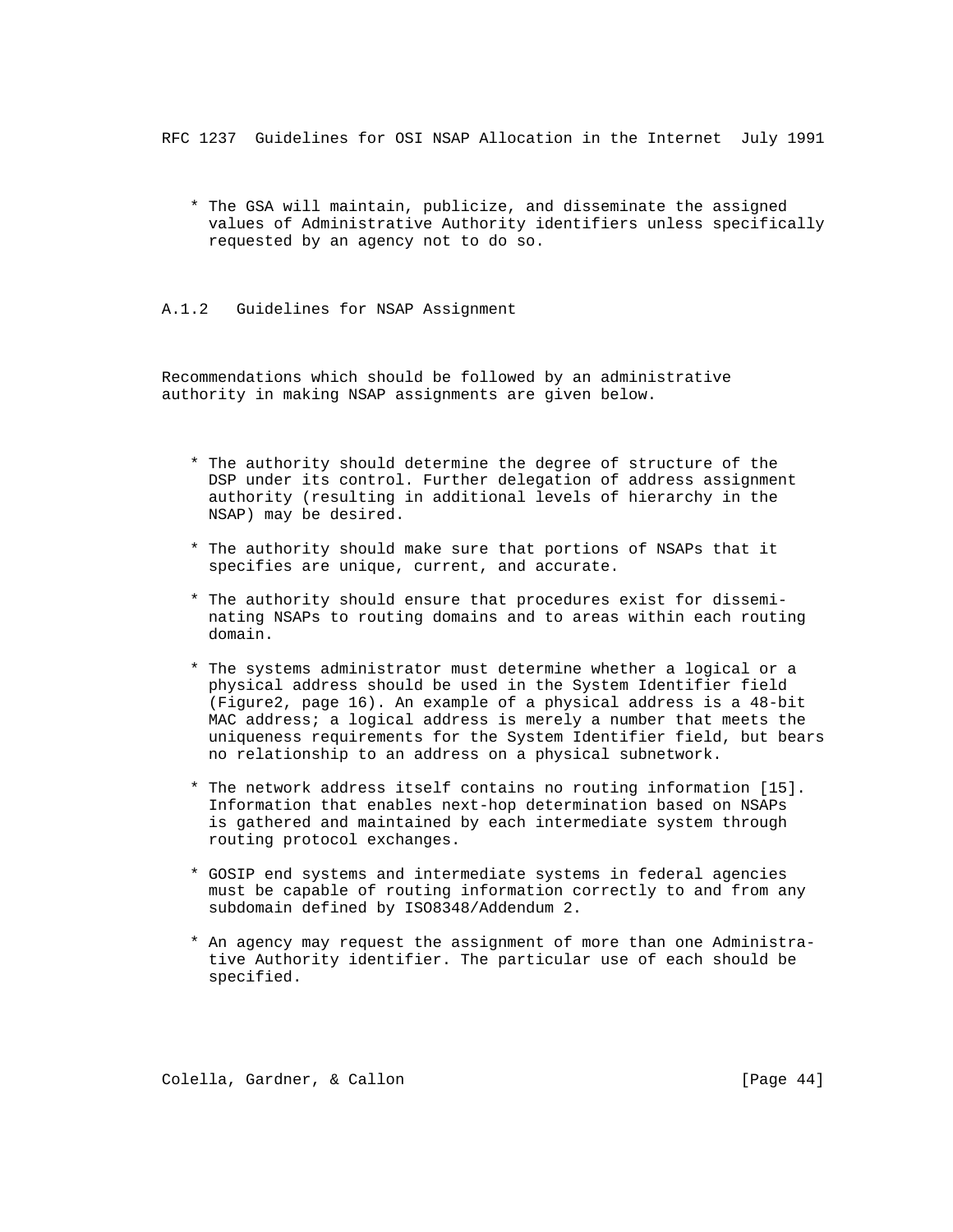# A.2 Data Country Code NSAPs

 NSAPs from the Data Country Code (DCC) subdomain will also be common in the international Internet. Currently, there is a draft proposed American National Standard (dpANS) in the U.S. for the DSP structure under DCC=840 [1]. Subsequent to an upcoming ANSI X3 Committee ballot, the dpANS will be distributed for public comment.

 In the dpANS, the DSP structure is identical to that specified in GOSIP Version 2, with the Administrative Authority identifier replaced by the numeric form of the ANSI-registered organization name, as shown in Figure 4.

 Referring to Figure 4, when the value of the AFI is 39, the IDI denotes an ISO DCC and the abstract syntax of the DSP is binary octets. The value of the IDI for the U.S. is 840, the three-digit numeric code for the United States under ISO3166 [9]. The numeric form of organization name is analogous to the Administrative Authority identifier in the GOSIP Version 2 NSAP.

| $! \leq - - 1DP - - > 1$ |                                               |  |
|--------------------------|-----------------------------------------------|--|
| !AFI ! IDI !             | $\leftarrow -$ DSP $\leftarrow$ $\rightarrow$ |  |
|                          |                                               |  |
|                          | octets ! 1 ! 2 ! 1 ! 3 ! 2 ! 2 ! 2 ! 6 ! 1 !  |  |

| IDP  | Initial Domain Part              |
|------|----------------------------------|
| AFI  | Authority and Format Identifier  |
| IDI  | Initial Domain Identifier        |
| DSP  | Domain Specific Part             |
| DFI  | DSP Format Identifier            |
| ORG  | Organization Name (numeric form) |
|      | Rsyd Reserved                    |
| RD – | Routing Domain Identifier        |
|      | Area Area Identifier             |
| ID   | System Identifier                |
| SEL  | NSAP Selector                    |

Figure 4: NSAP format for DCC=840 as proposed in ANSI X3S3.3.

Colella, Gardner, & Callon [Page 45]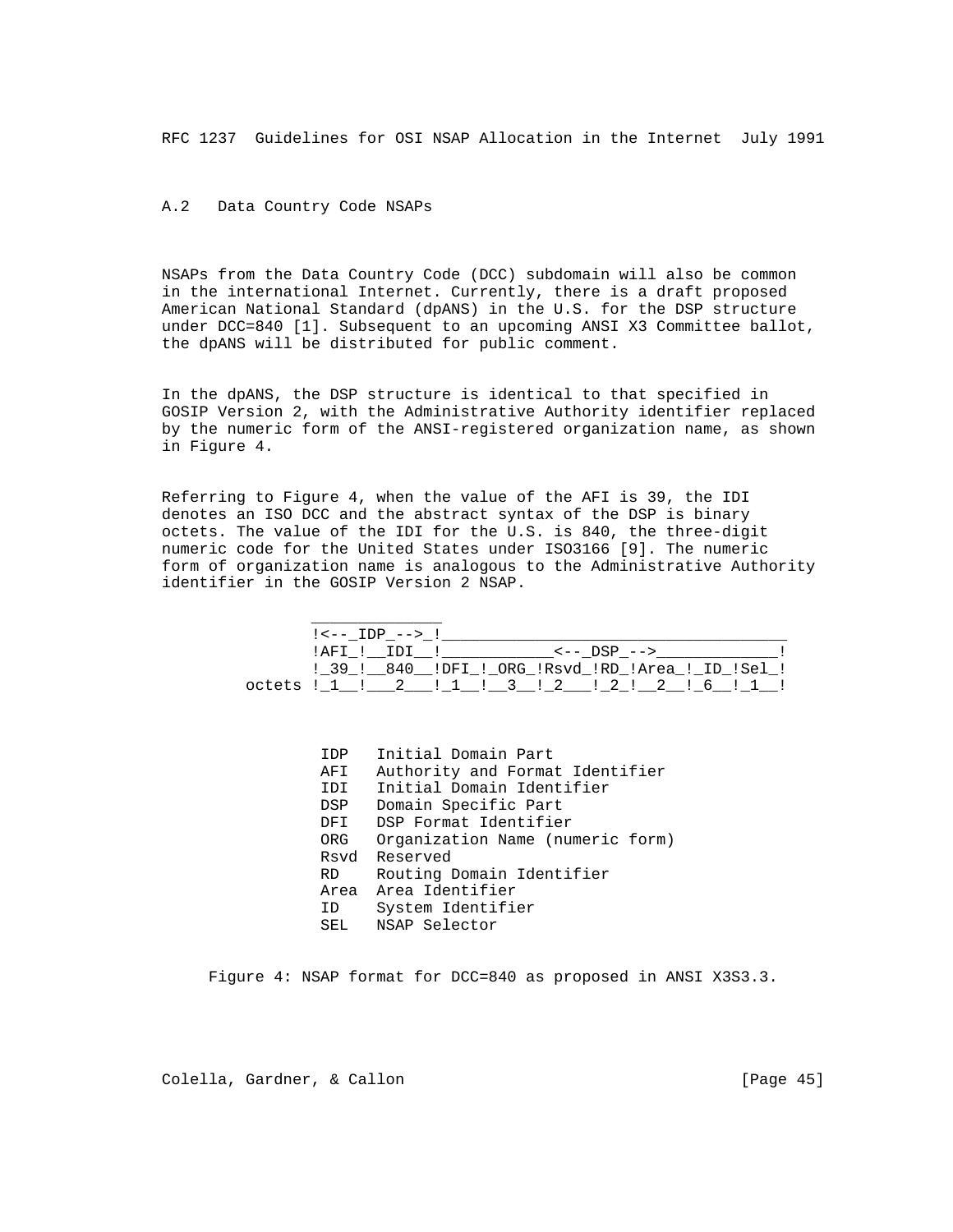A.2.1 Application for Numeric Organization Name

 The procedures for registration of numeric organization names in the U.S. have been defined and are operational. To register a numeric organization name, the applicant must submit a request for registration and the \$1,000 (U.S.) fee to the registration authority, the American National Standards Institute (ANSI). ANSI will register a numeric value, along with the information supplied for registration, in the registration database. The registration information will be sent to the applicant within ten working days. The values for numeric organization names are assigned beginning at 113527.

 The application form for registering a numeric organization name may be obtained from the ANSI Registration Coordinator at the following address:

> Registration Coordinator American National Standards Institute 11 West 42nd Street New York, NY 10036 +1 212 642 4976 (tel) +1 212 398 0023 (fax)

 Once an organization has registered with ANSI, it becomes a registra tion authority itself. In turn, it may delegate registration authority to routing domains, and these may make further delegations, for in stance, from routing domains to areas. Again, the responsibilities of each Registration Authority are to assure that NSAPs within the domain are unambiguous and to advertise them as applicable.

A.3 Summary of Administrative Requirements

 NSAPs must be globally unique, and an organization may assure this uniqueness for OSI addresses in two ways. The organization may apply to GSA for an Administrative Authority identifier. Although registration of Administrative Authority identifiers by GSA primarily serves U.S. Government agencies, requests for non-Government and non-U.S. organizations will be considered on a case-by-case basis. Alternatively, the organization may apply to ANSI for a numeric

Colella, Gardner, & Callon [Page 46]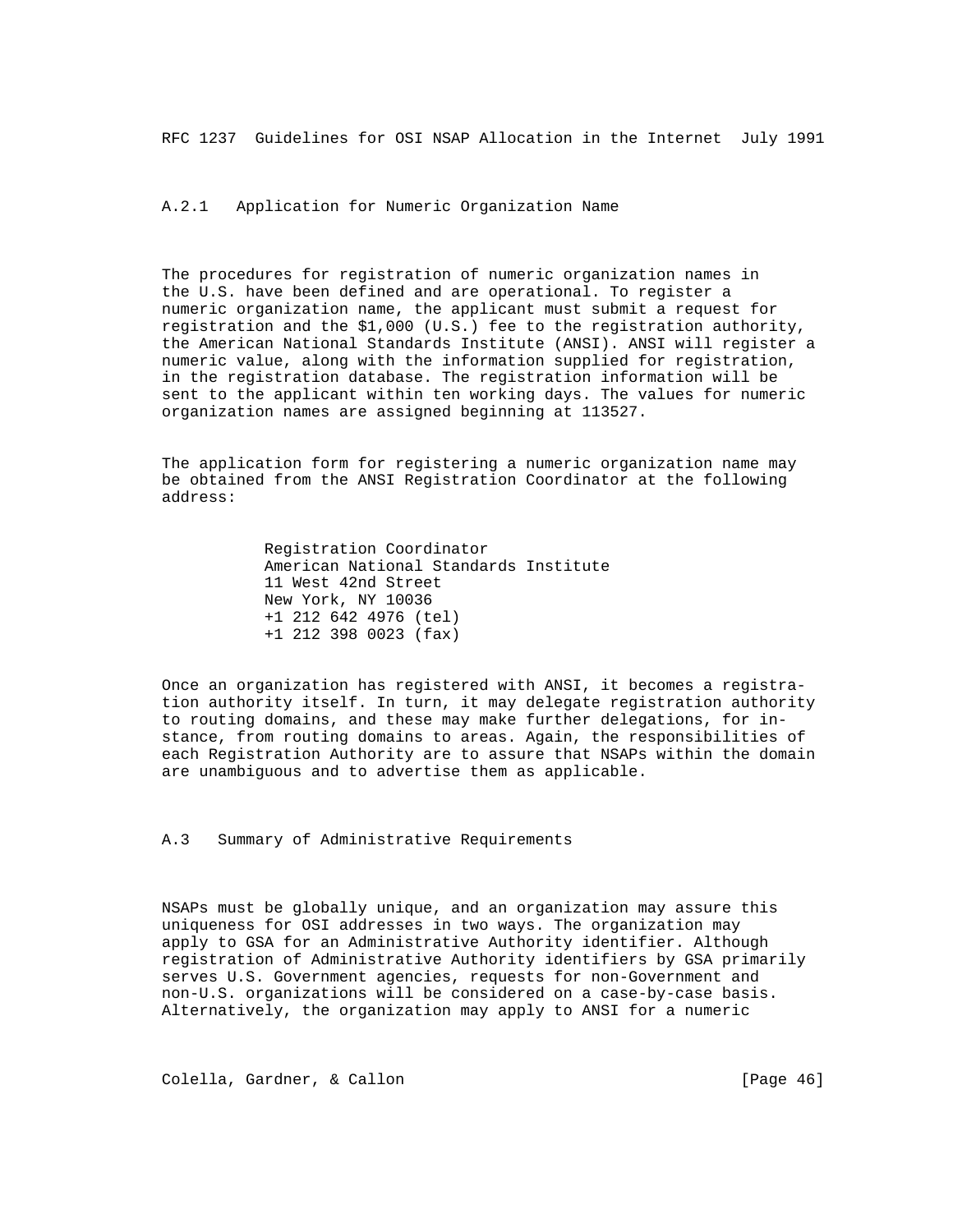organization name. In either case, the organization becomes the registration authority for its domain and can register NSAPs or delegate the authority to do so.

 In the case of GOSIP Version 2 NSAPs, the complete DSP structure is given in GOSIP Version 2. For ANSI DCC-based NSAPs, there is a draft proposed American National Standard that specifies the DSP structure under DCC=840. The dpANS specifies a DSP structure that is identical to that specified in GOSIP Version 2.

# References

- [1] ANSI. American National Standard for the Structure and Semantics of the Domain Specific Part (DSP) of the OSI Network Service Access Point (NSAP) Address. Draft Proposed American National Standard, 1991 (pending final approval by ANSI).
- [2] Tim Boland. Government Open Systems Interconnection Profile Users' Guide Version 2 [DRAFT]. NIST Special Publication, National Institute of Standards and Technology, Computer Systems Laboratory, Gaithersburg, MD, June 1991.
- [3] ECMA. Inter-Domain Routeing. Technical Report 50, ISO/IEC JTC 1, Switzerland, 1989.
- [4] GOSIP Advanced Requirements Group. Government Open Systems Interconnection Profile (GOSIP) Version 2. Federal Information Processing Standard 146-1, U.S. Department of Commerce, National Institute of Standards and Technology, Gaithersburg, MD, April 1991.
- [5] Christine Hemrick. The OSI Network Layer Addressing Scheme, Its Implications, and Considerations for Implementation. NTIA Report 85-186, U.S. Department of Commerce, National Telecommunications and Information Administration, 1985.
- [6] ISO. Addendum to the Network Service Definition Covering Network Layer Addressing. RFC 941,Network Working Group, April 1985.

Colella, Gardner, & Callon [Page 47]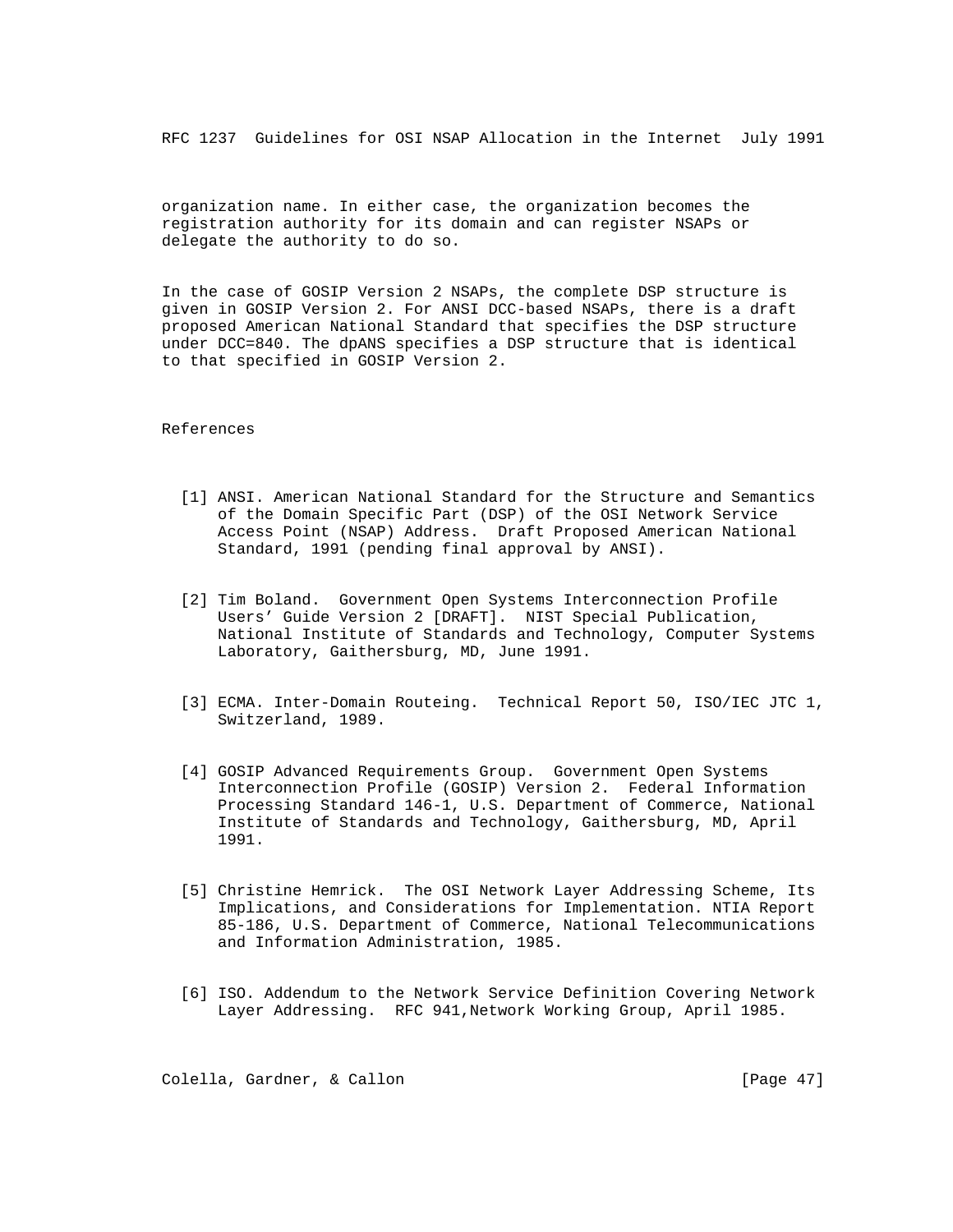- [7] ISO. End System to Intermediate System Routing Exchange Protocol for use in conjunction with ISO 8473. RFC 995, Network Working Group, April 1986.
- [8] ISO. Final Text of DIS 8473, Protocol for Providing the Connectionless-mode Network Service. RFC 994, Network Working Group, March 1986.
- [9] ISO/IEC. Codes for the Representation of Names of Countries. International Standard 3166, ISO/IEC JTC 1, Switzerland, 1984.
- [10] ISO/IEC. Data Interchange Structures for the Identification of Organization. International Standard 6523, ISO/IEC JTC 1, Switzerland, 1984.
- [11] ISO/IEC. Information Processing Systems Open Systems Intercon nection- Basic Reference Model. International Standard 7498, ISO/IEC JTC 1, Switzerland, 1984.
- [12] ISO/IEC. Protocol for Providing the Connectionless-mode Network Service. International Standard 8473, ISO/IEC JTC 1, Switzerland, 1986.
- [13] ISO/IEC. End System to Intermediate System Routing Exchange Protocol for use in Conjunction with the Protocol for the Provi sion of the Connectionless-mode Network Service. International Standard 9542, ISO/IEC JTC 1, Switzerland, 1987.
- [14] ISO/IEC. Information Processing Systems -- Data Communications -- Network Service Definition Addendum 2: Network Layer Address ing. International Standard 8348/Addendum 2, ISO/IEC JTC 1, Switzerland, 1988.
- [15] ISO/IEC. Information Processing Systems OSI Reference Model - Part3: Naming and Addressing. Draft International Standard 7498-3, ISO/IEC JTC 1, Switzerland, March 1989.
- [16] ISO/IEC. Information Technology Telecommunications and Information Exchange Between Systems - OSI Routeing Framework. Technical Report 9575, ISO/IEC JTC 1, Switzerland, 1989.
- [17] ISO/IEC. Intermediate System to Intermediate System Intra-Domain Routeing Exchange Protocol for use in Conjunction with the

Colella, Gardner, & Callon [Page 48]